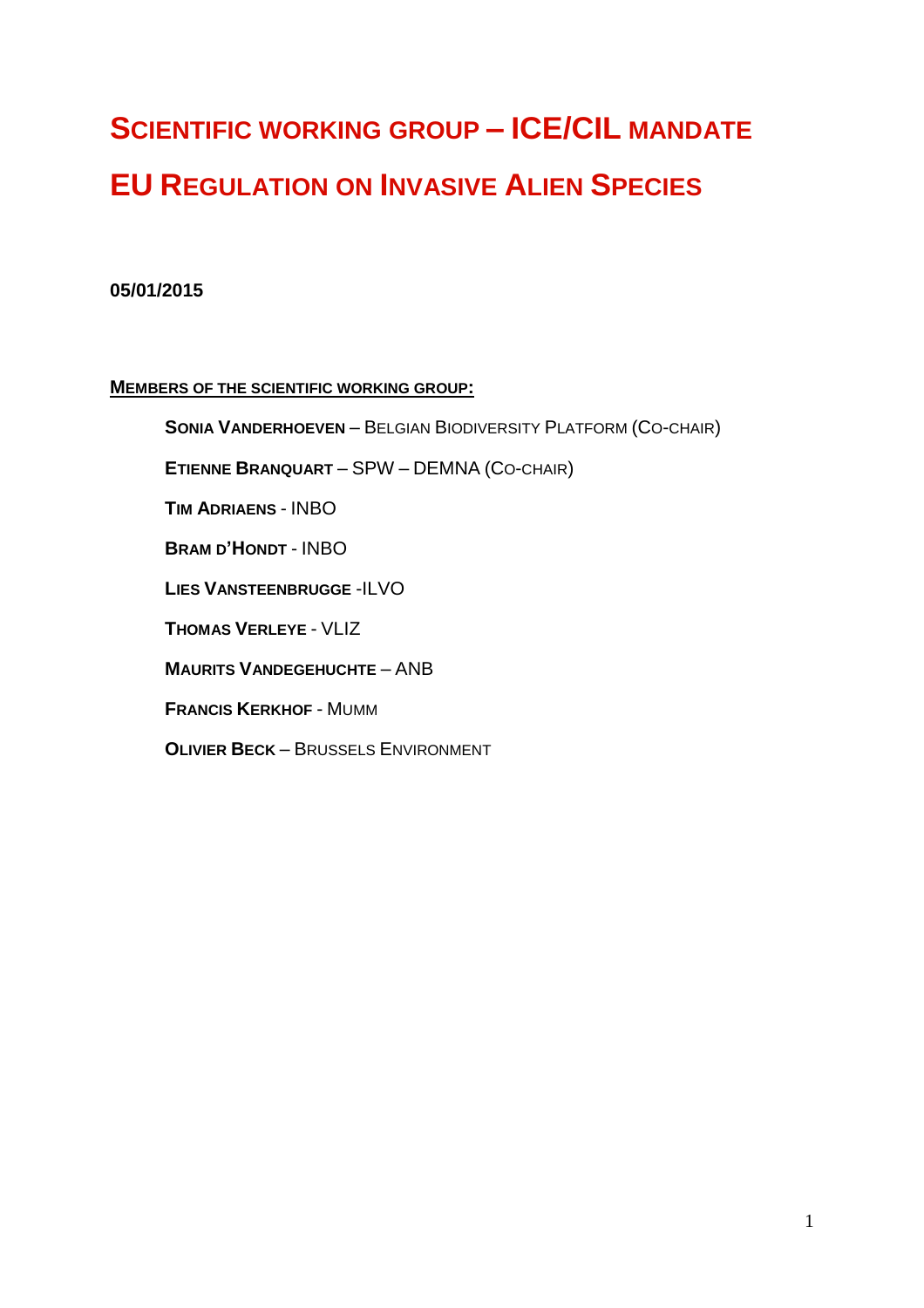#### **INTRODUCTION**

The scientific working group on Invasive Alien Species (IAS) was mandated by the Working group on IAS (ICE/CIL) to analyze the implications of the EU Regulation on IAS for Belgium from a scientific perspective.

It started its work on 9 October 2014 and has performed a scientific evaluation of the provisions of the Regulation, in light of the question whether or not inter-regional / federal cooperation seems required in order to ensure adequate fulfillment of the obligations of the Regulation. The scientific working group has come to the conclusions as reported in this document, after consultations which took place during meetings supplemented by e-mail correspondence.

Concretely, the group analyzed the scientific implications of the Regulation, reflecting upon how the Belgian scientific community might best support the adequate fulfillment of the obligations of the Regulation. For each article, specific recommendations are provided in order to maximize the use of scientific knowledge on IAS in Belgium and develop it further when needed.

Based on the identification of existing structures currently supporting the IAS policy processes as well as on the identification of the existing gaps and the tools needed, the working group identified for each article if some kind of cooperation was needed between the different competent authorities and related scientific initiatives.

As a matter of principle, one could think about 3 options to implement the regulation: 1) **no cooperation**, 2) an *ad hoc* **cooperation at administrative or ministerial level but without legally binding force**, and 3) **a cooperation agreement with legally binding force after parliamentary approval**.

Different scientific institutions or initiatives currently support the IAS policy processes in Belgium:

- **The Belgian Biodiversity Platform (BBPF).** The Belgian Biodiversity Platform is an initiative of the Belgian Science Policy Office. It provides services to the Belgian community engaged in biodiversity research and policy. The Belgian Forum on Invasive Species (BFIS) is an informal structure animated by the Belgian Biodiversity Platform where scientists involved in biological invasions are involved. A major tool developed through this forum is **Harmonia (3)** , an information system on alien species. It provides species fact sheets but also includes the results of quick risk assessments for terrestrial and freshwater alien species in Belgium. Risk is assessed through dedicated protocols, **ISEIA (1)** and **Harmonia<sup>+</sup> (2)** developed by the Platform. They are internationally recognized  $(7)$  and consequently used in several foreign countries  $(1)$ . These protocols enable the digestion of scientific information into a risk classification. The results from the species assessments are disseminated through Harmonia in an easily understandable message to policy makers and managers by means of a list system comprising a black list, watch list, white list and alert list of alien species. Additional species mapping tools are currently being developed by IT experts.
- **Cellule Interdépartementale sur les Espèces Invasives – Service Public de Wallonie** (CiEi). The CiEi is coordinating the measures taken in Wallonia to limit the damages caused by IAS. Main responsibilities are the establishment of preventive measures and the adaptation of the legal framework, the development of an early warning system, the coordination of management actions, the knowledge improvement, and the communication towards land managers and the general public.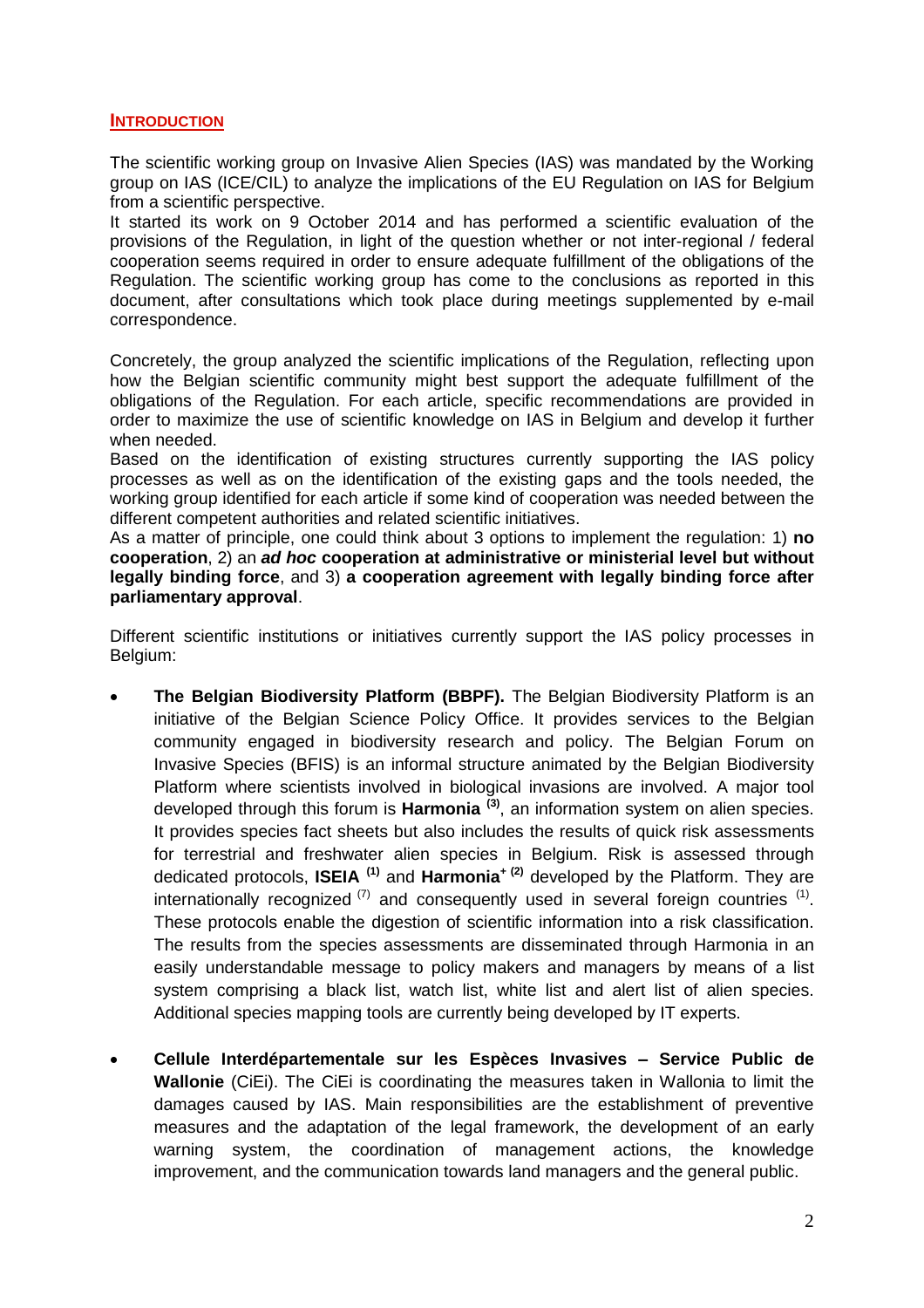- **Instituut voor Natuur- en Bosonderzoek (INBO).** The Research Institute for Nature and Forest is the Flemish research and knowledge centre on biodiversity and its sustainable management and use. INBO conducts research and supplies knowledge to all who prepare or make policies or are interested in them. The institute works for the Flemish government primarily but is also a member of national and European research networks and makes its findings available to the general public. INBO also supplies information for international reporting and deals with questions from local authorities. In addition, it supports organisations in nature management, forestry, agriculture, hunting and fisheries. With regards to invasive alien species, INBO has statutory duties stipulated in the Government Decision on Species Conservation and Management (15 May 2009). These include coordination of the monitoring of (potentially) invasive species in Flanders in terms of early warning & rapid response for non-established species as well as the monitoring of already established species. The institute is also competent for monitoring the management of these species and the results of this management. Apart from monitoring the status and trends of invasive alien species, INBO organizes early warning in Flanders, performs management follow-up, conducts research into the effectiveness and efficiency of management methods and performs and reviews risk assessment for alien species. The institute is also involved in several European-funded IAS projects (e.g. Invexo, RINSE, Alien Challenge).
- **Vlaams Instituut voor de Zee (VLIZ).** Flanders Marine Institute coordinates the *VLIZ Alien Species Consortium*, a network of experts delivering data and fact sheets on nonnative species from the Belgian part of the North Sea and adjacent estuaries (e.g. Spuikom Ostend and Westerscheldt). The fact sheets include information about the year of the first observation, native range and references, present distribution of the species and parameters influencing their spread, pathways of introduction and references on impact and potential measures.
- Instituut voor Landbouw- en Visserijonderzoek (ILVO). One of the clusters within the ILVO research programme includes the investigation of the impacts from invasive species. ILVO has the expertise and facilitates to perform research on non native species, such as the American ctenophore Mnemiopsis leidyi or the American razor clam Ensis directus. Subsequently, results are used to formulate advice towards policy makers within the framework of the Water Framework Directive.
- **The Royal Belgian Institute of Natural Sciences (RBINS), Operational Directorate Natural Environment (OD Nature) has a long standing expertise in the study and detecting of introduced species. It provides the Belgian delegate in the ICES Working Group on Introduction and Transfers of Marine Organisms (WGITMO) and Working Group on Ballast and Other Ship Vectors (WGBOSV).**
- In addition to quick risk assessments developed by the Belgian Biodiversity Platform, a detailed risk analysis scheme compliant with WTO standards was developed in close cooperation between BBPF, DEMNA, INBO, RBINS, ULg and the Federal FOD Environment. Such detailed risk analyses were performed for 23 alien species on the Belgian territory as scientific argumentation for possible trade restriction in Belgium.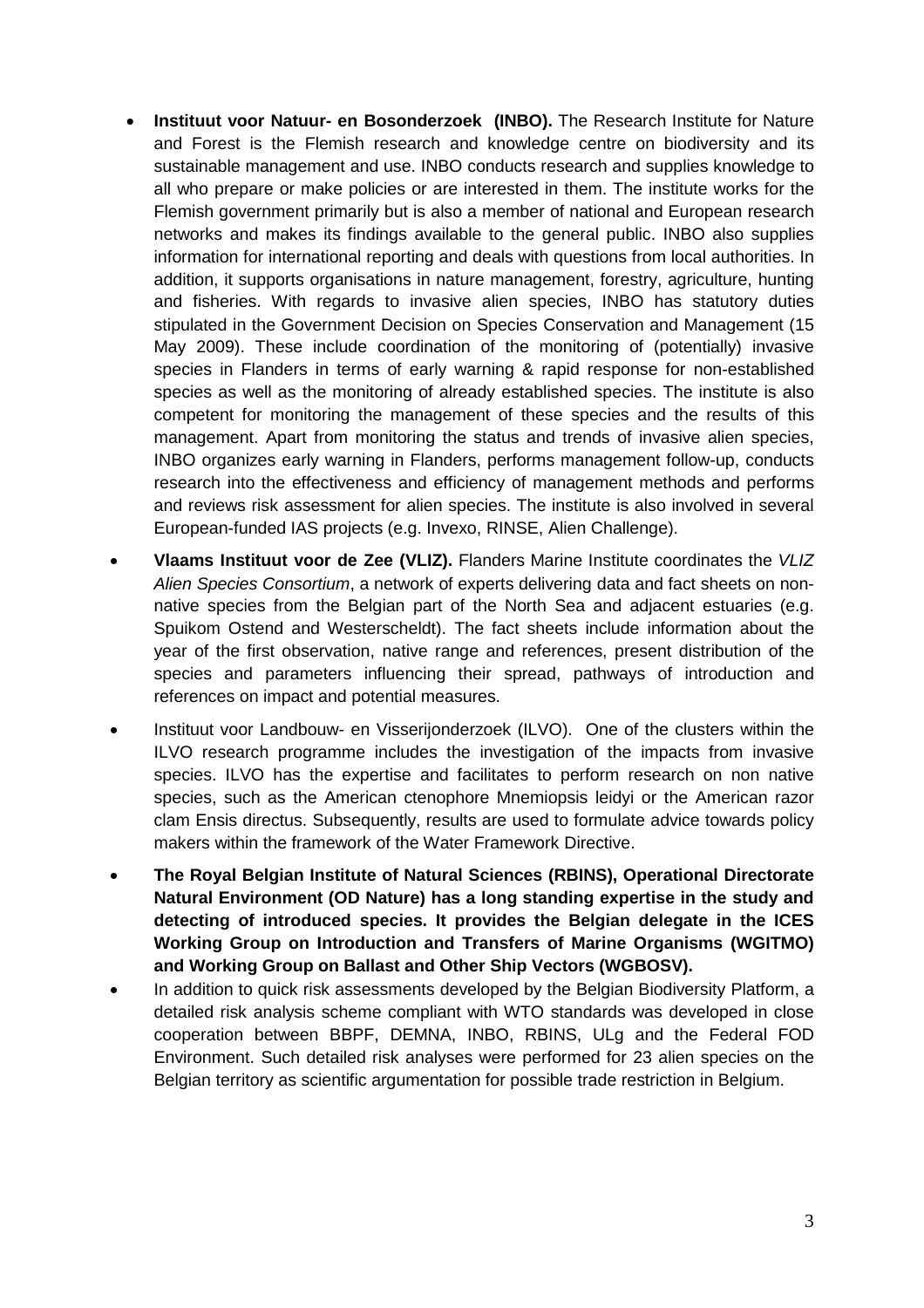## **ANALYSIS**

#### **ARTICLE 4 : LIST OF INVASIVE ALIEN SPECIES OF UNION CONCERN**

- **1) Summary of the article**: Establishment by the CION of an invasive alien species list of species of EU concern based on the criteria laid down in paragraph 3 with consideration to implementation costs for MS, cost of inaction, cost-effectiveness and socio-economic aspect. A comprehensive review is undertaken at least every six years. The list will be submitted to MS through the Committee (Article 27). MS may submit requests for the inclusion of IAS to the EU list based on risk assessments.
- **2) Recommendations**: A Belgian formal scientific committee should provide science base for the Belgian representation to the Standing Committee. The Belgian position on the species to be included in the EU list and Belgian requests for species inclusion must be based on the best scientific evidence, make best use of existing tools in Belgium (Belgian risk analysis and risk assessment protocols) and mobilize the knowhow of the Belgian scientific community.
- **3) Related articles**: 5, 27, 28
- **4) List of existing structure**: None
- **5) Gaps and tools needed :**

| Gap                                                                      | <b>Tool needed</b>                                                       | Type of tool (human,<br>financial, IT, technics,<br>protocols,) |
|--------------------------------------------------------------------------|--------------------------------------------------------------------------|-----------------------------------------------------------------|
| BE position on species list ad hoc experts<br>of EU concern              | Provide science base for Formal scientific committee +                   | Human resources, budget for<br>experts                          |
| requests for IAS<br>BE<br>inclusion to the species list<br>of EU concern | Provide science base for Formal scientific committee +<br>ad hoc experts | Human resources, budget for<br>experts                          |

#### **6) Best option suggested by the scientific working group : Cooperation agreement.**

The IAS list of EU concern has strong implications for policies in the entire country. Intra Belgian cooperation is therefore needed to ensure coherence between the different policies.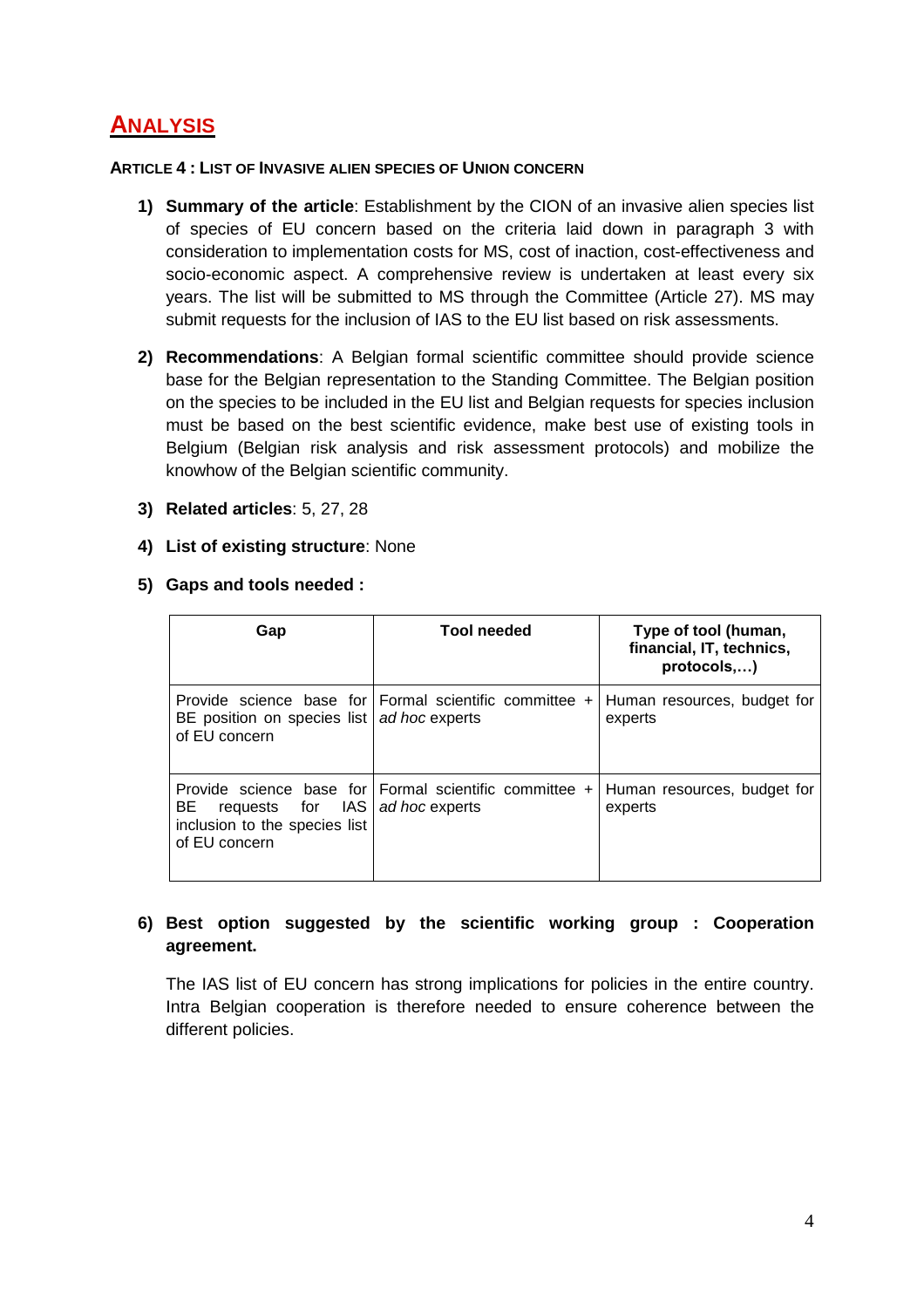#### **ARTICLES 5: RISK ASSESSMENT**

- **1) Summary of the article**: Risk assessments will be carried out by the CION for the purpose of article 4 regarding the establishment of a list of invasive alien species of EU concern based on criteria laid down in article 4, paragraph 3 with consideration of implementation costs for MS, cost of inaction, cost-effectiveness and socio-economic aspect. The same is expected from MS when proposing species for inclusion. The focus of the assessment is the impacts on biodiversity and ecosystem processes and should also include costs of damages and management. The assessment must be done at the European scale.
- **2) Recommendations**: A Belgian formal scientific committee should provide science base for the Belgian representation to the Standing Committee. This will concern:
	- The Belgian position on the species to be included in the EU list;
	- The Belgian requests for inclusion in the EU list

Arguments must be based on the best scientific evidence, make best use of existing tools in Belgium such as Belgian risk analysis and risk assessment protocols, and mobilize the knowhow of the Belgian scientific community.

While risk assessments are related to the European scale, it is however necessary to consider the relevance of each species for the Belgian territory. Risk assessment should use standardized protocols compliant with international standards and be peer-reviewed <sup>(4)</sup>. Collaborations on risk assessments with MS from the same bioregion would reduce efforts and related costs.

**3) Related articles**: 4; 10, 11, 12, 22, 28

#### **4) List of existing structure to be used**:

o The Belgian Biodiversity Platform (Belspo). Partly fulfills the regulation.

*Description*: The Belgian Biodiversity Platform is an initiative of the Belgian Science Policy Office. It provides services to the Belgian community engaged in biodiversity research and policy. The Belgian Forum on Invasive Species (BFIS) is an informal structure animated by the Belgian Biodiversity Platform where scientists involved in biological invasions are involved. A major tool developed through this forum is **Harmonia (3)** , an information system on alien species. It provides species fact sheets but also includes the results of quick risk assessments for terrestrial and freshwater alien species in Belgium. Risk is assessed through dedicated protocols, **ISEIA (1)** and **Harmonia<sup>+</sup> (2)** developed by the Platform. They are internationally recognized  $(7)$  and consequently used in several foreign countries <sup>(1)</sup>. These protocols enable the digestion of scientific information into a risk classification. The results from the species assessments are disseminated through Harmonia in an easily understandable message to policy makers and managers by means of a list system comprising a black list, watch list, white list and alert list of alien species. The Harmonia<sup>+</sup> can be used for horizon scanning exercises to identify potentially emerging species.

o In addition to the quick risk assessments, a detailed risk analysis scheme compliant with WTO standards was developed in close cooperation between BBPF, DEMNA, INBO, RBINS, ULg and the Federal FOD Environment. Such detailed risk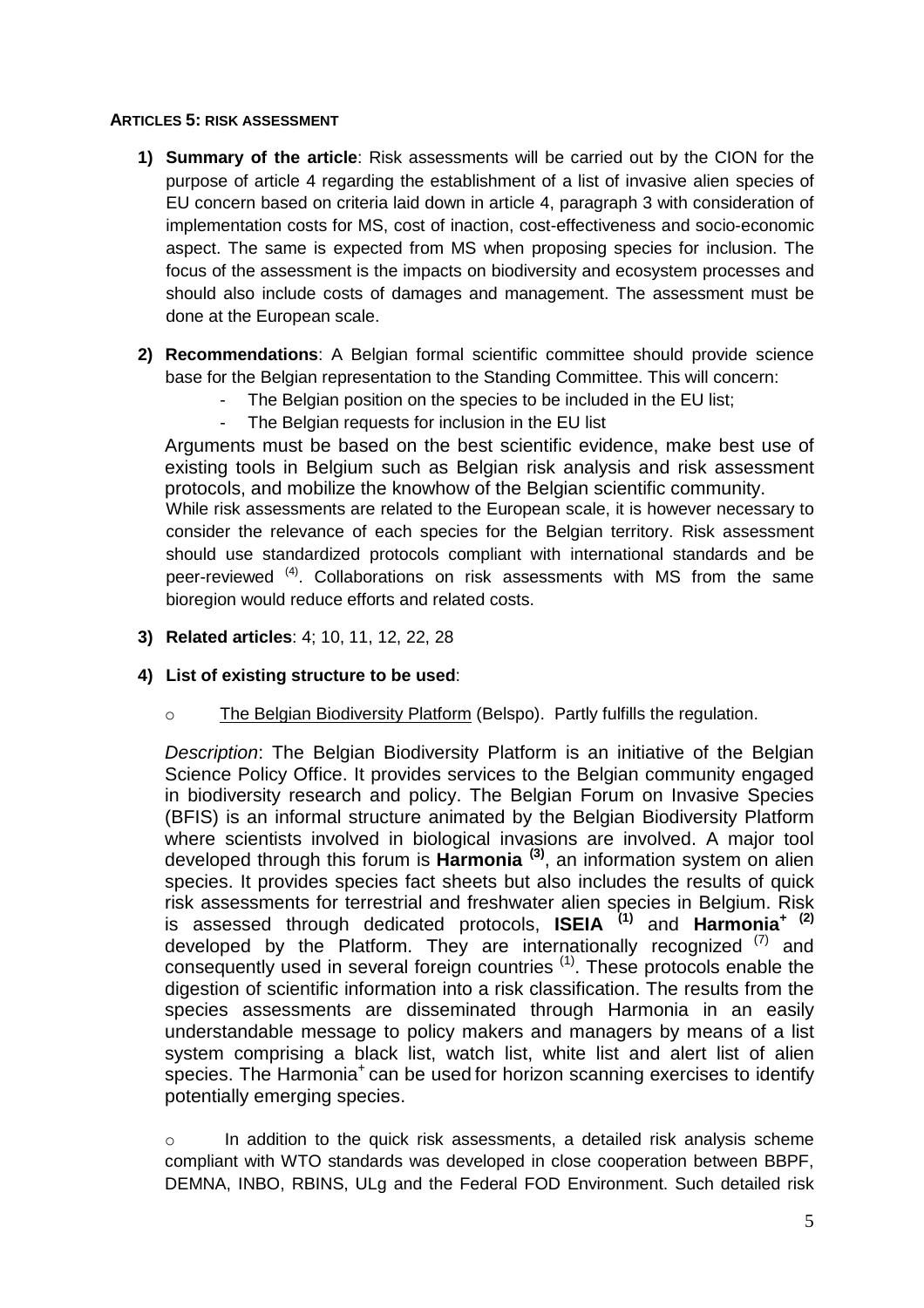analyses were performed for 23 alien species on the Belgian territory as scientific argumentation for possible trade restriction in Belgium. The enlargement of these detailed risk analyses to marine species and the EU territory is missing.

#### **5) Gaps and tools needed**:

| Gap                                                                                   | <b>Tool needed</b>                                   | Type of tool (human,<br>financial, IT, technics,<br>protocols,) |
|---------------------------------------------------------------------------------------|------------------------------------------------------|-----------------------------------------------------------------|
| Provide science base for BE<br>representation in the<br>committee                     | Formal scientific committee +<br>ad hoc experts      | Human resources, budget<br>for experts                          |
| Knowledge flow from the<br>scientific community to the<br>formal scientific committee | Procedure for information<br>exchange                | Human resources, IT                                             |
| Risk assessment panel;<br>Ability to run series quick risk<br>analysis                | <b>Belgian Biodiversity Platform</b>                 | Human resources, budget<br>for experts                          |
| Methodology for cost<br>efficiency and manageability<br>assessment                    | Revision of the ANB<br><b>Manageability Protocol</b> | Protocol                                                        |
| Detailed species occurrence<br>information in Belgium                                 | National distribution maps                           | Aggregating tools from<br>existing databases                    |
| Enlarge focus of Harmonia+<br>to marine species                                       | Adaptation of the Harmonia+<br>protocol              | Human resources                                                 |
| Scientific argumentation for<br>trade restriction                                     | Detailed RA at EU scale                              | Budget and/or human<br>resources (BBPF or call for<br>tender)   |
| Cooperation with other MS<br>from the same bioregion                                  |                                                      | Budget; call for dedicated<br>projects                          |

**6) Best option suggested by the scientific working group : Cooperation agreement.** Strong cooperation is required in order to avoid duplicating efforts and costs, to mobilize sufficient pools of experts for the assessments and therefore ensure the quality of scientific analyses.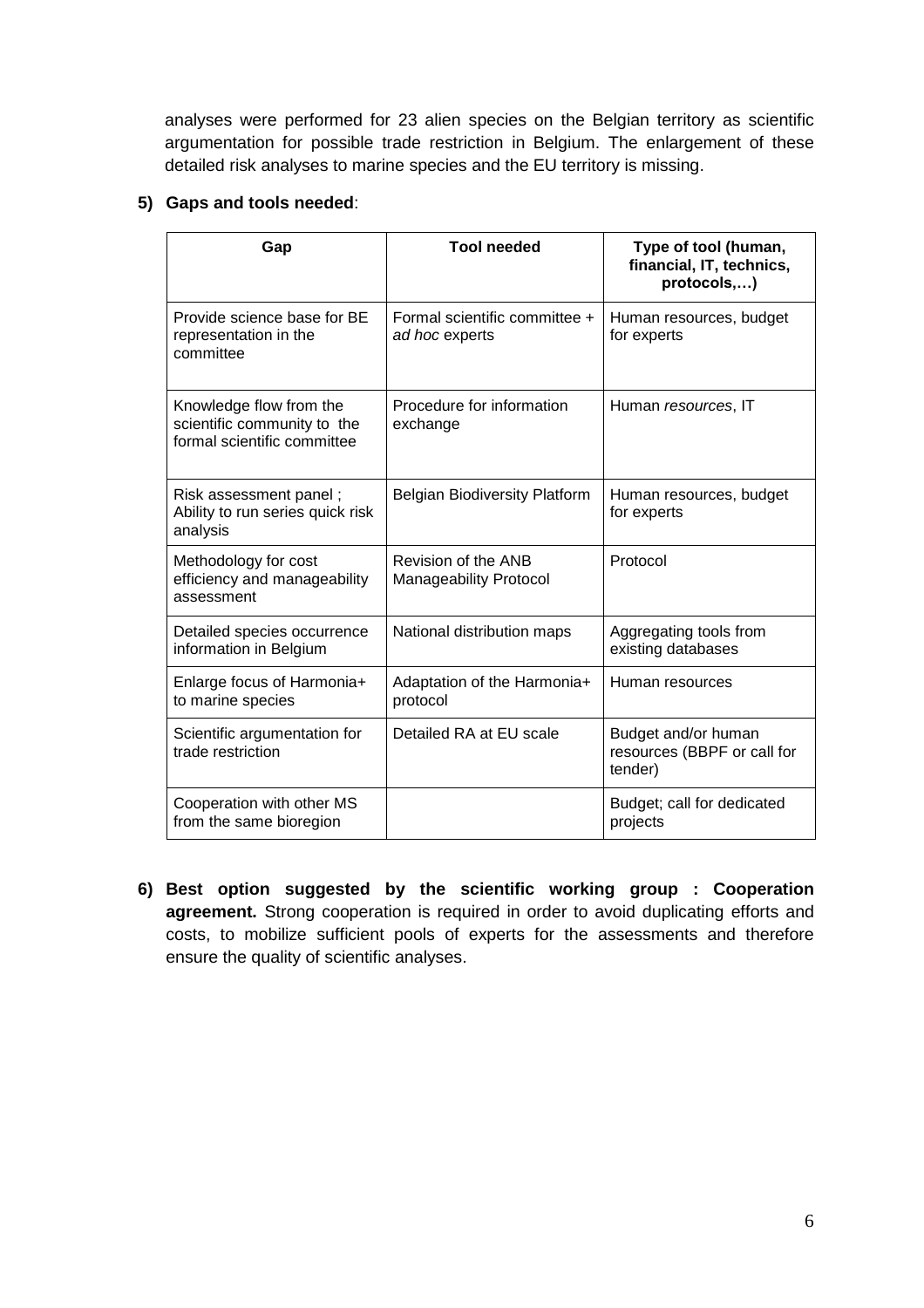#### **ARTICLES 8: PERMITS**

- **1) Summary of the article**: Reasoned opinion is required on conditions holding for species concerned by research objectives or *ex situ* conservation. Scientific opinion should be based on the risk of escape or spread (Article 8 paragraph 2e), the surveillance system and the contingency plan established by the applicant (Article 8, paragraph 2f). Any withdrawal of a permit because of evident damages on biodiversity or ecosystem services shall be justified on scientific evidence (paragraph 5).
- **2) Recommendations**: A Belgian formal scientific committee should provide reasoned opinion on holding conditions by using the best scientific evidence, make best use of existing tools in Belgium (Belgian risk analysis and risk assessment protocols) and mobilize the knowhow of the Belgian scientific community. Inspections related to those permits should be based on scientific grounds (training).
- **3) Related articles**: 15 considering training for inspections, 12.
- **4) List of existing structure to be used**: None
- **5) Gaps and tools needed** :

| Gap                                                                                   | <b>Tool needed</b>                                             | Type of tool (human,<br>financial, IT, technics,<br>protocols,) |
|---------------------------------------------------------------------------------------|----------------------------------------------------------------|-----------------------------------------------------------------|
| Advisory body                                                                         | Formal scientific committee +<br>ad hoc experts                | Human resources, budget for<br>experts                          |
| Knowledge flow from the<br>scientific community to the<br>formal scientific committee | Procedure for information<br>exchange                          | Human resources, IT                                             |
| Scientific grounds to inform<br>inspections related to permits                        | Guidelines, training<br>programmes, identification<br>material | Human resources, budget                                         |

**6) Best option suggested by the scientific working group : Cooperation agreement.** Strong cooperation is required in order to avoid duplicating efforts and costs, to mobilize sufficient pools of experts and therefore ensure the quality of scientific advice. This is particularly relevant for the cases for which two permits are required.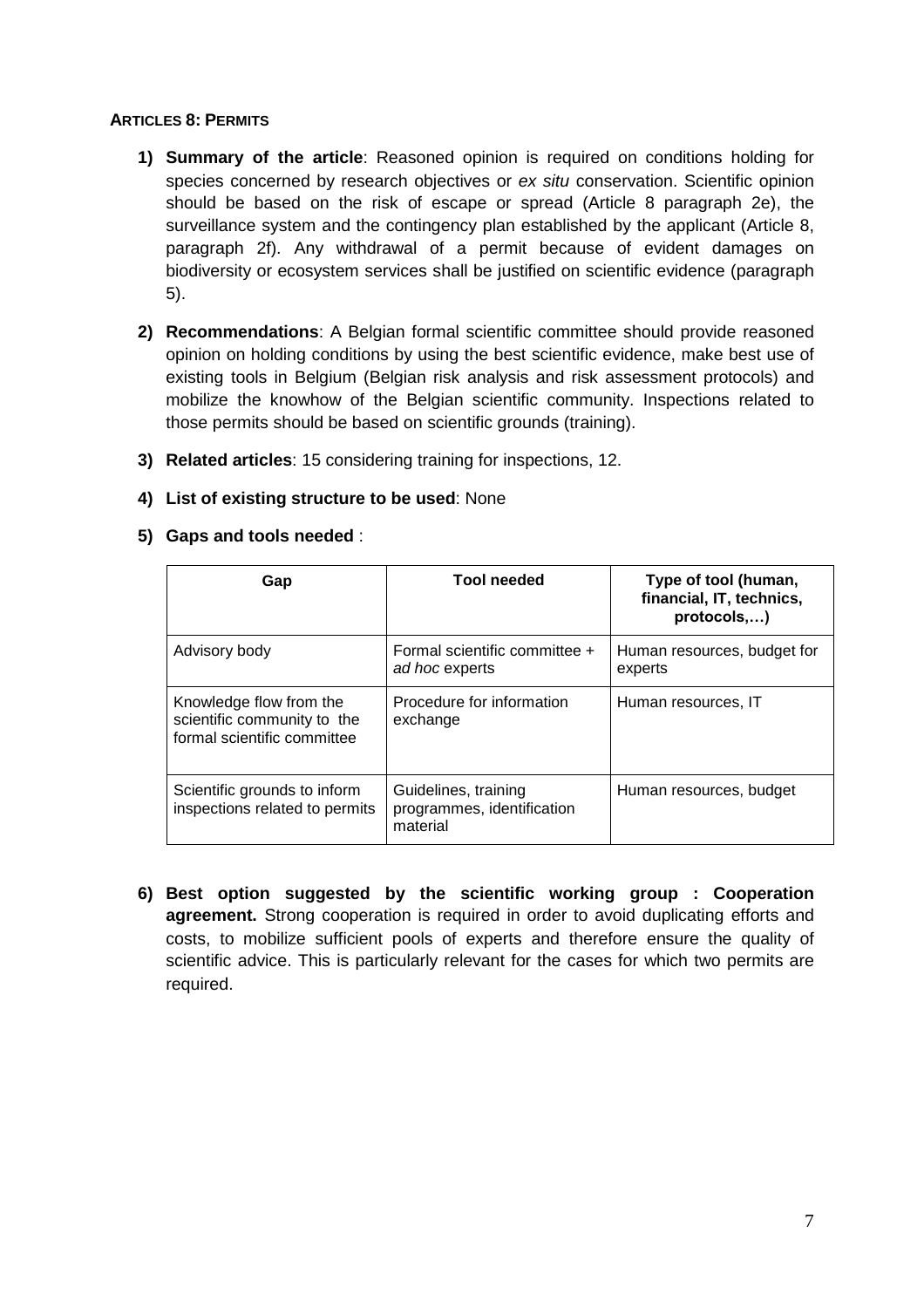#### **ARTICLES 9: AUTHORIZATIONS**

- **1) Summary of the article**: For reasons of compelling public interest and following the approval by the EC, MS may issue permits allowing establishments to carry out activities other that related to article 8. Applications for authorization should include several criteria described in paragraph 4, among others, an assessment of the risk of escape and the description of the risk mitigation measures.
- **2) Recommendations**: Belgian authorities might have to assess the risk of escape and the description of the risk mitigation measures. To that end, the formal scientific committee should provide reasoned opinion by using the best scientific evidence, make best use of existing tools in Belgium (Belgian risk analysis and risk assessment protocols) and mobilize the knowhow of the Belgian scientific community.
- **3) Related articles**: 8

#### **4) List of existing structure to be used**: None

#### **5) Gaps and tools needed**:

| Gap                                                                                   | <b>Tool needed</b>                              | Type of tool (human,<br>financial, IT, technics,<br>protocols,) |
|---------------------------------------------------------------------------------------|-------------------------------------------------|-----------------------------------------------------------------|
| Advisory body                                                                         | Formal scientific committee +<br>ad hoc experts | Human resources, budget for<br>experts                          |
| Knowledge flow from the<br>scientific community to the<br>formal scientific committee | Procedure for information<br>exchange           | Human resources, IT                                             |

**6) Best option suggested by the scientific working group : Cooperation agreement.** Strong cooperation is required in order to avoid duplicating efforts and costs, to mobilize sufficient pools of experts and therefore ensure the quality of scientific advice. This is particularly relevant for the cases for which two permits are required.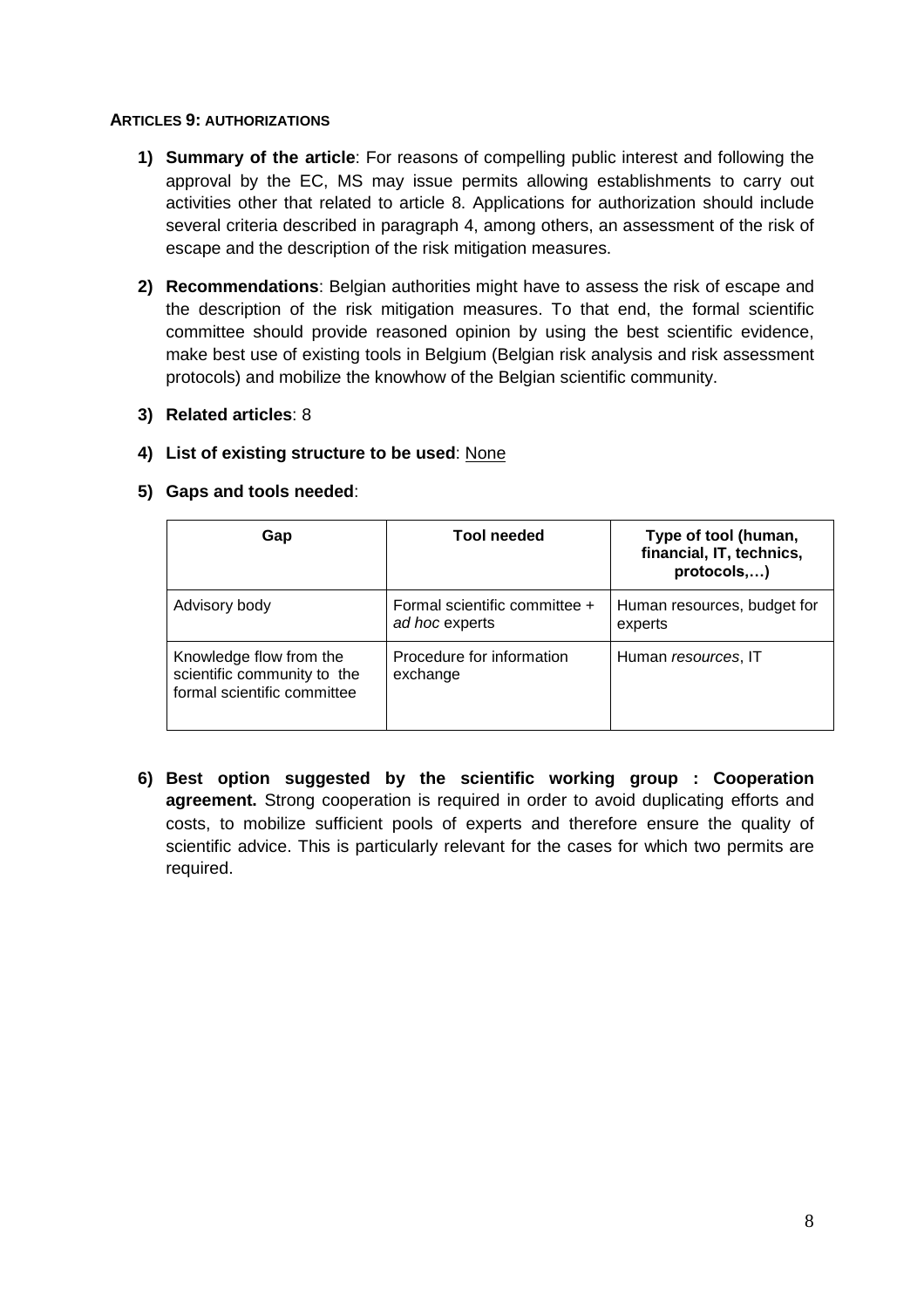#### **ARTICLES 10: EMERGENCY MEASURES**

- **1) Summary of the article**: In case of evidence concerning the presence in, or imminent risk of introduction into its territory of a IAS not included in the list of EU concern, but which the competent authority have found, on the basis of preliminary scientific evidence, to be likely to meet the criteria set out in Article 4(3), Member States may take emergency measures consisting of any of the restrictions set out in article 7. Concerned MS have to carry out risk assessment with a view to include that species on the EU list. They must assess how criteria identified in article 4 paragraph 3 are met at the EU and national scales, with a focus on the impacts on biodiversity and the related ecosystem services. In addition to those criteria, costs of inaction, and costs of management have to be considered.
- **2) Recommendations**: In case of evidence concerning the presence in, or imminent risk of introduction into the Belgian territory, a formal scientific committee should provide science base for the establishment of emergency measures. This should be based on the best scientific evidence, make best use of existing tools in Belgium (Belgian risk analysis and risk assessment protocols) and mobilize the knowhow of the Belgian scientific community. In this case, the risk assessment concerns both the European and the Belgian territory. Risk assessment should use standardized protocols compliant with international standards and be peer-reviewed <sup>(4)</sup>. A horizon scanning may be used to identify imminent risk based on standardized protocols such as the Harmonia<sup>+</sup> protocol. Scientific evidence justifying the urgency measures have to be provided by Belgium, as well as the identification of measures to be taken at the national level. Collaborations on risk assessments with MS from the same bioregion would reduce efforts and related costs.
- **3) Related articles**: Article 5, 11, 12, 22, 28

#### **4) List of existing structure to be used**:

o The Belgian Biodiversity Platform (Belspo). Partly fulfills the regulation.

*Description*: The Belgian Biodiversity Platform is an initiative of the Belgian Science Policy Office. It provides services to the Belgian community engaged in biodiversity research and policy. The Belgian Forum on Invasive Species (BFIS) is an informal structure animated by the Belgian Biodiversity Platform where scientists interested in biological invasions are involved. A major tool developed through this forum is **Harmonia (3)** , an information system on alien species. It provides species fact sheets but also includes the results of quick risk assessments for terrestrial and freshwater alien species in Belgium. Risk is assessed through dedicated protocols, **ISEIA (1)** and **Harmonia<sup>+</sup> (2)** developed by the Platform. They are internationally recognized  $(7)$  and consequently used in several foreign countries <sup>(1)</sup>. These protocols enable the digestion of scientific information into a risk classification. The results from the species assessments are disseminated through Harmonia in an easily understandable message to policy makers and managers by means of a list system comprising a black list, watch list, white list and alert list of alien species. The Harmonia<sup>+</sup> can be used for horizon scanning exercises to identify potentially emerging species.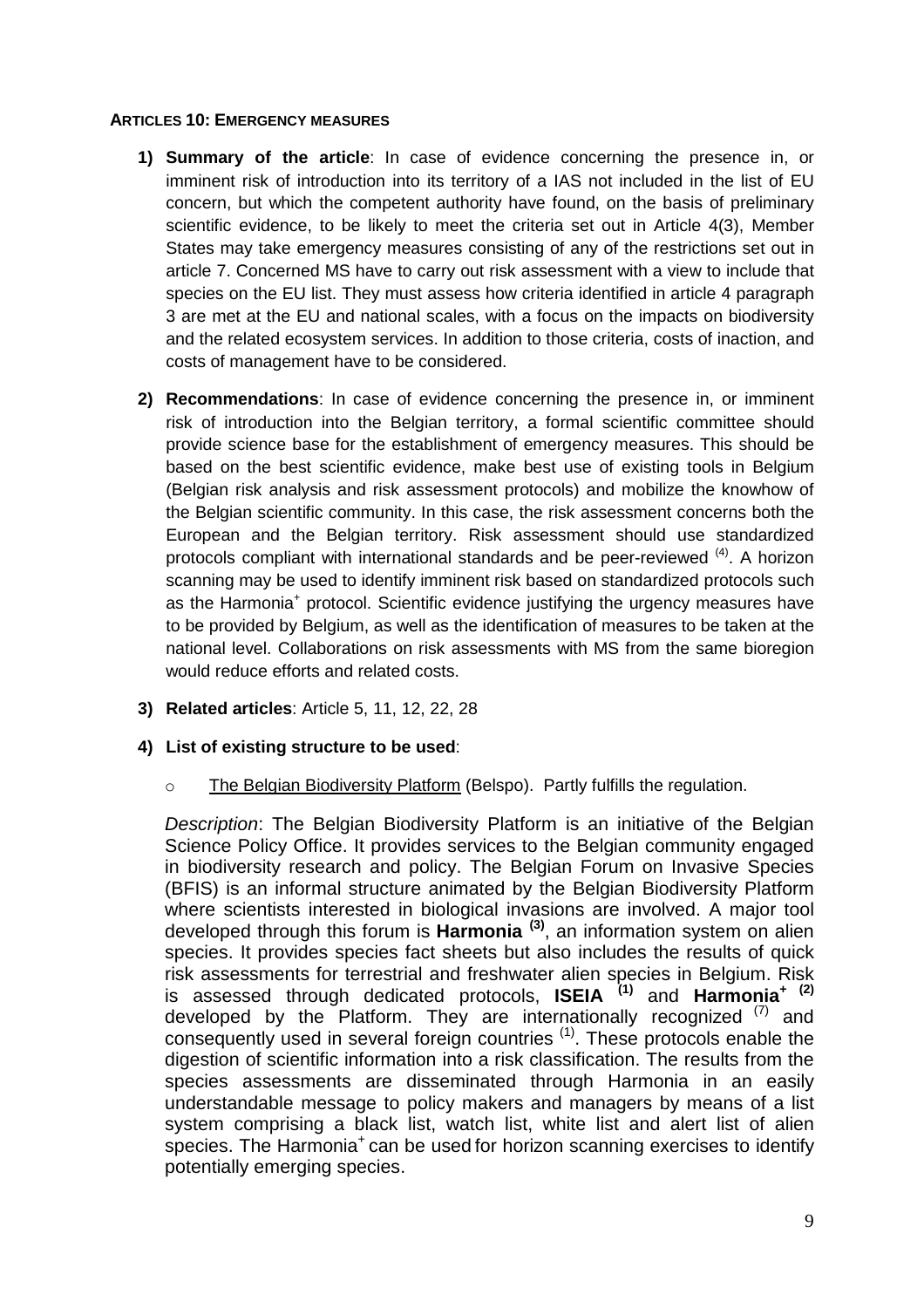o In addition to the quick risk assessments, a detailed risk analysis scheme compliant with WTO standards was developed in close cooperation between BBPF, DEMNA, INBO, RBINS, ULg and the Federal FOD Environment. Such detailed risk analyses were performed for 23 alien species on the Belgian territory as scientific argumentation for possible trade restriction in Belgium. The enlargement of these detailed risk analyses to marine species and the EU territory is missing.

#### **5) Gaps and tools needed**:

| Gap                                                                                         | <b>Tool needed</b>                                   | Type of tool (human,<br>financial, IT, technics,<br>protocols,)               |
|---------------------------------------------------------------------------------------------|------------------------------------------------------|-------------------------------------------------------------------------------|
| Provide science base for BE<br>position on proposals by other<br>MS within the bioregion    | Formal scientific committee +<br>ad hoc experts      | Human resources, budget for<br>experts                                        |
| Knowledge flow from<br>the<br>scientific community to<br>the<br>formal scientific committee | Procedure<br>information I<br>for<br>exchange        | Human resources, IT                                                           |
| <b>Risk</b><br>panel;<br>assessment<br>Ability to run series quick risk<br>analysis         | <b>Belgian Biodiversity Platform</b>                 | Human resources, budget for<br>experts                                        |
| Methodology for cost<br>efficiency and manageability<br>assessment                          | Revision of the ANB<br><b>Manageability Protocol</b> | Protocol                                                                      |
| Detailed species occurrence<br>information in Belgium                                       | National distribution maps                           | Aggregating<br>from<br>tools<br>existing databases                            |
| Enlarge focus of Harmonia+<br>to marine species                                             | Adaptation of the Harmonia+<br>protocol              | Human resources                                                               |
| Scientific argumentation for<br>trade restriction                                           | Detailed RA at EU scale                              | and/or<br><b>Budget</b><br>human<br>resources<br>(BBPF or call for<br>tender) |
| Cooperation with other MS<br>from the same bioregion                                        |                                                      |                                                                               |

**6) Best option suggested by the scientific working group : Cooperation agreement.** Strong cooperation is required in order to avoid duplicating efforts and costs, to mobilize sufficient pools of experts and therefore ensure the quality of scientific advice.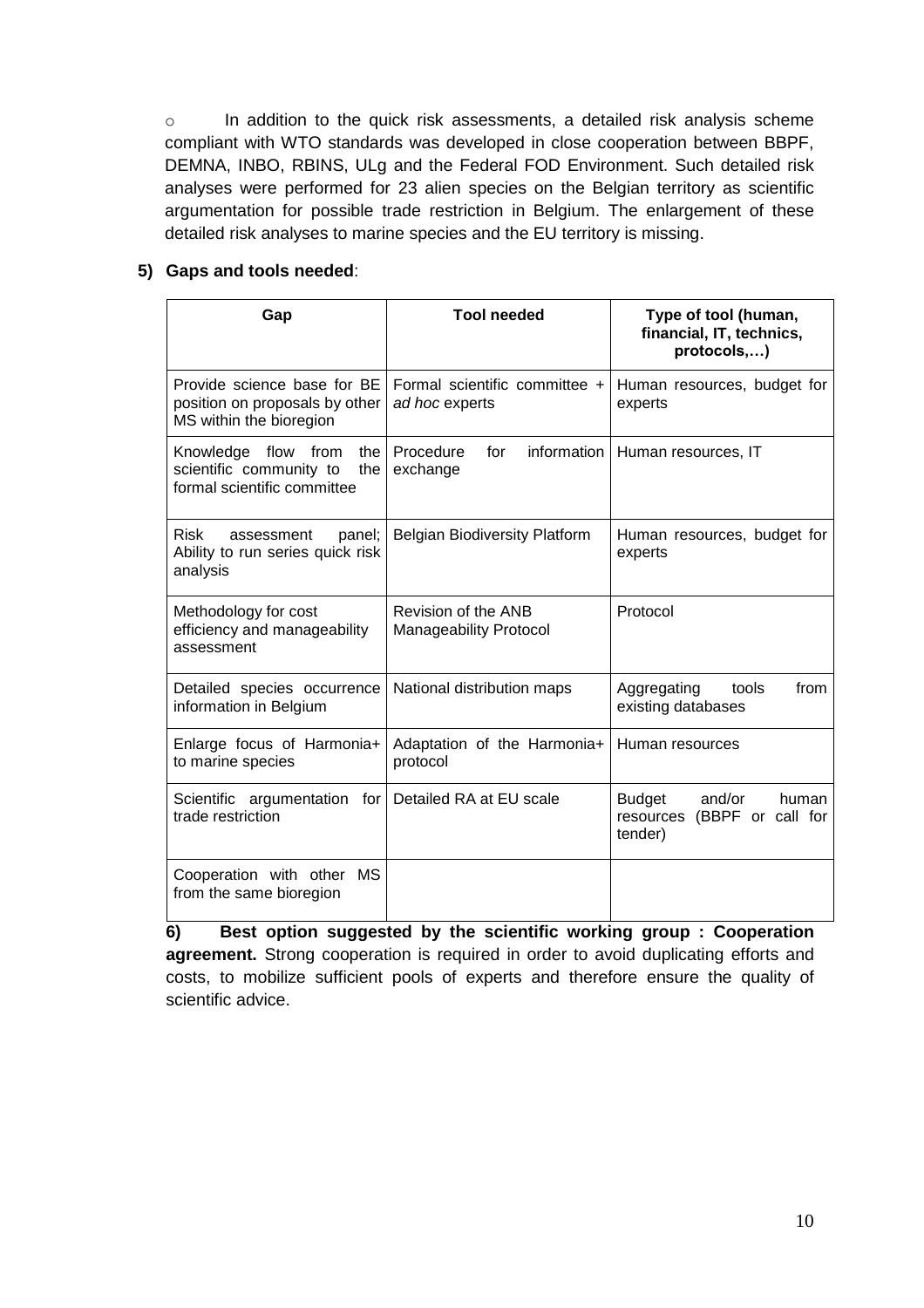#### **ARTICLES 11: IAS OF REGIONAL CONCERN AND SPECIES NATIVE TO THE EU**

- **1) Summary of the article**: In order to define species of regional concern, MS may identify among their species of national concern the ones requiring enhanced regional cooperation based on scientific evidence. Where necessary and based on relevant elements (paragraph 2 article 11), CION may request concerned MS to apply in their territory Articles 13, 14, 16, 17, 18, 19 and 20 as appropriate.
- **2) Recommendations**: A formal scientific committee should provide science base for 1) the BE position on the inclusion of species to the regional list suggested by other MS and 2) the BE suggestion for inclusion to the regional list. Arguments must be based on the best scientific evidence, make best use of existing tools in Belgium (Belgian risk analysis and risk assessment protocols) and mobilize the knowhow of the Belgian scientific community. Risk assessments should be carried out at the bioregional and national scales with consideration to implementation costs for MS, cost of inaction, cost-effectiveness and socio-economic aspect. The focus of the assessment is the impacts on biodiversity and ecosystem processes and should also include costs of damages and management. Risk assessment should use standardized protocols compliant with international standards and be peer-reviewed <sup>(4)</sup>
- **3) Related articles**: Article 5, 10, 12, 13, 14, 16, 17, 18, 19, 20, 22
- **4) List of existing structure:**
	- o The Belgian Biodiversity Platform (Belspo). Partly fulfills the regulation.

*Description*: The Belgian Biodiversity Platform is an initiative of the Belgian Science Policy Office. It provides services to the Belgian community engaged in biodiversity research and policy. The Belgian Forum on Invasive Species (BFIS) is an informal structure animated by the Belgian Biodiversity Platform where scientists involved in biological invasions are involved. A major tool developed through this forum is **Harmonia (3)** , an information system on alien species. It provides species fact sheets but also includes the results of quick risk assessments for terrestrial and freshwater alien species in Belgium. Risk is assessed through dedicated protocols, **ISEIA (1)** and **Harmonia<sup>+</sup> (2)** developed by the Platform. They are internationally recognized  $(7)$  and consequently used in several foreign countries <sup>(1)</sup>. These protocols enable the digestion of scientific information into a risk classification. The results from the species assessments are disseminated through Harmonia in an easily understandable message to policy makers and managers by means of a list system comprising a black list, watch list, white list and alert list of alien species. The Harmonia<sup>+</sup> can be used for horizon scanning exercises to identify potentially emerging species.

o In addition to the quick risk assessments, a detailed risk analysis scheme compliant with WTO standards was developed in close cooperation between BBPF, DEMNA, INBO, RBINS, ULg and the Federal FOD Environment. Such detailed risk analyses were performed for 23 alien species on the Belgian territory as scientific argumentation for possible trade restriction in Belgium. The enlargement of these detailed risk analyses to marine species and the bioregion territory is missing.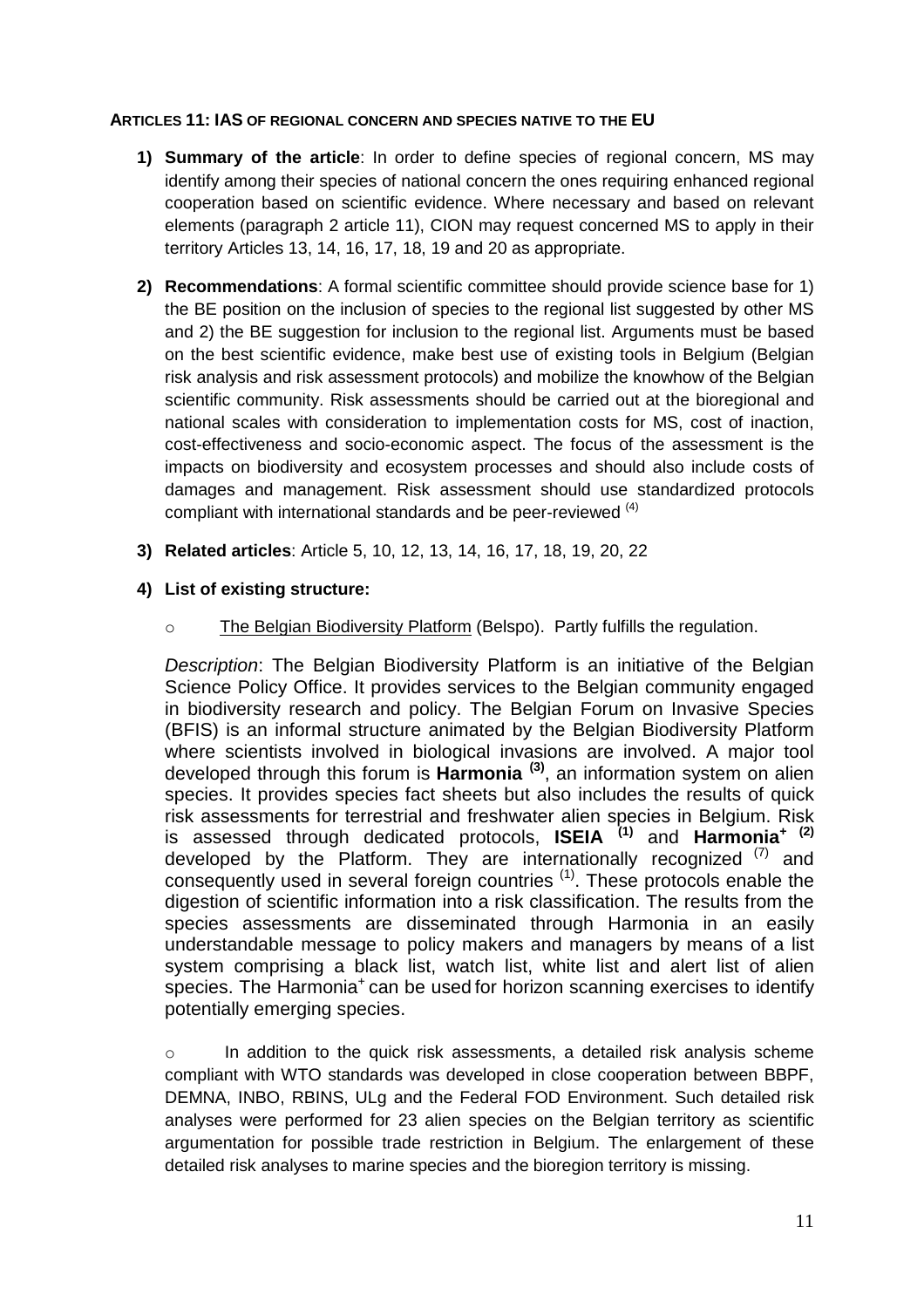#### *5)* **Gaps and tools needed**:

| Gap                                                                                                 | <b>Tool needed</b>                                   | Type of tool (human,<br>financial, IT, technics,<br>protocols,) |
|-----------------------------------------------------------------------------------------------------|------------------------------------------------------|-----------------------------------------------------------------|
| Provide science base for BE<br>position<br>proposals<br>by<br>on.<br>other MS within the bioregion  | Formal scientific committee +<br>ad hoc experts      | Human resources,<br>budget<br>for experts                       |
| Knowledge flow from<br>the<br>scientific community to<br>the<br>formal scientific committee         | Procedure<br>for<br>information<br>exchange          | Human resources, IT                                             |
| Risk<br>panel;<br>assessment<br>Ability to run series quick risk<br>analysis at the bioregion level | <b>Belgian Biodiversity Platform</b>                 | Human<br>budget<br>resources.<br>for experts                    |
| Methodology for cost<br>efficiency and manageability<br>assessment                                  | Revision of the ANB<br><b>Manageability Protocol</b> | protocol                                                        |
| Detailed species occurrence<br>information in Belgium and<br>the bioregion                          | National<br>and<br>bioregional<br>distribution maps  | Aggregating<br>tools<br>from<br>existing databases              |
| Enlarge focus of Harmonia+<br>to marine species                                                     | Adaptation of the Harmonia+<br>protocol              | Human resources                                                 |

**6) Best option suggested by the scientific working group : Cooperation agreement.** Strong cooperation is required in order to avoid duplicating efforts and costs, to mobilize sufficient pools of experts and therefore ensure the quality of scientific advice.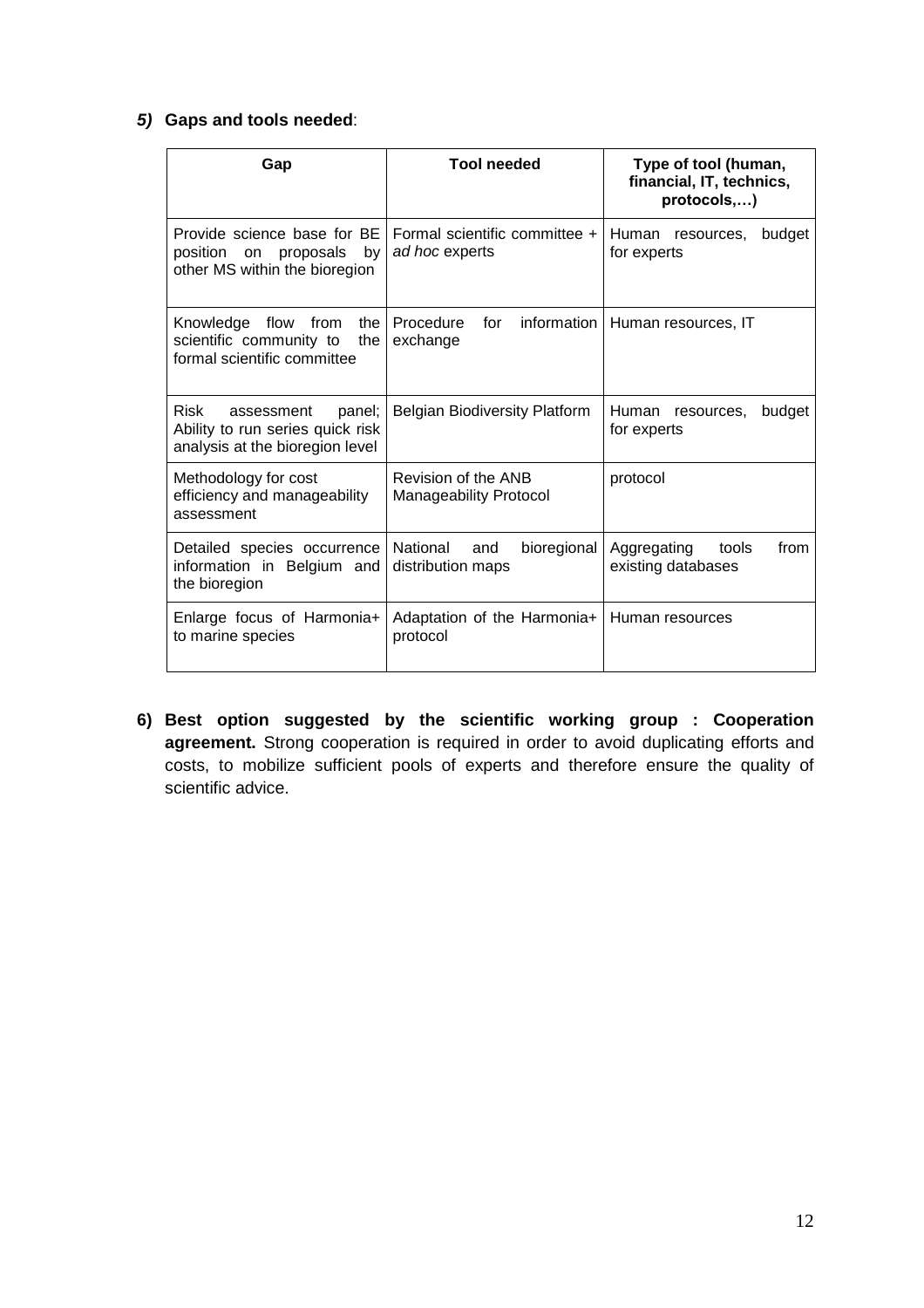#### **ARTICLES 12: IAS OF MEMBER STATE CONCERN**

- **1) Summary of the article**: MS may establish a national list of IAS and thereby may apply in their territory measures provided by articles 7, 8, 13, 14, 15, 16, 17, 18, 19 and 20 as appropriate
- **2) Recommendations**: A formal Belgian scientific committee should provide science base for the inclusion of species in a national list of IAS. Arguments must be based on the best scientific evidence, make best use of existing tools in Belgium (Belgian risk analysis and risk assessment protocols) and mobilize the knowhow of the Belgian scientific community. Risk assessments should be carried out at the Belgian scale with consideration to implementation costs, cost of inaction, cost-effectiveness and socio-economic aspect. The focus of the assessment is the impacts on biodiversity and ecosystem processes and should also include costs of damages and management. Risk assessment should use standardized protocols compliant with international standards and be peer-reviewed <sup>(4)</sup>. In addition to detailed risk analyses, a scoring system can be used to quantitatively rank species. Such risk analyses have to be performed on species being identified as priority species by horizon scanning exercises.
- **3) Related articles**: 5, 8, 10, 11, 13, 14, 15, 17, 18, 19, 20, 22.

#### **4) List of existing structure to be used**:

o The Belgian Biodiversity Platform (Belspo). Partly fulfills the regulation.

*Description*: The Belgian Biodiversity Platform is an initiative of the Belgian Science Policy Office. It provides services to the Belgian community engaged in biodiversity research and policy. The Belgian Forum on Invasive Species (BFIS) is an informal structure animated by the Belgian Biodiversity Platform where scientists interested in biological invasions are involved. A major tool developed through this forum is **Harmonia (3)** , an information system on alien species. It provides species fact sheets but also includes the results of quick risk assessments for terrestrial and freshwater alien species in Belgium. Risk is assessed through dedicated protocols, **ISEIA (1)** and **Harmonia<sup>+</sup> (2)** developed by the Platform. They are internationally recognized  $(7)$  and consequently used in several foreign countries <sup>(1)</sup>. These protocols enable the digestion of scientific information into a risk classification. The results from the species assessments are disseminated through Harmonia in an easily understandable message to policy makers and managers by means of a list system comprising a black list, watch list, white list and alert list of alien species. The Harmonia<sup>+</sup> can be used for horizon scanning exercises to identify potentially emerging species.

 $\circ$  In addition to the quick risk assessments, a detailed risk analysis scheme compliant with WTO standards was developed in close cooperation between BBPF, DEMNA, INBO, RBINS, ULg and the Federal FOD Environment. Such detailed risk analyses were performed for 23 alien species on the Belgian territory as scientific argumentation for possible trade restriction in Belgium. The enlargement of these detailed risk analyses to marine species and the EU territory is missing.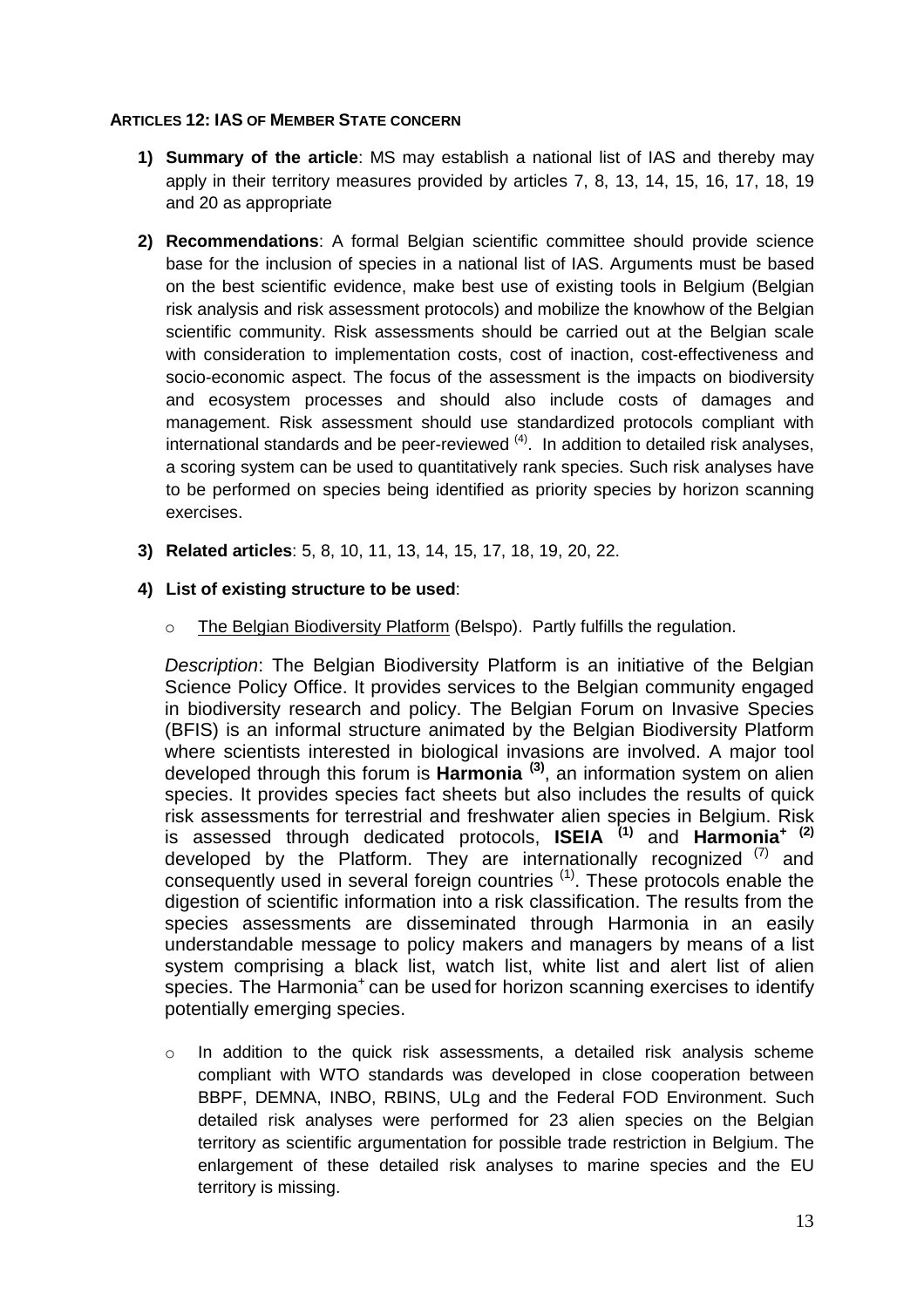## **5) Gaps and tools needed**:

| Gap                                                                                         | <b>Tool needed</b>                                   | Type of tool (human,<br>financial, IT, technics,<br>protocols,) |
|---------------------------------------------------------------------------------------------|------------------------------------------------------|-----------------------------------------------------------------|
| Provide<br>science<br>base<br>for.<br>inclusion of species to a<br>national list of IAS.    | Formal scientific committee +<br>ad hoc experts      | Human resources,<br>budget<br>for experts                       |
| Knowledge flow from<br>the<br>scientific community to<br>the<br>formal scientific committee | Procedure<br>for information<br>exchange             | Human resources, IT                                             |
| Scientific argumentation for Detailed RA at BE scale,<br>trade restriction                  |                                                      | Human resources,<br>budget<br>for experts                       |
| Horizon scanning exercises                                                                  | Belgian Risk assessment<br>panel                     | Human resources,<br>budget<br>for experts                       |
| Methodology for cost<br>efficiency and manageability<br>assessment                          | Revision of the ANB<br><b>Manageability Protocol</b> | protocol                                                        |
| Detailed species occurrence<br>information in Belgium                                       | National distribution maps                           | from<br>Aggregating<br>tools<br>existing databases              |
| Enlarge focus of Harmonia+<br>to marine species                                             | Adaptation of the Harmonia+<br>protocol              | Human resources                                                 |

**6) Best option suggested by the scientific working group : Cooperation agreement.** Strong cooperation is required in order to avoid duplicating efforts and costs, to mobilize sufficient pools of experts and therefore ensure the quality of scientific advice.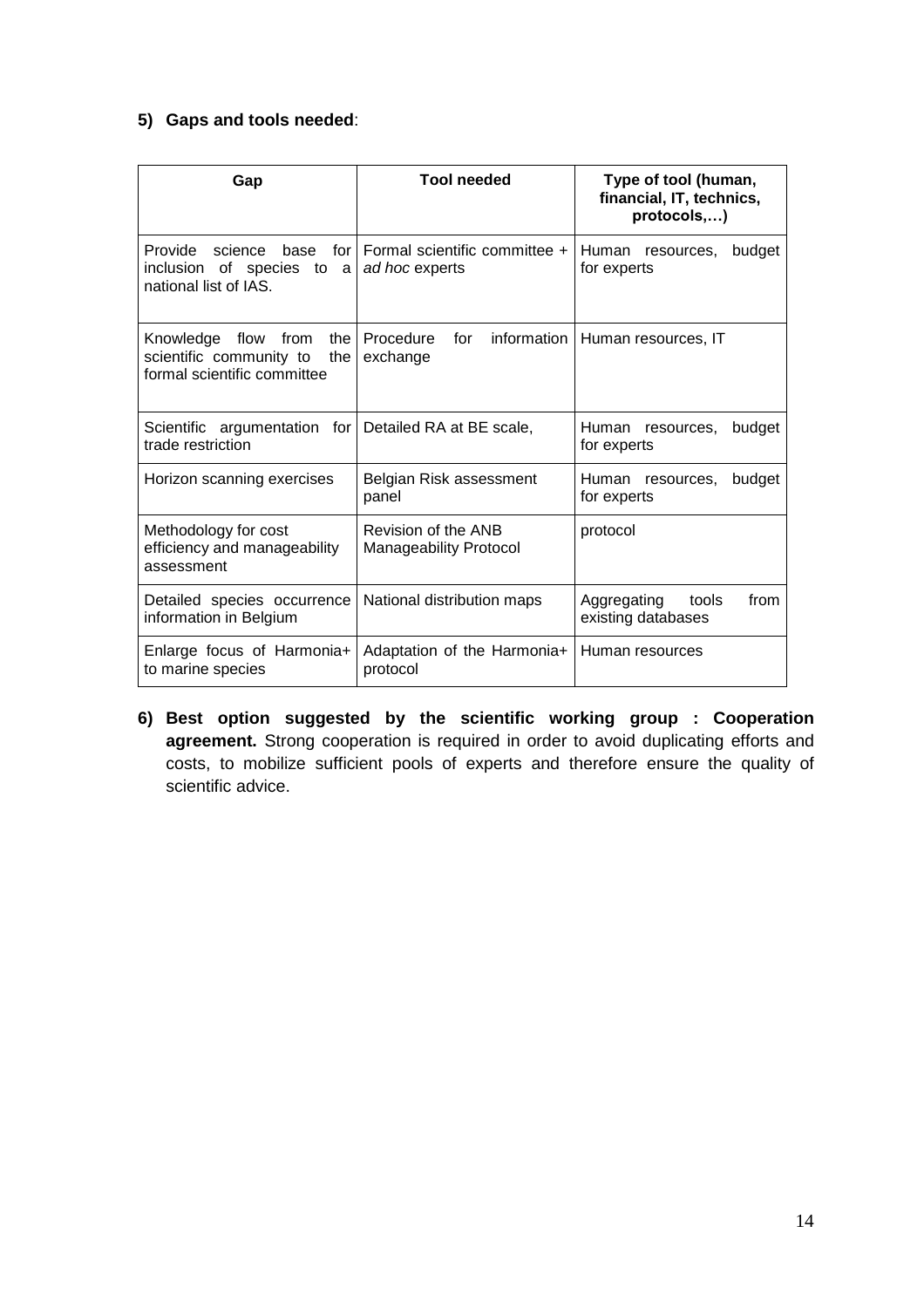#### **ARTICLE 13: ACTION PLANS ON PATHWAYS**

- **1) Summary of the article**: MS shall carry out comprehensive analysis of the pathways of unintentional introduction and spread of IAS of EU concern, at least in their territory as well as in their marine waters and identify which require priority actions because of the volume of species or the potential damage caused by the species entering the EU through those pathways. MS shall ensure coordination for their territory and as far as possible coordinated at the appropriate regional level.
- **2) Recommendations**: Pathways analysis is a research domain that is quite recent and demands totally different approached as compared to risk analysis focusing on individual species. Particularly, a shift from qualitative to quantitative approaches is needed in order to prioritize pathways as requested to define action plans  $(5,6)$ . Guidance is needed from the CION on what is meant by « pathways of unintentional introduction and spread ». A formal scientific forum should provide science base for the comprehensive analysis of pathways. There is however currently a clear lack of evidence related to pathways analysis in Belgium and therefore no undertaken actions related to pathways.
- **3) Related articles**: 11, 12, 15, 17, 22
- **4) List of existing structure to be used:** None

| Gap                                                                              | <b>Tool needed</b>                                                                      | Type of tool (human,<br>financial, IT, technics,<br>protocols,)   |
|----------------------------------------------------------------------------------|-----------------------------------------------------------------------------------------|-------------------------------------------------------------------|
| No comprehensive analysis of<br>the pathways for species of<br>EU concern        | Comprehensive analysis of<br>unintentional<br>pathways<br>introduction in Belgium       | Budget and/or<br>human<br>resources (BBPF or call for<br>tender). |
| No comprehensive analysis of<br>the pathways for the other<br><b>IAS</b> species | Comprehensive<br>analysis<br>0f<br>unintentional<br>pathways<br>introduction in Belgium | Budget and/or<br>human<br>resources (BBPF or call for<br>tender). |
| Scientific capacity                                                              |                                                                                         |                                                                   |
| Rationale for performing it at<br>the bioregional level                          |                                                                                         |                                                                   |

#### **5) Gaps and tools needed:**

**6) Best option suggested by the scientific working group : Cooperation agreement.** Strong cooperation is required in order to avoid duplicating efforts and costs related to pathways analysis. Measures to be identified for the establishment of action plans will only be efficient if taken and implemented in a concerted way.

#### **ARTICLE 14: SURVEILLANCE SYSTEM**

**1) Summary of the article**: MS shall establish a surveillance system of alien species of Union concern, or include it in their existing system. Systems have to collect and record data on the occurrence in the environment of invasive species by survey,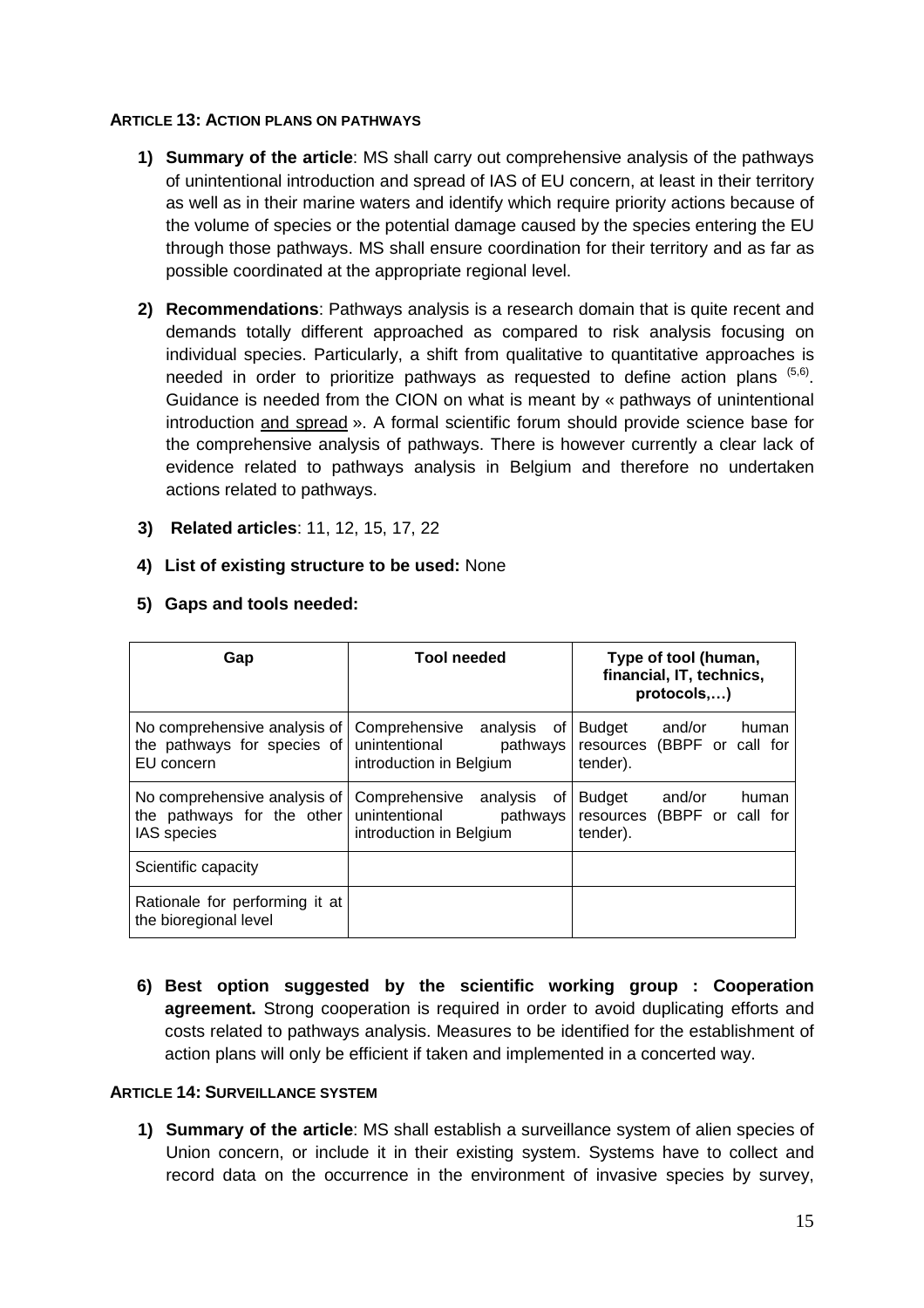monitoring or other procedures to prevent the spread of IAS into or within EU. The system should cover the territory including marine territorial waters, to be sufficiently dynamic to detect rapidly the appearance of species in the environment and take into account the relevant transboundary impacts and transboundary features to the extent possible. Systems should include both targeted and general surveys and benefit from the involvement of different sectors and stakeholders. In the interest of efficiency and cost- effectiveness, it should build on existing systems already established by Union law, in particular those set out in Directives 92/43/EEC, 2000/60/EC, 2008/56/EC and 2009/147/EC.

- **2) Recommendations**: Many monitoring initiatives exist, some of them professional schemes at the level of the regions (Natura2000, WFD, MSFD), other systems are professionally supported but are run at the level of local authorities/managers (e.g. invasive macrophytes monitored by Flemish provinces). Also, a range of general surveillance systems is available for various taxonomic groups, often involving verified citizen science schemes (e.g. early warning system through observations.be). Only a minority of monitoring schemes can be classified as risk oriented (mosquitos, plant health species) and for some species of EU concern these will probably need to be developed. Whether these schemes generate useful data for the surveillance system of the species of EU/MS/regional concern should be analysed. Centralising the data represents a particular challenge. Issues of data standards, data validation flows, database interoperability and data licensing will have to be addressed both at regional, Belgian and international level. This will require a great deal of coordination and collaboration.
- **3) Related articles :** 11, 12, 17, 18**.**
- **4)** List of existing structures : Existing monitoring schemes in Flanders  $(S_1)$ , **Existing monitoring schemes in Wallonia (**S2**)**, **monitoring schemen in Brussels Capital Region; Early warning system for IAS in Flanders/Brussels Capital Region/Wallonia (**S5), **Existing monitoring schemes in the marine environment**  $(S<sub>5</sub>)$ . Each of them is either not fit for purpose or only partly covering the criteria as defined by the regulation.
	- **S<sup>1</sup> : Monitoring schemes in Flanders.**

*Description* : In Flanders various organizations are engaged in the collection of data on species (groups). An overview of these initiatives (e.g. common breeding bird monitoring, monitoring rare breeding birds, florabank, monitoring (non-native) freshwater fish, waterbird census, mammal atlas inventory, marten network, inventory amphibians and reptiles, forest inventory…) is already available and was a part of an exercise for the establishment of a **monitoring network for conservation status of Natura 2000 habitats and species (**92/43/EEC). However, whether these monitoring systems yield appropriate data to comply with surveillance sensu IAS regulation is at current unknown. Also, **monitoring** is performed **in relation to the Water Framework Directive** (2000/60/EG), which primarily yields data on non-native macrophytes, macro-invertebrates and fish. Additionally, in Flanders, in 2012 a survey was launched by INBO towards working groups and stakeholders (excluding professional monitoring schemes) in order to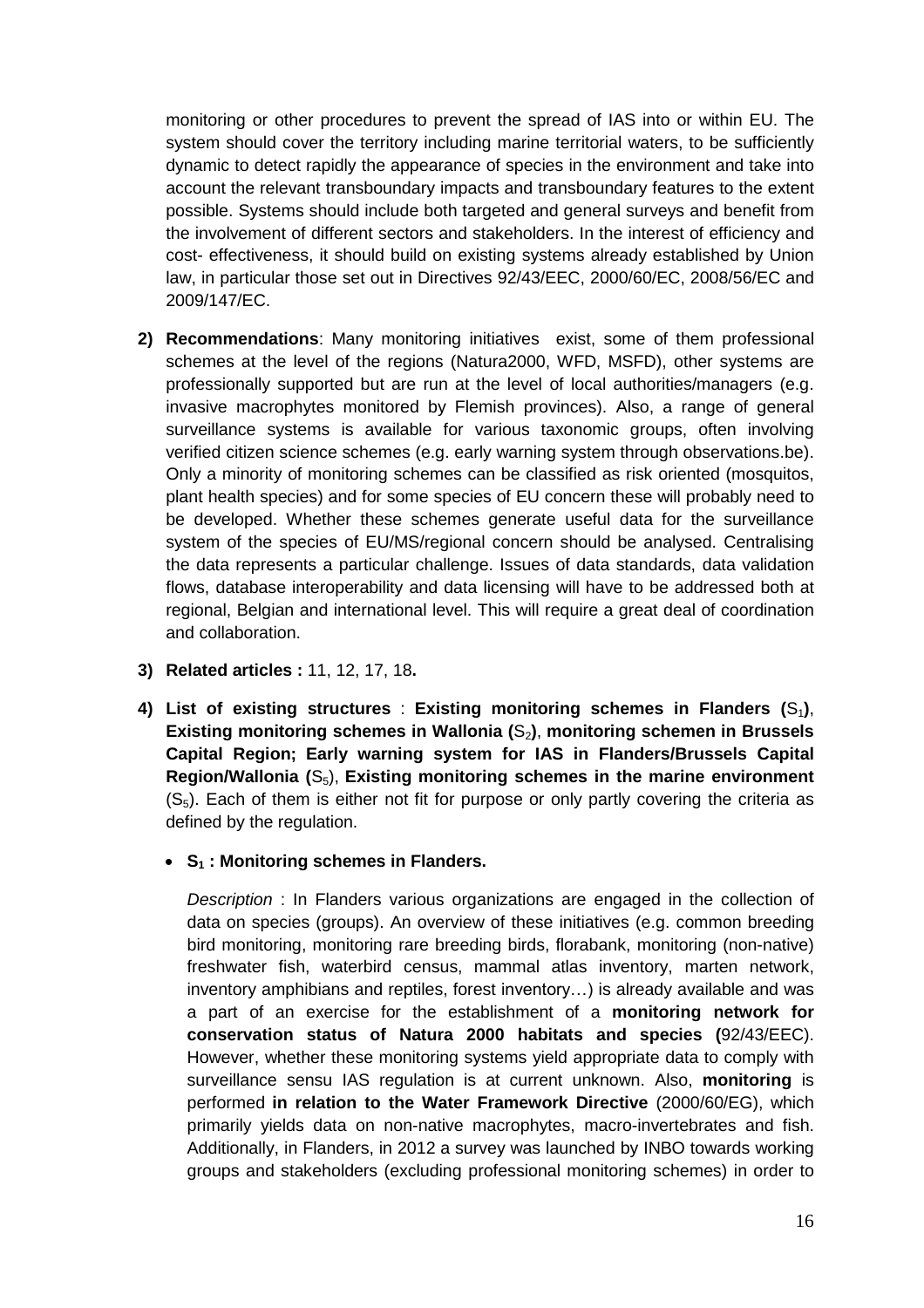make an inventory of datasets that potentially held non-native species data. The survey included questions on metadata, project, invasive species in the data collection, but also some targeted questions about the quality and usefulness of the data for early warning purposes (speed of recording, validation etc.) and whether the data would become available for open data aggregators such as GBIF. The results of the survey show that in Flanders, there are a number of local authorities and independent working groups gathering data on high impact invasive species, in various projects and of varying quality. The centralization of these represents a challenge that needs to be addressed. A dedicated, sustainably funded and neutrally perceived portal is needed that centralizes IAS data from various monitoring initiatives and meets the standards for reporting of the IAS regulation.

#### **S<sup>2</sup> : monitoring schemes in Wallonia**

*Description* : In Wallonia, various organizations are engaged in the collection of data on species (groups). However, whether these monitoring systems yield appropriate data to comply with surveillance *sensu* IAS regulation is currently unknown. A dedicated system is needed that centralizes IAS data from various monitoring initiatives and meets the standards for reporting of the IAS regulation. A notable difference with Flanders is the availability of OFFH (Observatoire Flore-Faune et Habitats), a government-run online recording system for observations, the basis of which can be used to set up separate systems for dedicated surveys. Dedicated mapping tools developed by the CiEi (Cellule Interdépartementale sur les Espèces Invasives) are available for invasive macrophytes, giant hogweed and Canada goose.

#### **S<sup>3</sup> : monitoring scheme in Brussels Capital Region**

Management actions will be undertaken against damaging species. In line with the 2012 'Ordonnance Nature', regarding Nature conservation, the Government will settle a monitoring scheme on species and habitats in the BCR.

#### **S<sup>4</sup> : Early warning system for IAS in Flanders/Wallonia/Brussels Capital Region**

*Description* : In 2011, the Agency for Nature and Forest (ANB) and the Institute for Nature and Forest Research (INBO) initiated an early warning pilot for some notorious IAS. This was launched through the widely used online recording platform [www.waarnemingen.be](http://www.waarnemingen.be/) as verified citizen science. Setting up this project was done in cooperation with all Belgian regions and the major non-governmental organizations in the field of nature conservation. The system allows for reporting sightings, consulting fact sheets and setting up user-driven automated e-mail alerts. It already generates good quality data used for (mostly uncoordinated) rapid responses by various bodies (e.g. in Flanders, control of invasive aquatic plants such as floating pennywort, water primrose, Parrot's feather, ruddy duck, Pallas' squirrel, quarantine insects, American bullfrog, giant hogweed and Chinese muntjac). The system is however primarily targeted towards naturalist observers and therefore not used by all stakeholders. It is property of a conservation ngo and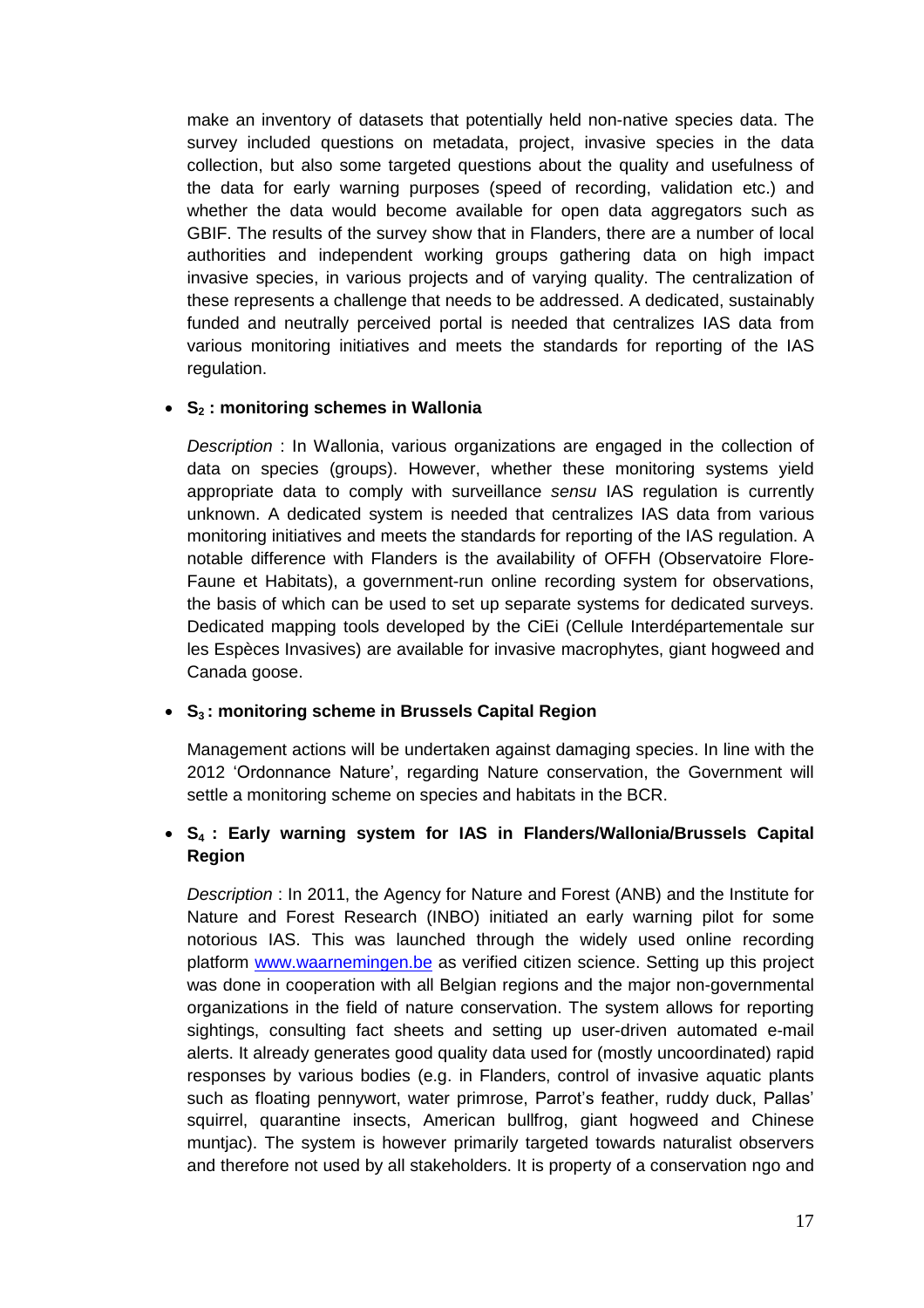is targeted towards the naturalist's community. It is therefore not used by hunters, fishermen etc. Also, professional managers preferably use their own systems. The module has been funded on an ad-hoc basis in Flanders, in Wallonia it has been free. Species lists are not harmonized across Belgian regions and not brought in line with EU or MS concern lists. The Flemish data are not being made available as open data and are currently not freely available. Also, this system is not fit to report on management and is currently probably not compliant with EU regulation reporting standards.

#### **Structure S<sup>5</sup> : monitoring schemes in the marine environment.**

*Description* : In the marine environment, monitoring is being developed as a response to existing legislative frameworks, in particular the European Marine Strategy Framework Directive (2008/56/EC) (MSFD) and the Joint Assessment and Monitoring Programme (JAMP) by OSPAR the surveillance system *sensu* Art 14 should build on that. The relative density of human activities is at a level that is not harmful to the environment" is one of the generic qualitative MSFD descriptors taken into consideration for determining the environmental status.

As included in the monitoring programme for Belgian marine waters (MSFD – Art. 11), The Royal Belgian Institute of Natural Sciences (RBINS – OD Nature) monitors the presence of non-indigenous species introduced by human activities in Belgian marine waters in the form of dedicated surveys. These surveys focus on hard substrate, such as groynes, buoys, wind turbines and other man-made structures at sea (e.g. artificial reefs).

Non-dedicated alien species surveys are executed by the Institute for Agricultural and Fisheries Research (ILVO – Aquatic Environment and Quality), which performs regular (epi)benthic and demersal fish surveys on soft sediments in the Belgian part of the North Sea in function of the evaluation of the impact of human activities at sea. Appearance of non-native species may be reported.

These two surveys cover the hard and soft sediment types, however the pelagic component of the marine environment remains uncovered. The pelagic component may however be of great importance in the IAS surveillance system, as many benthic (non-indigenous) animals occur during part of their life cycle in the pelagic environment. Moreover, holoplanktonic organisms such as some jellyfish and fish may remain undetected.

A general surveillance should be installed with species-specific (risk-oriented) monitoring schemes as the marine environment holds many non-natives that are often cryptic or require sophisticated techniques (e.g. genetic tools) for species identification.

Landward of the baseline (mean low water at spring tide i.e. port areas, estuaries, intertidal), the management of non-native species is a Flemish competence. Here, a dedicated surveillance is currently lacking. The monitoring/surveillance of species that occur on either side of the baseline (e.g. sessile species with pelagic life stages at sea) should be harmonized between federal (RBINS) and regional surveillance programmes. Important actors are VLIZ, Coastal municipalities (rescue stations), Agency for Maritime and Coastal Services (AMT), Agency for Nature and Forests (ANB), the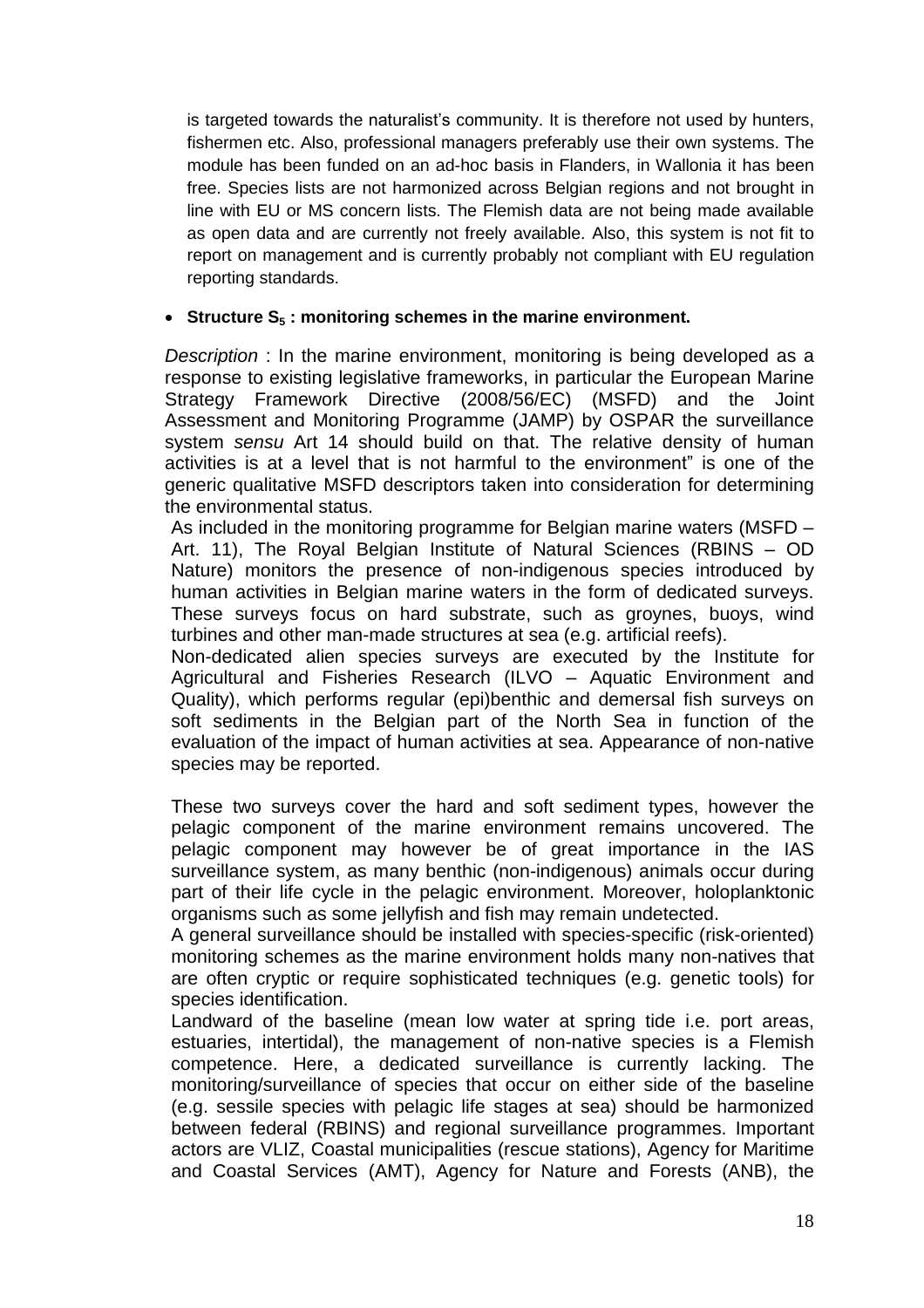Institute for Agricultural and Fisheries Research (ILVO) and the Institute for Nature and Forest Research (INBO).

The Flemish marine institute (VLIZ) coordinates the *Alien Species Consortium*, a network of experts delivering data and fact sheets on marine (and estuarine) non-native species introduces through human activities (i.e. introduced species). This resulted in a dynamic overview of introduced species in the Belgian part of the North Sea and adjacent estuaries (e.g. Spuikom Ostend and Westerscheldt). The year of the first observation, native range and references, distribution along the coast and references on impact are mentioned in fact sheets. This information only concerns established aliens, yet this information system offers a profound basis for the marine component of the surveillance and could be further developed in line with reporting requirements and standards of the IAS Regulation.

| Gap                                                                                                                                                                                          | <b>Tool needed</b>  | Type of tool (human,<br>financial, IT, technics,<br>protocols,) |
|----------------------------------------------------------------------------------------------------------------------------------------------------------------------------------------------|---------------------|-----------------------------------------------------------------|
| Centralized<br>non-native<br>species register                                                                                                                                                | Web based portal    | Human, IT, protocols<br>and<br>standards, budget                |
| No.<br>IAS.<br>overview of<br>comprised<br>existing<br>in the set of the set of the set of the set of the set of the set of the set of the set of the set of the set o<br>monitoring schemes | Analysis            | Human, budget                                                   |
| No dedicated surveillance of l<br>IAS                                                                                                                                                        | Surveillance scheme | Human, IT, protocols<br>and<br>standards, budget                |
| No centralization of IAS data   Web based portal<br>originating from<br>existing<br>(Natura2000,<br>monitoring<br>other)                                                                     |                     | Human, IT, protocols<br>and<br>standards, budget                |
| Harmonisation<br>οf<br>MSFD/OSPAR<br>monitoring<br>and IAS surveillance (see<br>further marine monitoring)                                                                                   | Protocol            | human, financial, IT, budget                                    |

#### **5) Gaps and tools needed**: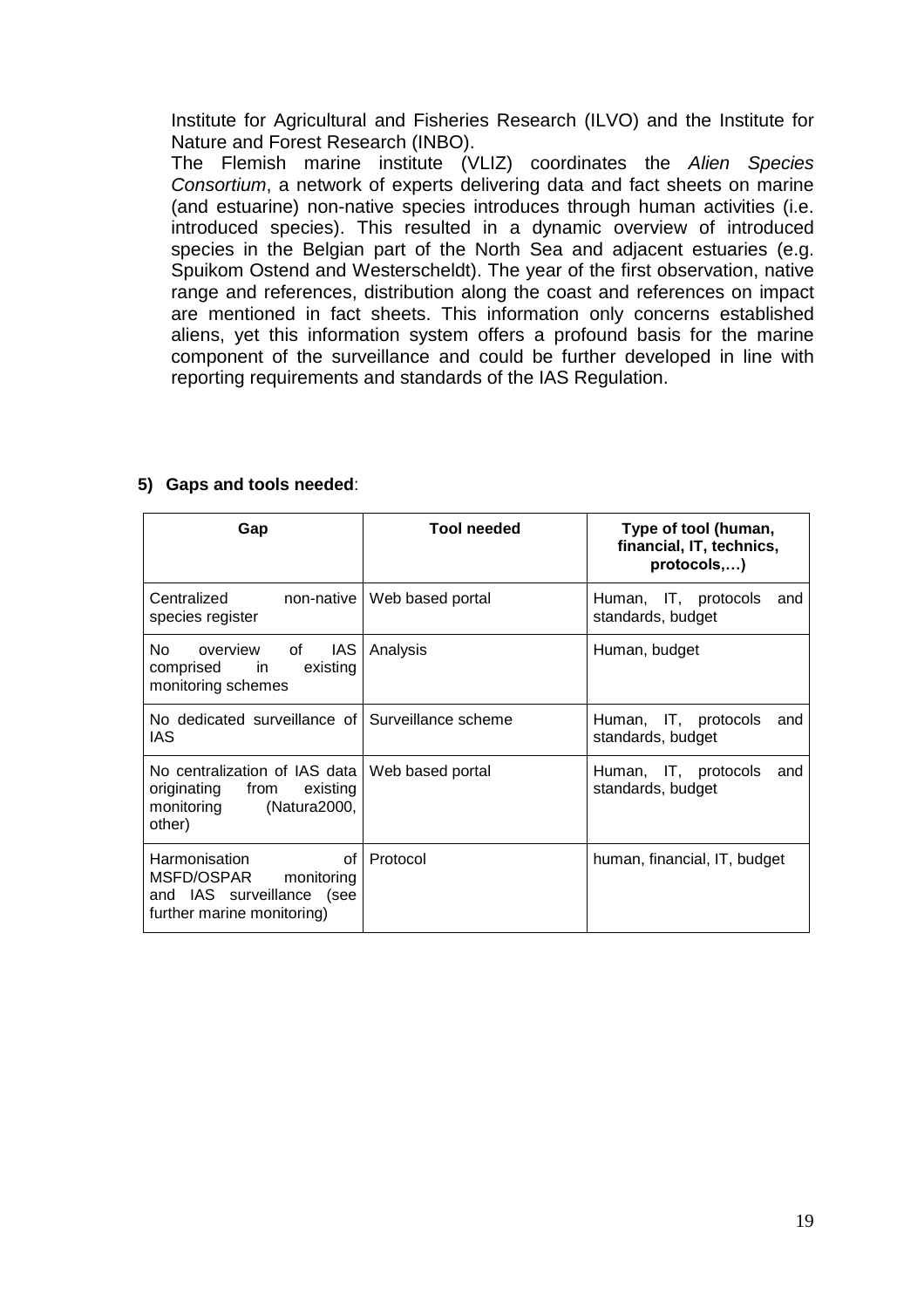| No early warning system                                                                                           | Official early warning system                                                                                                                                                                                                                                                                                             | IT,<br>human.<br>technics,<br>protocols, budget |
|-------------------------------------------------------------------------------------------------------------------|---------------------------------------------------------------------------------------------------------------------------------------------------------------------------------------------------------------------------------------------------------------------------------------------------------------------------|-------------------------------------------------|
| Live link distribution data in The<br>IAS<br>IAS I<br>Belgian<br>to<br>information system                         | information system<br>Harmonia should live link to<br>real-time information<br><sub>on</sub><br>distributions from<br>species<br>various data sources. Issues<br>of database interoperability,<br>data standards and licensing<br>will have to be addressed both<br>regional, Belgian<br>at<br>and<br>international level | human, IT, technics, protocols                  |
| Dedicated<br>surveillance l<br>landward<br>of the baseline<br>(Flanders)                                          | Monitoring system, protocol                                                                                                                                                                                                                                                                                               | human, financial, protocols                     |
| Further develop marine non-<br>species information<br>native<br>system and link with other<br>information systems | Online database                                                                                                                                                                                                                                                                                                           | human, financial, IT, technics,<br>protocols    |

#### **6) Best option suggested by the scientific working group :**

- *Ad hoc* cooperation is needed to analyze existing systems and gaps in monitoring EU species.
- *Ad hoc* cooperation is needed to harmonize existing systems for monitoring EU species.
- Cooperation agreement is needed to ensure coherent data and knowledge flow. Between the different authorities and related scientific institutions.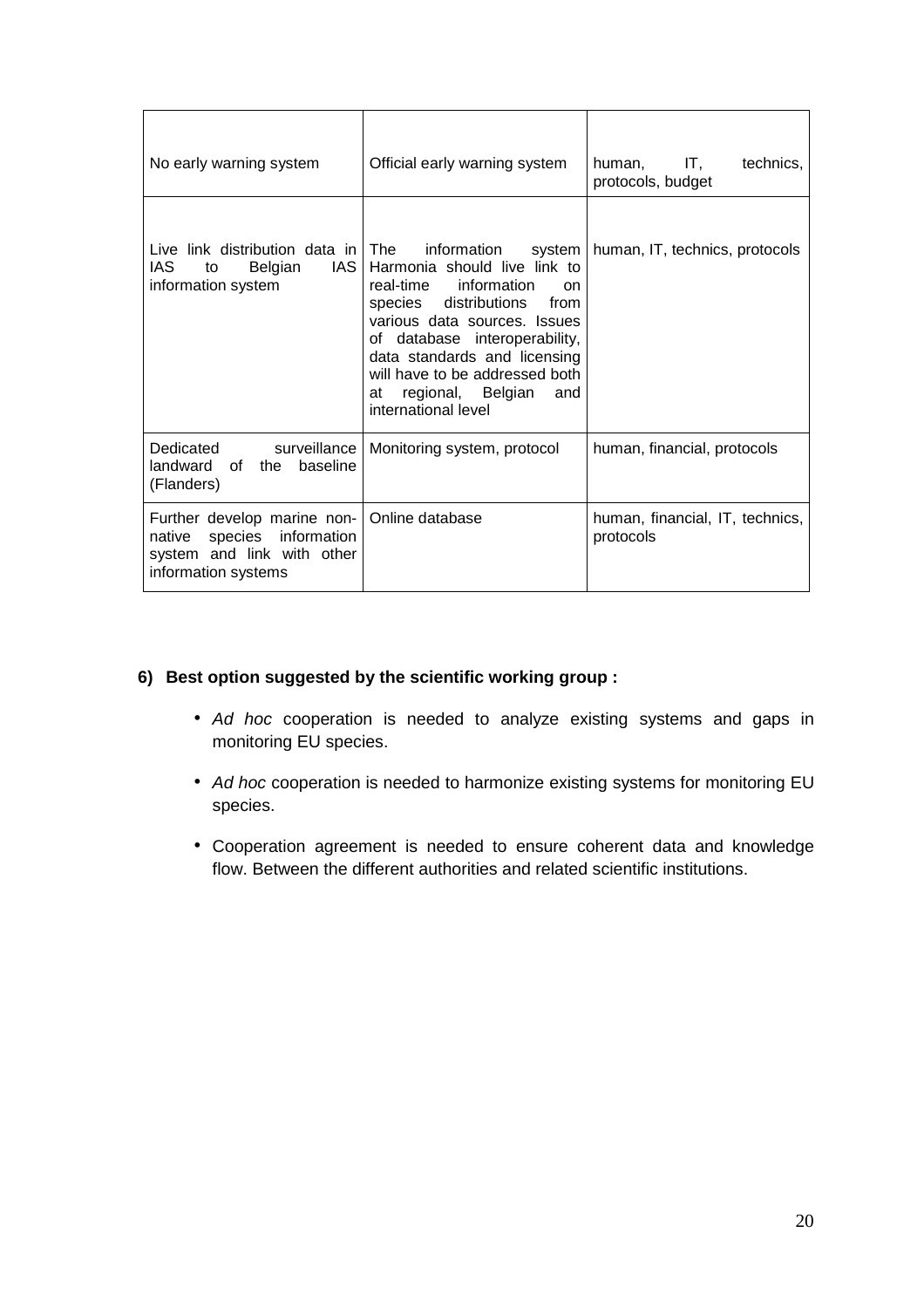#### **ARTICLE 15 : OFFICIAL CONTROLS**

- **1) Summary of the article**: MS shall have in place structures to carry out official riskbased controls necessary to prevent intentional introduction into the Union of IAS of EU concern. The CION, together with the MS, shall develop guidelines and training programs to facilitate the identification and detection of IAS of EU concern and the performance of efficient and effective controls.
- **2) Recommendations**: Guidelines and training should be based on scientific grounds. Article 15(6) states that MS shall put in place procedures to ensure the exchange of relevant information and the efficient and effective coordination and cooperation between all authorities involved (…). Interception data (registration of incursed goods during risk-based controls *sensu* paragraph 2) are essential in risk management. Data on border and post-border detections are required to provide a measure of propagule pressure (numbers of individuals and release events) which is an important factor associated with the successful establishment of exotic species. Also, these data can provide information on the proportion of introduction events for a species through different pathways (e.g. stowaways, illegal import and smuggling, seized or stolen from private collections post-border)/commodities which is essential to risk analysis and pathway regulation. The following information should be regarded as a minimum standard for nationally consistent and comprehensive incursion records:

 $(1)$  species identification = scientific name;

(2) propagule size = the number of individuals detected;

(3) status of specimens = whether individuals were alive or dead when detected or collected;

(4) occurrences = dates and locations where individuals were detected or collected;

- (5) provenance = origin and entry locations
- (6) the type of containment and mode or commodity of transport e.g. vessel type.

These data will also help addressing the obligations on pathway inventory and pathway management sensu the Regulation. A nationally coordinated framework for data collection and data sharing of such incursion data among competent agencies in Belgium is required. The current registration procedure applied at the border controls (e.g. for CITES) needs to be revisited in order to investigate its accuracy. For vertebrates and in light of a growing internet trade it can be expected that the majority of detections are of animals seized, surrendered or stolen from private collections (post-border). This, however, is a regional competence (nature inspection). There is no clear picture of the registration of such detections, if any, nor of the level of consistency of these data.

- **3) Related articles**: article 8 as regard to training for inspections, 13.
- **4) List of existing structures to be used: customs (CITES, plant health inspections);** *Does not fulfill the obligation* so far.
- **5) Gaps and tools needed**: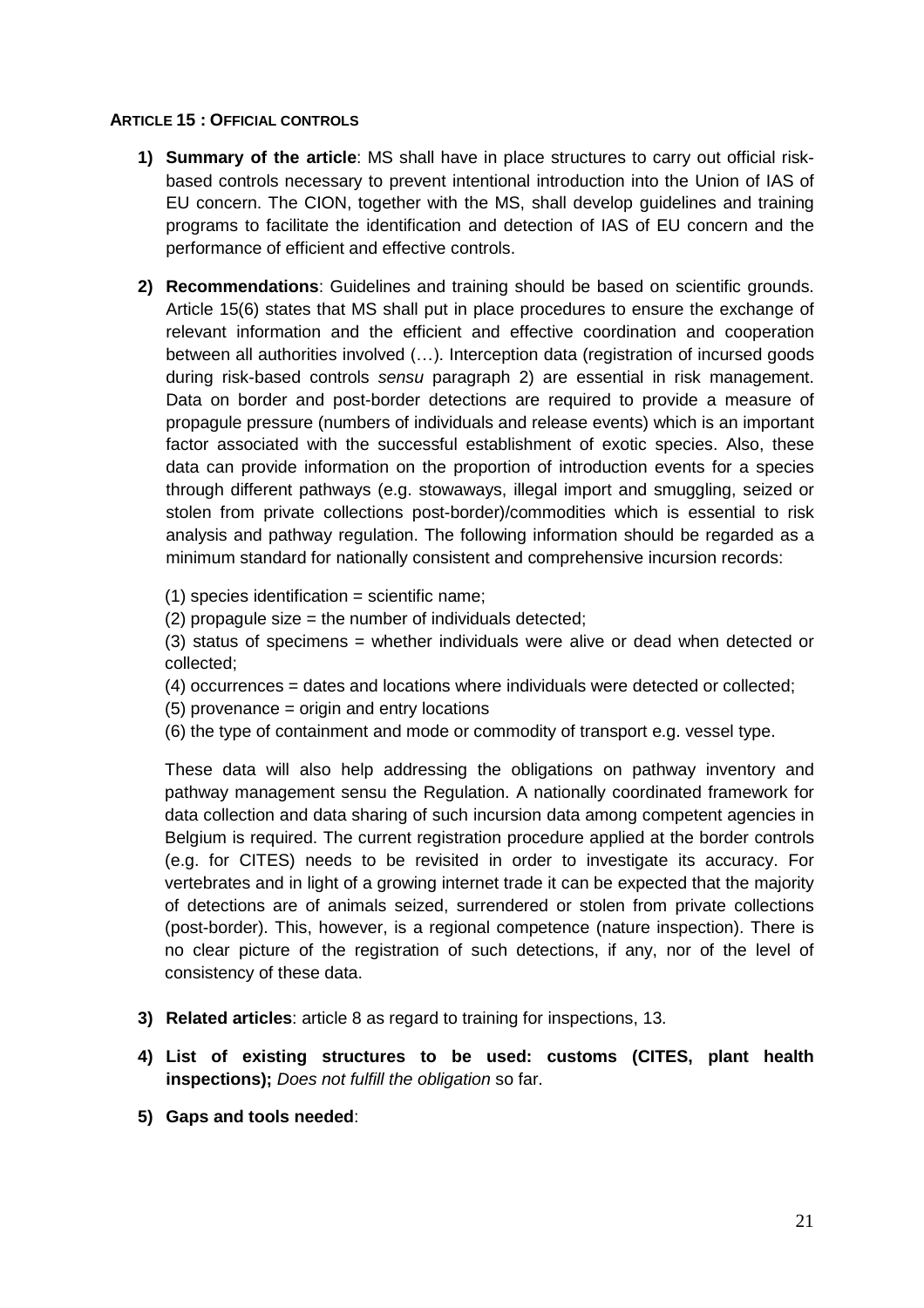| Gap                                                                                                           | <b>Tool needed</b>                                     | Type of tool (human,<br>financial, IT, technics,<br>protocols,) |
|---------------------------------------------------------------------------------------------------------------|--------------------------------------------------------|-----------------------------------------------------------------|
| Border control officers don't   Guidelines,<br>know the species of $EU$ or<br>MS concern                      | training<br>identification<br>programmes,<br>materials | Human, financial                                                |
| No procedures to ensure the   Protocol<br>exchange of relevant<br>information between involved<br>authorities | for<br>exchange                                        | information   Human, IT, financial                              |

**6) Best option suggested by the scientific working group :** *Ad hoc* cooperation is needed. However, a cooperation agreement would have an added-value to ensure scientific coherence and quality.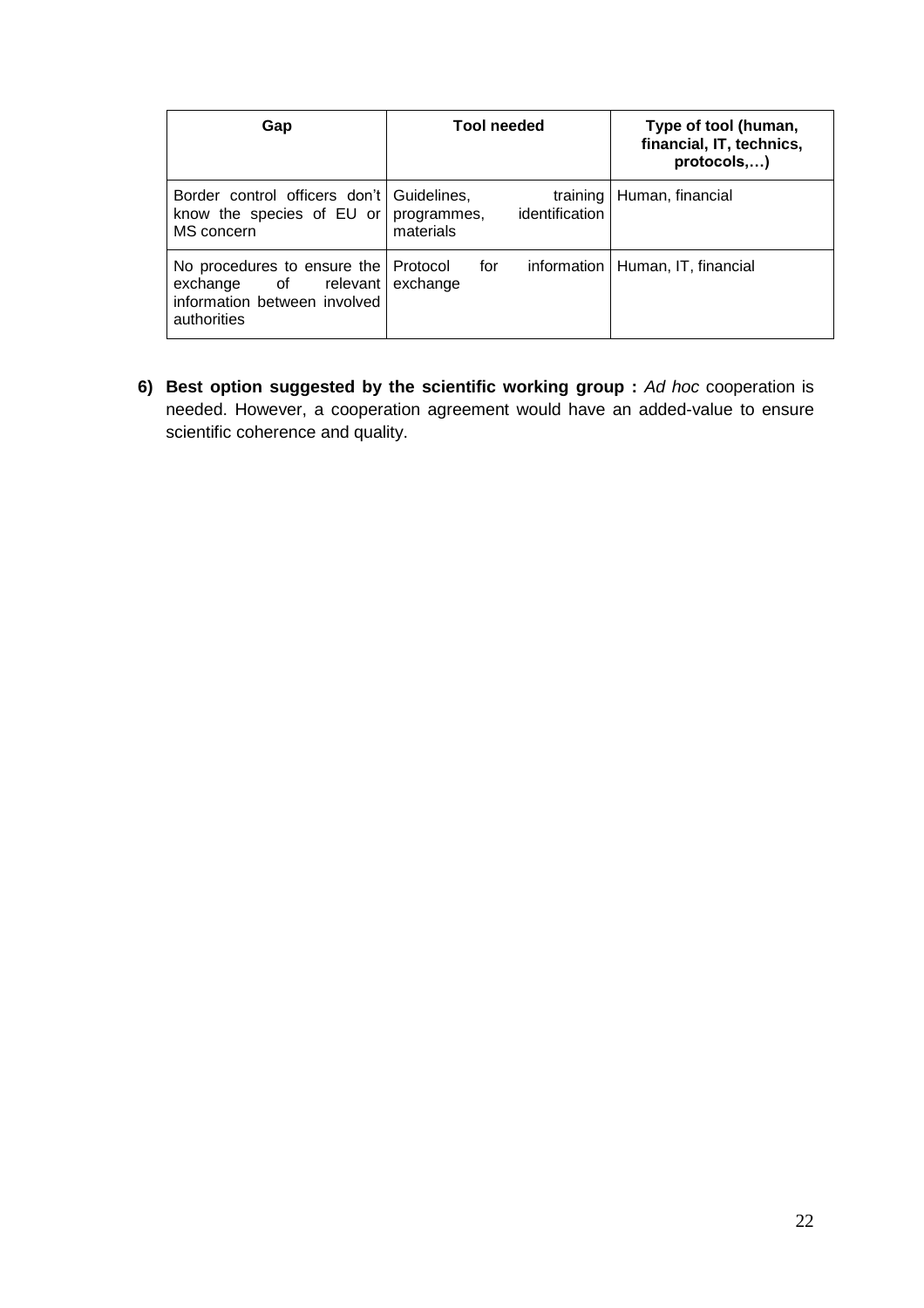#### **ARTICLES 17: RAPID ERADICATION AT EARLY STAGE OF INVASION**

- **1) Summary of the article**: MS shall apply eradication measures, notify CION and inform other MS. Eradication measures have to be effective in achieving the complete and permanent removal of target species at a reasonable cost and without impacting adversely non-target organisms and human health.
- **2) Recommendations**: Several scientific issues are linked to this general goal: (i) the identification of best practices for the early eradication of each species; (ii) methodological development to assess the technical feasibility and the cost-efficiency of eradication actions and (iii) technical guidelines for the establishment of a monitoring system of eradication actions and the interpretation of data collected. It is worth noting that operational implementation would require the development of rapid response protocol and capacity.
- **3) Related articles**: article 11, 14, 18
- **4) List of existing structures to be used: Rapid eradication processes in Flanders, Wallonia and BCR.**
	- **Structure S1: Rapid eradication process in Flanders.** Partly fulfills the regulation.

Description : There is no formal coherent framework in Flanders to set up early eradication of emerging invasive species. Several structures have been set-up to support the management of invasive alien species:

- The ANB management regulation ('beheerregeling') is an official structure allowing 4 types of action: (1) communication and guidance by codes of conduct, (2) management and eradication actions, (3) agreements with third parties concerning these actions, (4) limitations in trade when concerning invasive alien species. The management plan needs to be approved by the minister after advice by the Mina council. So far, no official management plans have been approved and only for a few species unofficial action plans have been developed in Flanders.
- To evaluate the feasibility of management actions, the management feasibility protocol has been developed. This tool allows to assess management feasibility in an objectified manner, taking into account financial costs, legislation, species ecology and site characteristics and could be used for reporting to the EU.
- **Structure S2: rapid eradication process in Wallonia.** Partly fulfills the regulation.

*Description* : There is no formal coherent framework in Wallonia to set up early eradication of emerging invasive species. So far, the only official tool which is available is the Ministerial guideline n°2688 dedicated to the control of non-native animal species (MB 07.03.2007) allowing hunters and foresters to shoot those species. A Regulation proposal is however in progress, which will provide the legal background to establish action plans and provide permission to take actions in non-SPW sites (see the contribution of the legal subgroup).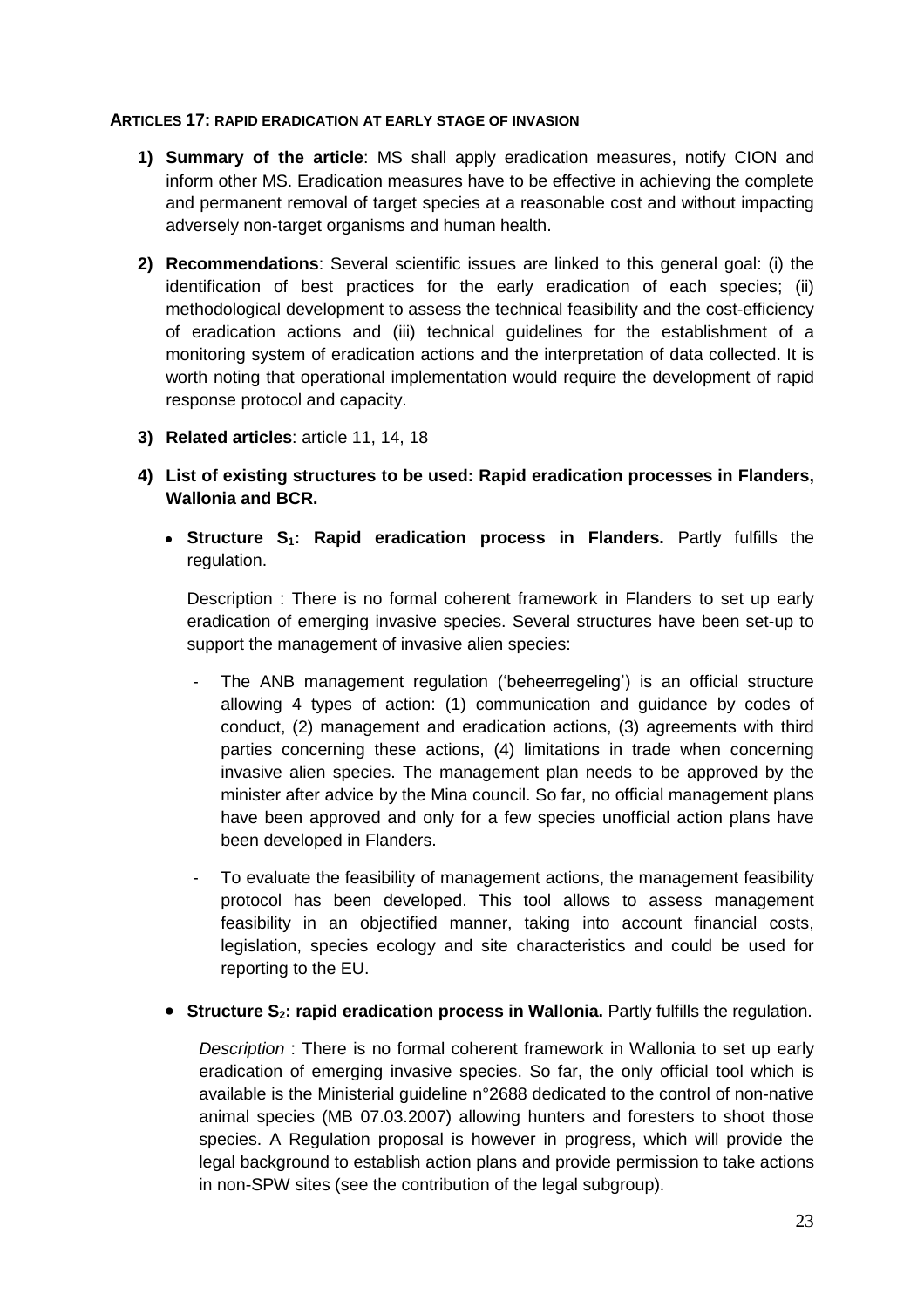#### **Structure S3: rapid eradication process in Brussels Capital Region**

The Plan Nature/Natuurplan of Brussels Capital Region (BCR) adopted in first reading by the regional Government states that the Government may adopt action plans to decrease the degradation of biological diversity, including by tackling invasive species. Management actions, including rapid eradication could be undertaken against damaging species.

#### **5) Gaps and tools needed**:

|    | Gap                                                                                                                        | <b>Tool needed</b>                                                                                                                                                                                                        | Type of tool (human,<br>financial, IT, technics,<br>protocols,) |
|----|----------------------------------------------------------------------------------------------------------------------------|---------------------------------------------------------------------------------------------------------------------------------------------------------------------------------------------------------------------------|-----------------------------------------------------------------|
| 6) | Best practices for early<br><b>Beradication</b>                                                                            | of<br>Catalogue<br>practices for each species<br>included in the different<br>lists                                                                                                                                       | best   -human<br>-financial<br>-protocol                        |
|    | Assessment<br>Ωf<br>the l<br>technical feasibility<br>and<br><b>O</b> cost-efficiency                                      | Methodology + species-<br>specific information<br>on<br>ecology, distribution<br>to<br>assess technical feasibility<br>and cost-efficiency, partly<br>solved<br>the<br>by<br>manageability protocol in<br><b>Flanders</b> | -human<br>-protocol                                             |
|    | Technical guidelines for Technical guidelines<br>the establishment of a<br>monitoring system<br>and<br>data interpretation |                                                                                                                                                                                                                           | -human                                                          |
|    | Eradication follow up                                                                                                      | System allowing the follow<br>up of eradication actions                                                                                                                                                                   | Human<br>$\overline{\phantom{a}}$<br>Financial<br>IT            |

**y the scientific working group :** *Ad hoc* cooperation is needed. However, a cooperation agreement would have an added-value to ensure scientific coherence and quality.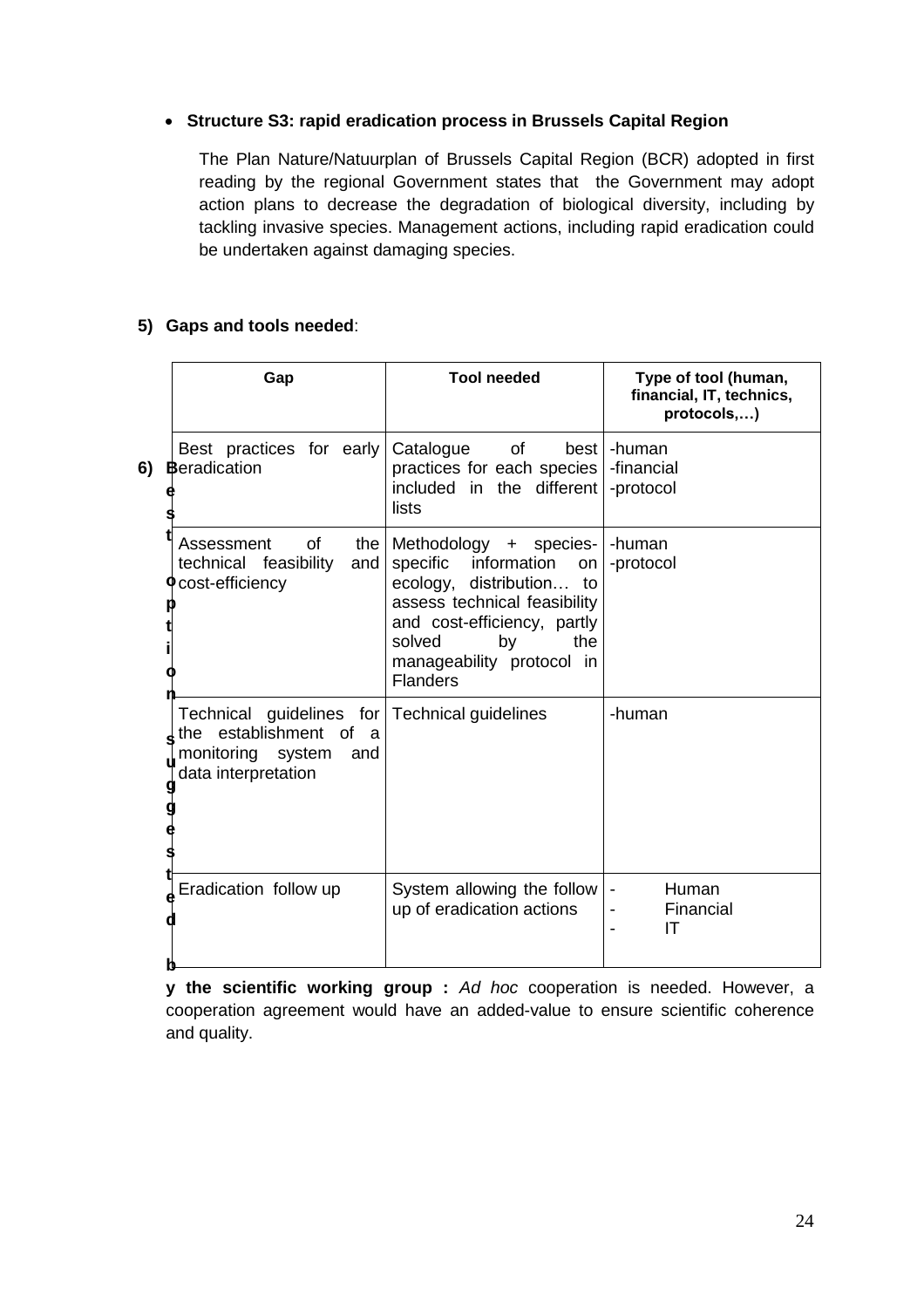#### **ARTICLE 18: DEROGATION FROM THE OBLIGATION OF RAPID ERADICATION**

- **1) Summary of the article**: MS may not to apply eradication measures based on robust scientific evidence when one of the following conditions is met: 1) Eradication demonstrated to be technically unfeasible because available methods cannot be applied; 2) a cost-benefit analysis demonstrates the costs to be exceptionally high and disproportionate to benefits; 3) eradication methods are not available or have serious adverse impacts. MS shall ensure that containment measures are in place to avoid further spread to other MS. 3 months after early warning (for first species: 01/03/2016 provided EU list adopted by 1/01/2016).
- **2) Recommendations**: Scientific issues linked to this general goal are similar to article 17: (i) the identification of best practices for the early eradication of each species; (ii) methodological development to assess the technical feasibility and the cost-efficiency of eradication actions.
- **3) Related articles: articles** : 11, 14, 17, 22, 28.
- **4) List of existing structures: Rapid eradication processes in Flanders, Wallonia and BCR.**

| Gap                                                                                                | <b>Tool needed</b>                                                                                                                                                                                  | Type of tool (human,<br>financial, IT, technics,<br>protocols,) |
|----------------------------------------------------------------------------------------------------|-----------------------------------------------------------------------------------------------------------------------------------------------------------------------------------------------------|-----------------------------------------------------------------|
| Best practices for early<br>eradication                                                            | Catalogue of best practices<br>for each species included in<br>the different lists                                                                                                                  | human, financial, protocol                                      |
| Assessment of the technical<br>feasibility and cost-efficiency                                     | Methodology + species-<br>specific information on<br>ecology, distribution to<br>assess technical feasibility<br>and cost-efficiency, partly<br>solved by the manageability<br>protocol in Flanders | human, protocol                                                 |
| Technical guidelines for the<br>establishment of a<br>monitoring system and data<br>interpretation | Technical guidelines                                                                                                                                                                                | human                                                           |

**5) Gaps and tools needed**:

**6) Best option suggested by the scientific working group :** *Ad hoc* cooperation is needed. However, a cooperation agreement would have an added-value to ensure scientific coherence and quality.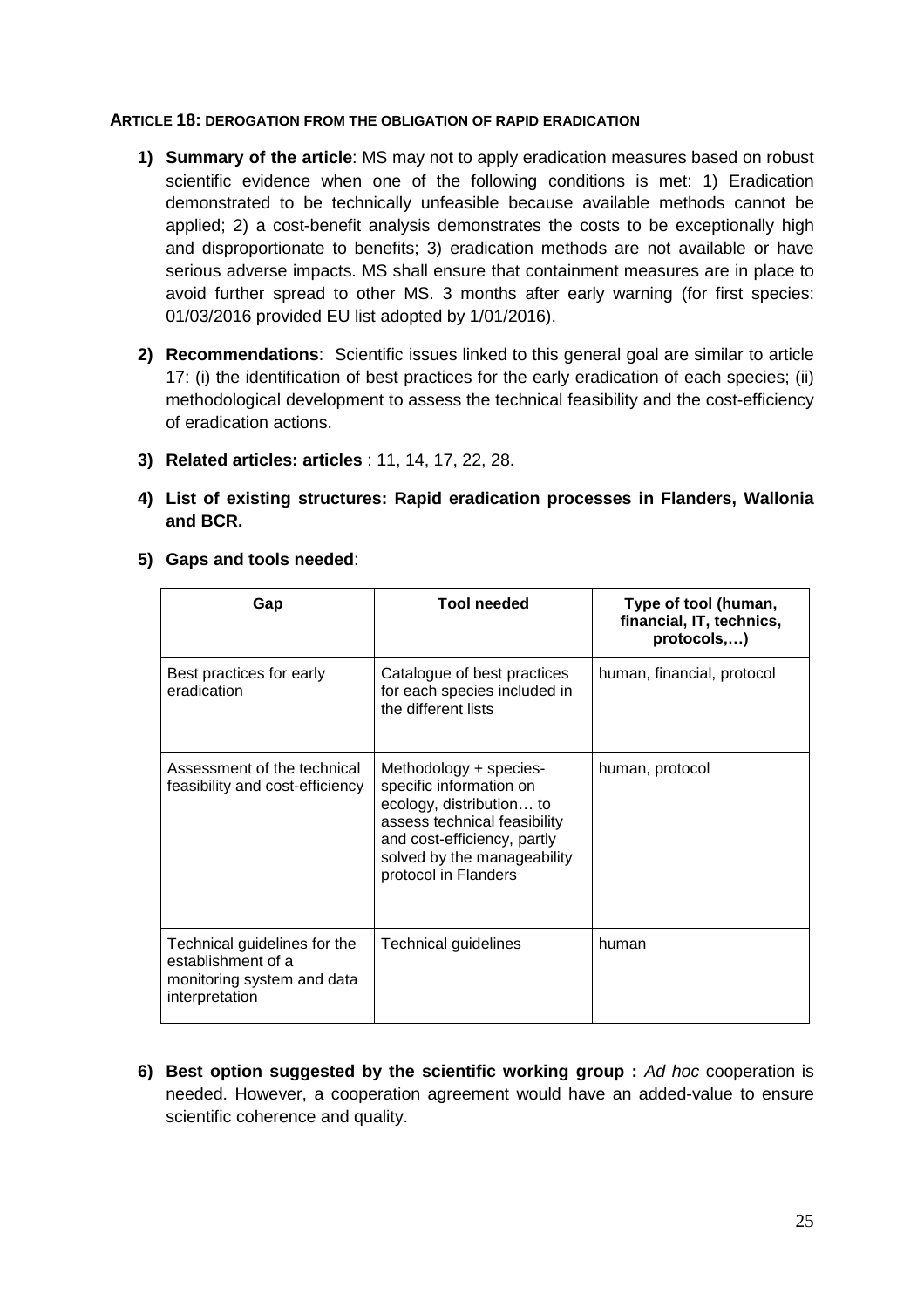#### **ARTICLES 19: MANAGEMENT MEASURES**

- **1) Summary of the article** : MS shall have in place effective management measures for the species of EU concern which the MS have found to be widely spread on their territory so that their impact on biodiversity, the related ecosystem services, and where applicable on human health or economy are minimized.
- **2) Recommendations :** Several scientific issues are linked to this general goal: (i) the identification of best practices for the management of each species; (ii) methodological development to assess the technical feasibility and the cost-efficiency of management actions; (iii) technical guidelines for the establishment of a monitoring system of management actions and the interpretation of data collected and (iv) the prioritization of species and coupled actions based on invasiveness and manageability.
- **3) Related article** : 11, 14, 18, 20, 22

#### **4) .List of existing structures: Management process in Flanders, Wallonia and BCR**.

Each of them is only partly covering the regulation

#### .**Structure S1: Management process in Flanders.**

*Description* : There is no structured and official management program for invasive alien species. Several structures have been set-up to support the management of invasive alien species:

- The ANB management regulation ('beheerregeling') is an official structure allowing 4 types of action: (1) communication and guidance by codes of conduct, (2) management and eradication actions, (3) agreements with third parties concerning these actions, (4) limitations in trade when concerning invasive alien species. The management plan needs to be approved by the minister after advice by the Mina council. So far, no official management plans have been approved and only for a few species unofficial action plans have been developed in Flanders.
- To evaluate the feasibility of management actions, the management feasibility protocol has been developed. This tool allows to assess management feasibility in an objectified manner, taking into account financial costs, legislation, species ecology and site characteristics and could be used for reporting to the EU.
- The management plan ('beheerplan') is an official engagement that can be agreed upon by a site owner. This structure regulates the management of the site and, if followed properly, enables the owner to obtain subsidies for the site management. The management plan is obliged for ANB sites, Natura 2000 sites and to be acknowledged as nature reserve but is optional for other site owners. One of the criteria of the management plan is the management of invasive alien species.
- **Structure S2: Management process in Wallonia**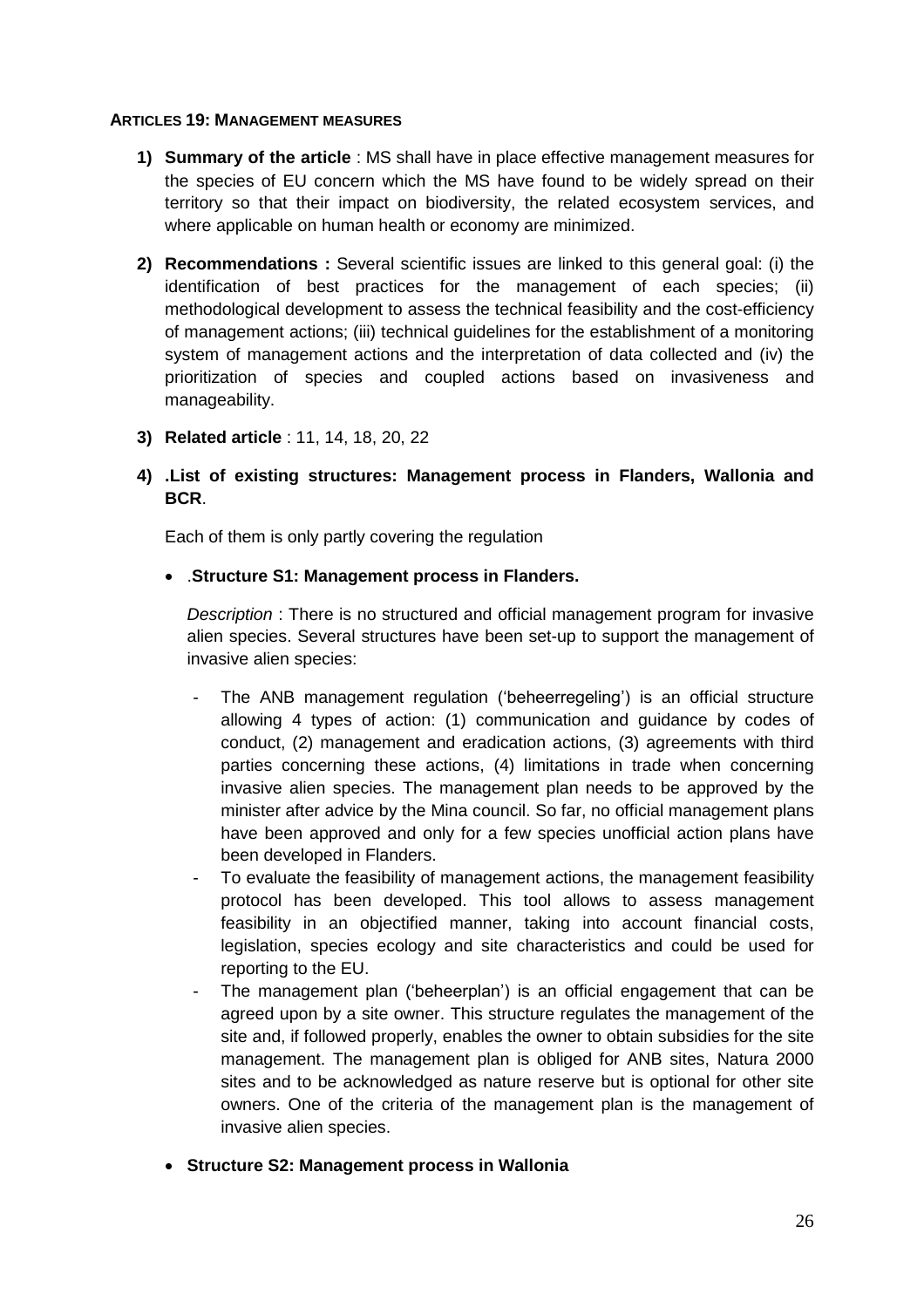*Description* : There is no formal program for IAS control in Wallonia and legal basis to undertake concrete actions in the field is insufficient so far (but see Ministerial guideline n°2688 dedicated to the control of non-native animal species (MB 07.03.2007) allowing hunters and foresters to shoot those species). Regulation proposal is however in progress, which will provide the legal background to establish action plans and provide permission to take actions in non-SPW sites (see the contribution of the legal subgroup). Most control actions are undertaken on a voluntary basis. Local regulation of some municipalities has been adapted to allow management actions in private sites.

Two official structures of the regional administration are involved in IAS management, i.e. (i) the Invasive Species Unit that coordinates the elaboration and the implementation of action plans and (ii) the Muskrat Control Unit in charge of the control of muskrat and other aquatic mammals. These two units work in close cooperation with the different Departments of the regional administration and with local actors (municipalities).

Two kinds of control actions are undertaken:

- **coordinated action plans** endorsed by the Nature Minister aiming to reduce IAS populations at the regional level. Regional funding is available to help local managers to control species where strong infestations occur (Muskrat, Giant Hogweed);
- **local actions** aiming to eradicate or reduce IAS population development. Regional funding is available for the implementation of some actions as those undertaken to control the Japanese Mosquito in Natoye. Other actions are undertaken with the support of European Life and Rural Development fundings (Himalayan Balsam, Black Locust, Canada Goose, etc.). IAS control may be integrated amongst the objectives of the management plan of Natura 2000 sites.

#### **Structure S3: Management process in Brussels Capital Region**

The Plan Nature/Natuurplan of Brussels Capital Region (BCR) adopted in first reading by the regional Government states that the Government may adopt action plans to decrease the degradation of biological diversity, including by tackling invasive species. Management actions could be undertaken against damaging species.

#### **5) Gaps and tools needed**:

| Gap                             | Tool needed                                                                                                     | Type of tool (human,<br>financial, IT, technics,<br>protocols,) |
|---------------------------------|-----------------------------------------------------------------------------------------------------------------|-----------------------------------------------------------------|
| Best practices on<br>management | Catalogue of best practices for   human, financial, protocol<br>each species included in the<br>different lists |                                                                 |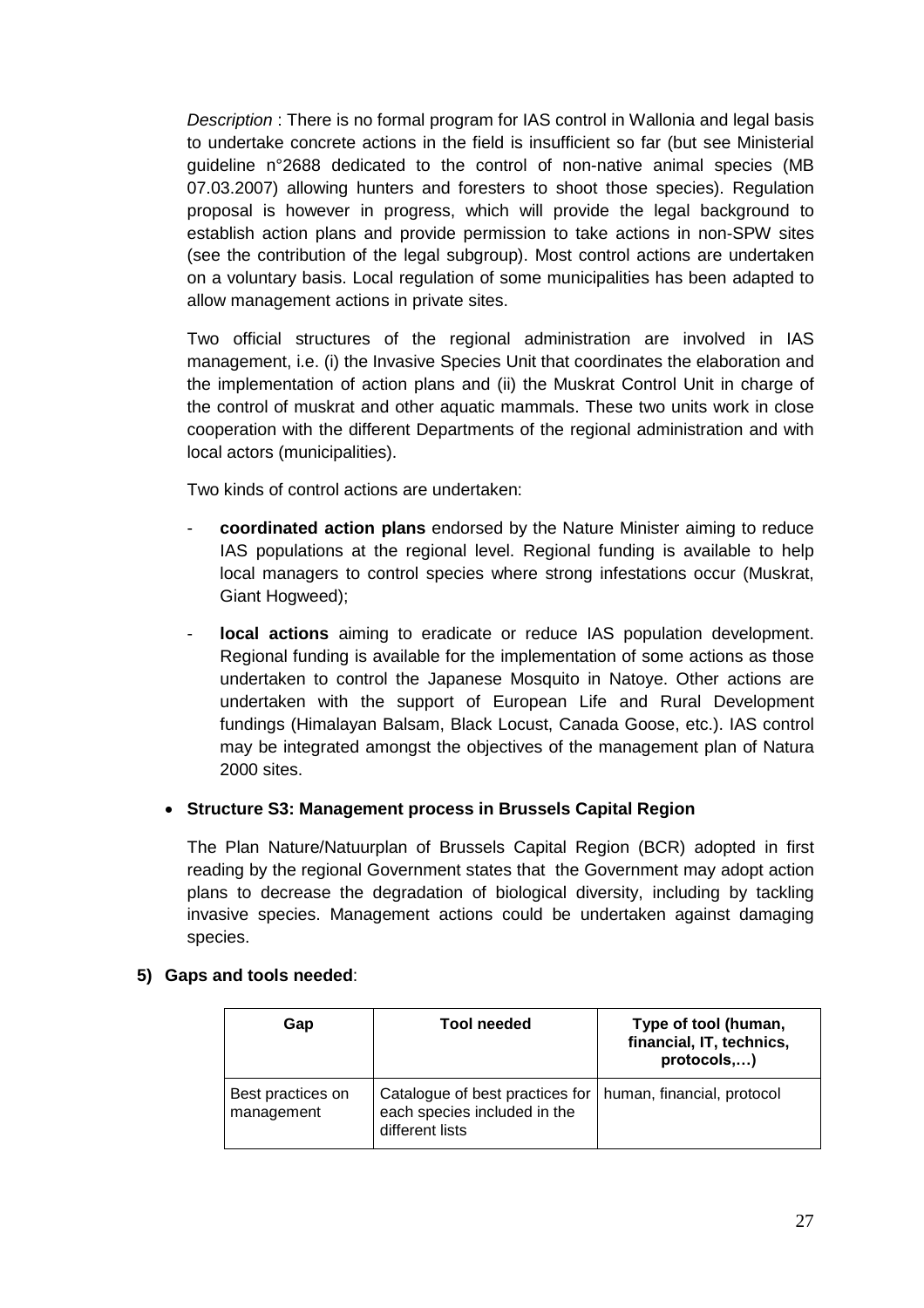| Assessment of the<br>technical feasibility<br>and cost-efficiency                                        | Methodology + species-<br>specific information on<br>ecology, distribution to<br>assess technical feasibility<br>and cost-efficiency, partly<br>solved by the manageability<br>protocol in Flanders. To be<br>adapted | human, protocol |
|----------------------------------------------------------------------------------------------------------|-----------------------------------------------------------------------------------------------------------------------------------------------------------------------------------------------------------------------|-----------------|
| No priority listing<br>based on the<br>combination of<br>invasiveness and<br>manageability so<br>far     | Risk analyses and<br>manageability protocol                                                                                                                                                                           | human           |
| Technical<br>guidelines for the<br>establishment of a<br>monitoring system<br>and data<br>interpretation | Technical guidelines                                                                                                                                                                                                  | human           |

**6) Best option suggested by the scientific working group :** *Ad hoc* cooperation is needed. However, a cooperation agreement would have an added-value to ensure scientific coherence and quality.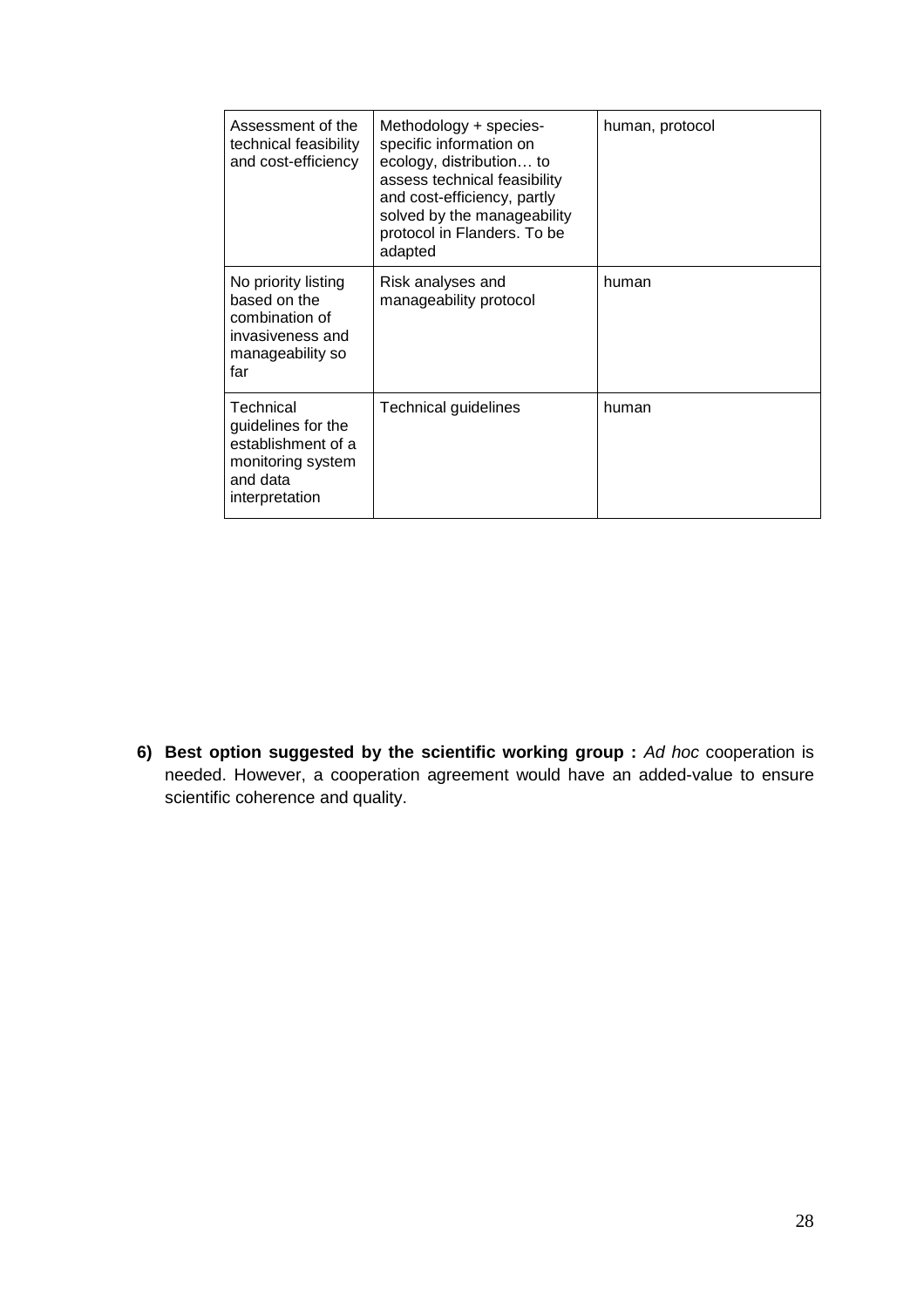#### **ARTICLES 20: RESTORATION OF DAMAGED ECOSYSTEMS**

- **1) Summary of the article** : MS shall carry out appropriate restoration measures to assist the recovery of an ecosystem that has been degraded, damaged, or destroyed by IAS of EU concern unless a cost-benefit analysis demonstrates that the costs of those measures will be high and disproportionate to the benefit of restoration. Measures shall include at least : 1) measures to increase the ability of an ecosystem exposed to disturbance cause by the presence of an IAS of EU concern to resist, absorb, accommodate to and to recover from the effects of disturbance.
- **2) Recommendations :** Several scientific issues are linked to this general goal: (i) the identification of best practices for the restoration of damaged ecosystems; (ii) methodological development to assess the technical feasibility and the cost-efficiency of restoration actions; (iii) technical guidelines for the establishment of a monitoring system of restoration actions and the interpretation of data collected and (iv) the prioritization of ecosystems and coupled actions based on invasibility and restorability.
- **3) Related article** : 11, 14, 17, 19, 22, 28
- **4)** List of existing structures: Restoration processes in Flanders, Wallonia and BCR. Each of them partly covering the regulation.
	- **• Structure S1: Restorationt process in Flanders.**

Description : There is no structured and official restoration program for IAS. Several structures have been set-up to support the management of invasive alien species:

- The ANB management regulation ('beheerregeling') is an official structure allowing 4 types of action: (1) communication and guidance by codes of conduct, (2) management and eradication actions, (3) agreements with third parties concerning these actions, (4) limitations in trade when concerning invasive alien species. The management plan needs to be approved by the minister after advice by the Mina council. So far, no official management plans have been approved and only for a few species unofficial action plans have been developed in Flanders.
- To evaluate the feasibility of management actions, the management feasibility protocol has been developed. This tool allows to assess management feasibility in an objectified manner, taking into account financial costs, legislation, species ecology and site characteristics and could be used for reporting to the EU.
- The management plan ('beheerplan') is an official engagement that can be agreed upon by a site owner. This structure regulates the management of the site and, if followed properly, enables the owner to obtain subsidies for the site management. The management plan is obliged for ANB sites, Natura 2000 sites and to be acknowledged as nature reserve but is optional for other site owners. One of the criteria of the management plan is the management of invasive alien species.
- **Structure S2: restoration process in Wallonia**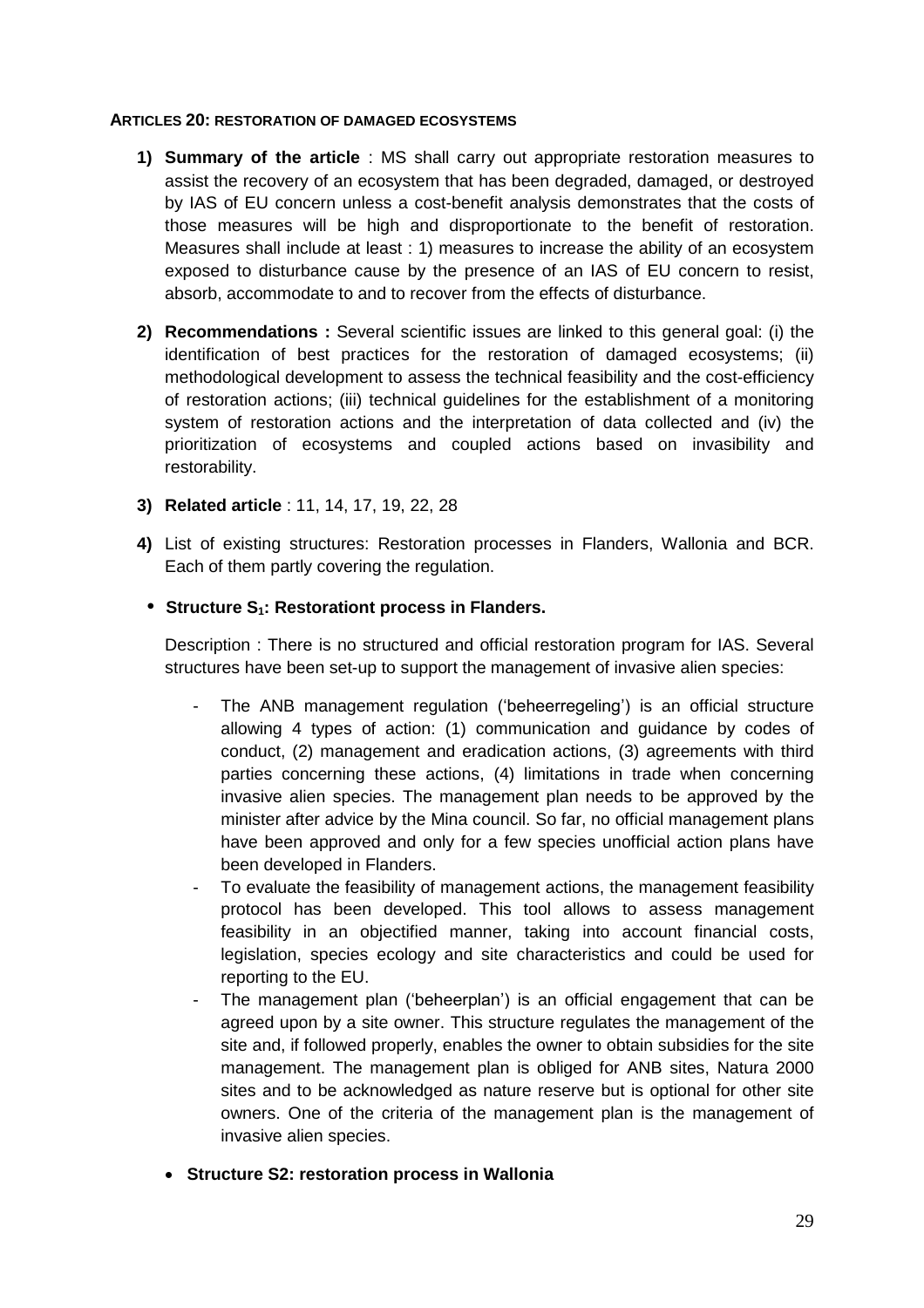*Description* : As for management of IAS, there is no formal program for the restoration of damaged ecosystems in Wallonia and legal basis to undertake concrete actions in the field is insufficient so far. Regulation proposal is however in progress, which will provide the legal background to establish action plans and provide permission to take actions in non-SPW sites (see the contribution of the legal subgroup). Most control actions are undertaken on a voluntary basis. Local regulation of some municipalities has been adapted to allow management actions in private sites.

Two official structures of the regional administration are involved in IAS management, i.e. (i) the Invasive Species Unit that coordinates the elaboration and the implementation of action plans and (ii) the Muskrat Control Unit in charge of the control of muskrat and other aquatic mammals. These two units work in close cooperation with the different Departments of the regional administration and with local actors (municipalities).

Two kind of control actions are undertaken:

- **coordinated action plans** endorsed by the Nature Minister aiming to reduce IAS populations at the regional level. Regional funding is available to help local managers to control species where strong infestations occur (Muskrat, Giant Hogweed);
- **local actions** aiming to eradicate or reduce IAS population development. Regional funding is available for the implementation of some actions as those undertaken to control the Japanese Mosquito in Natoye. Other actions are undertaken with the support of European Life and Rural Development fundings (Himalayan Balsam, Black Locust, Canada Goose, etc.). IAS control may be integrated amongst the objectives of the management plan of Natura 2000 sites.

#### **Structure S3: Management process in Brussels Capital Region**

The Plan Nature/Natuurplan of Brussels Capital Region (BCR) adopted in first reading by the regional Government states that the Government may adopt action plans to decrease the degradation of biological diversity, including by tackling invasive species. Management actions including restoration could be undertaken against damaging species.

| Gap | Tool needed | Type of tool (human,<br>financial, IT, technics,<br>protocols) |
|-----|-------------|----------------------------------------------------------------|
|-----|-------------|----------------------------------------------------------------|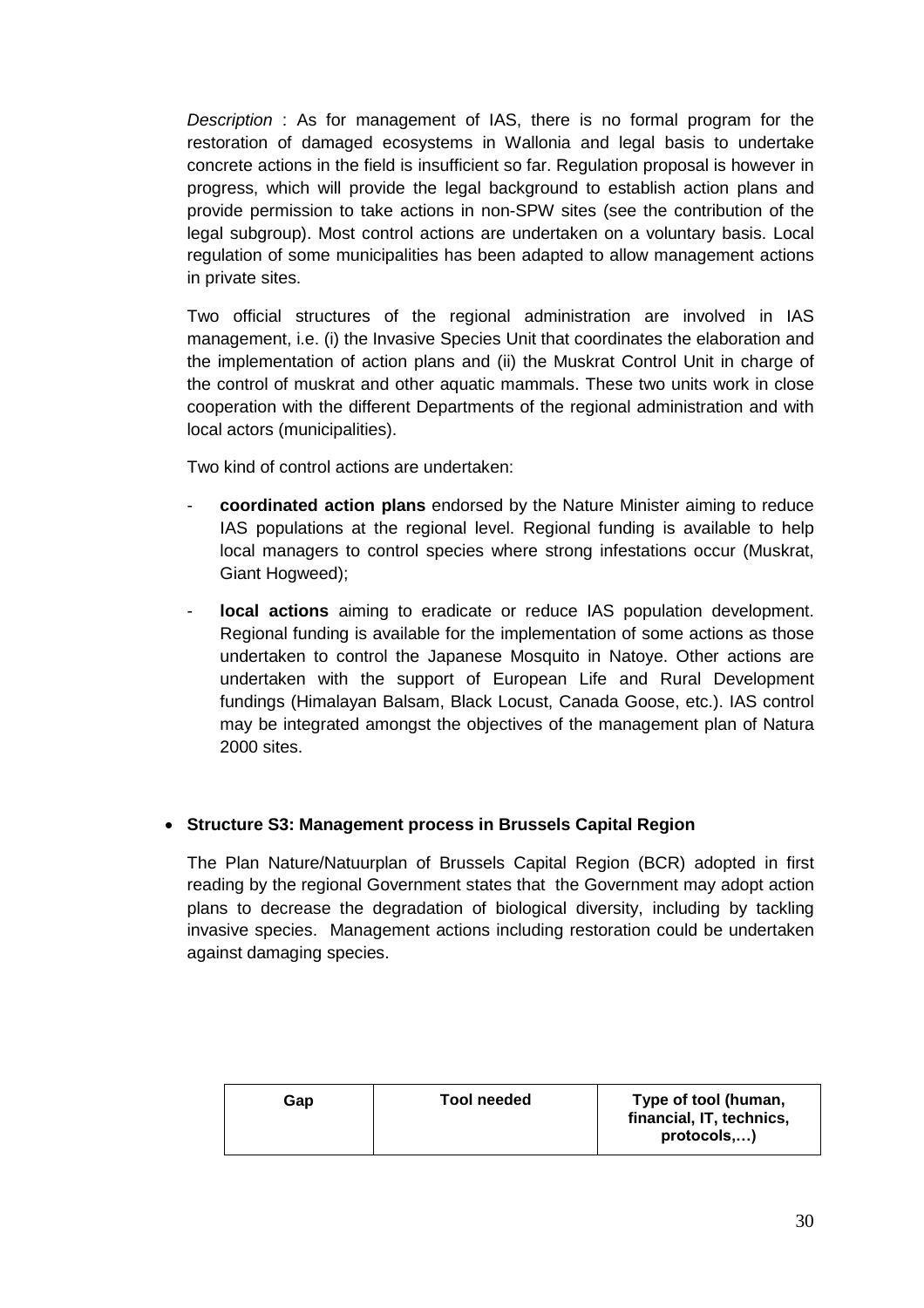| Gaps<br>and  | Best practices on<br>restoration                                                                            | Catalogue of best practices for<br>each ecosystem                                                                                                                                                                          | human, financial, protocol                   |
|--------------|-------------------------------------------------------------------------------------------------------------|----------------------------------------------------------------------------------------------------------------------------------------------------------------------------------------------------------------------------|----------------------------------------------|
| neede<br>d : | Assessment of the<br>and cost-efficiency                                                                    | Methodology +<br>species-<br>specific information<br><sub>on</sub><br>ecology, distribution<br>to<br>assess technical feasibility<br>and cost-efficiency,<br>partly<br>solved by the manageability<br>protocol in Flanders | human, protocol                              |
|              | based<br>the<br>on<br>0f<br>combination<br>invasibility<br>and<br>restorability so far                      | PRA<br>manageability<br>$(+)$<br>protocol)                                                                                                                                                                                 | human                                        |
|              | Technical<br>guidelines for the<br>establishment of a<br>monitoring system<br>and<br>data<br>interpretation | Technical guidelines                                                                                                                                                                                                       | human                                        |
|              | tools                                                                                                       |                                                                                                                                                                                                                            | technical feasibility<br>No priority listing |

**6) Best option suggested by the scientific working group :** *Ad hoc* cooperation is needed. However, a cooperation agreement would have an added-value to ensure scientific coherence and quality.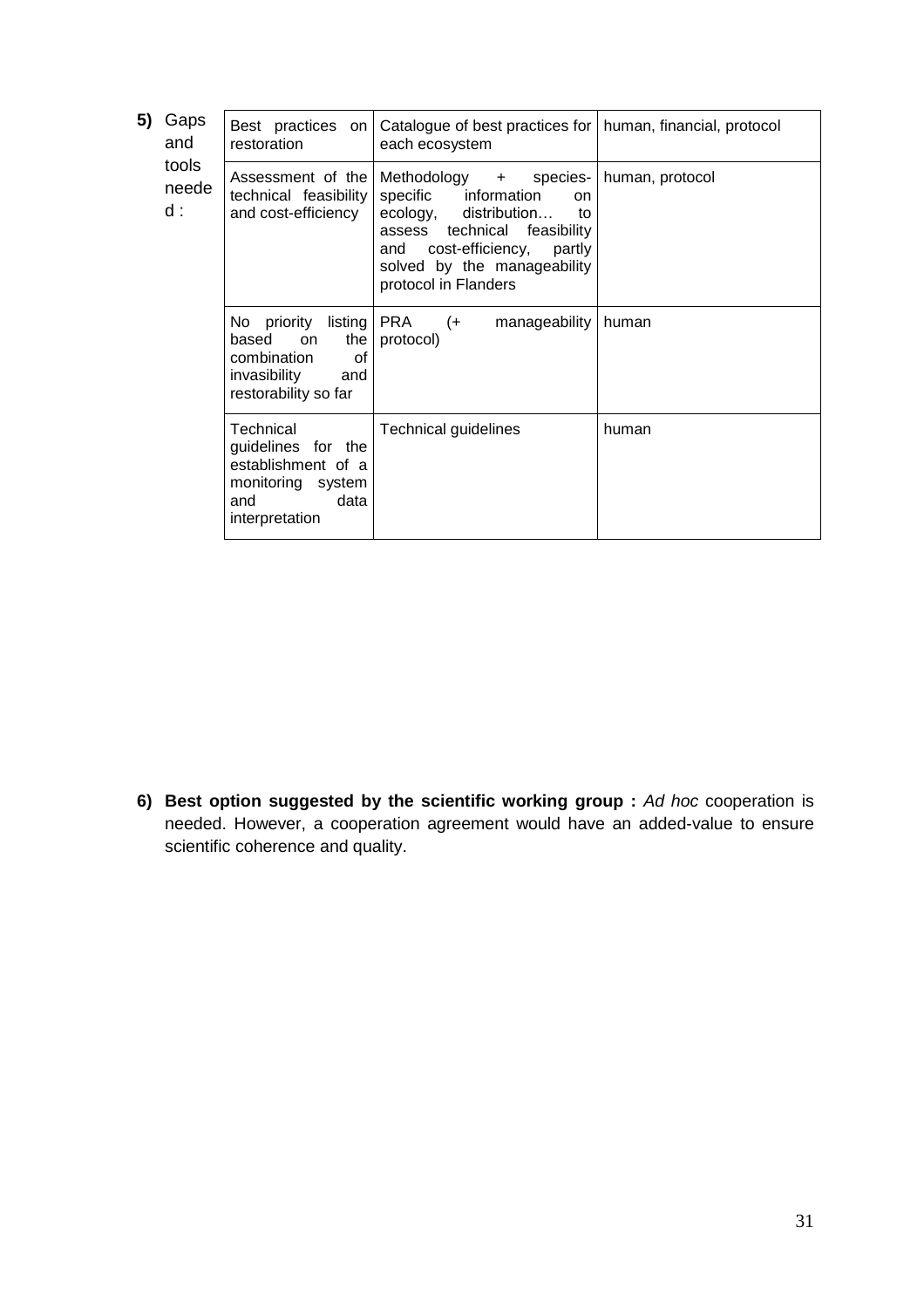#### **ARTICLES 22: COOPERATION AND COORDINATION**

- **1) Summary of the article**: Member States shall make efforts to ensure close coordination with all MS concerned and use existing structures arising from regional or international agreement. MS concerned are the ones belonging to the same marine subregions, same biogeographical region, sharing borders, sharing river basins and any other concern.
- **2) Recommendations:** Scientific cooperation shall be strengthened with scientific entities in other Member States. In particular, cooperation should be undertaken as regard to exchange of information and data, the establishment of action plans on pathways, exchange of best practices on management, control, eradication, restoration and early warning systems.
- **3) Related articles** : 5, 10, 11, 12, 13, 14, 17, 18, 19, 20
- **4) List of existing structure**: Informal collaborations between with BE, other MS and third countries.
- **5) Gaps and tools needed**:

| Gap                          |  | <b>Tool needed</b>                  | Type of tool (human,<br>financial, IT, technics,<br>protocols,) |  |
|------------------------------|--|-------------------------------------|-----------------------------------------------------------------|--|
| Harmonization of<br>measures |  | regional   Amendment of legislation | Human                                                           |  |
|                              |  |                                     |                                                                 |  |
|                              |  |                                     |                                                                 |  |
|                              |  |                                     |                                                                 |  |

**6) Best option suggested by the scientific working group : Cooperation agreement.** Strong cooperation is required in order to avoid duplicating efforts and costs, to mobilize sufficient pools of experts for the assessments and therefore ensure the quality of scientific analyses.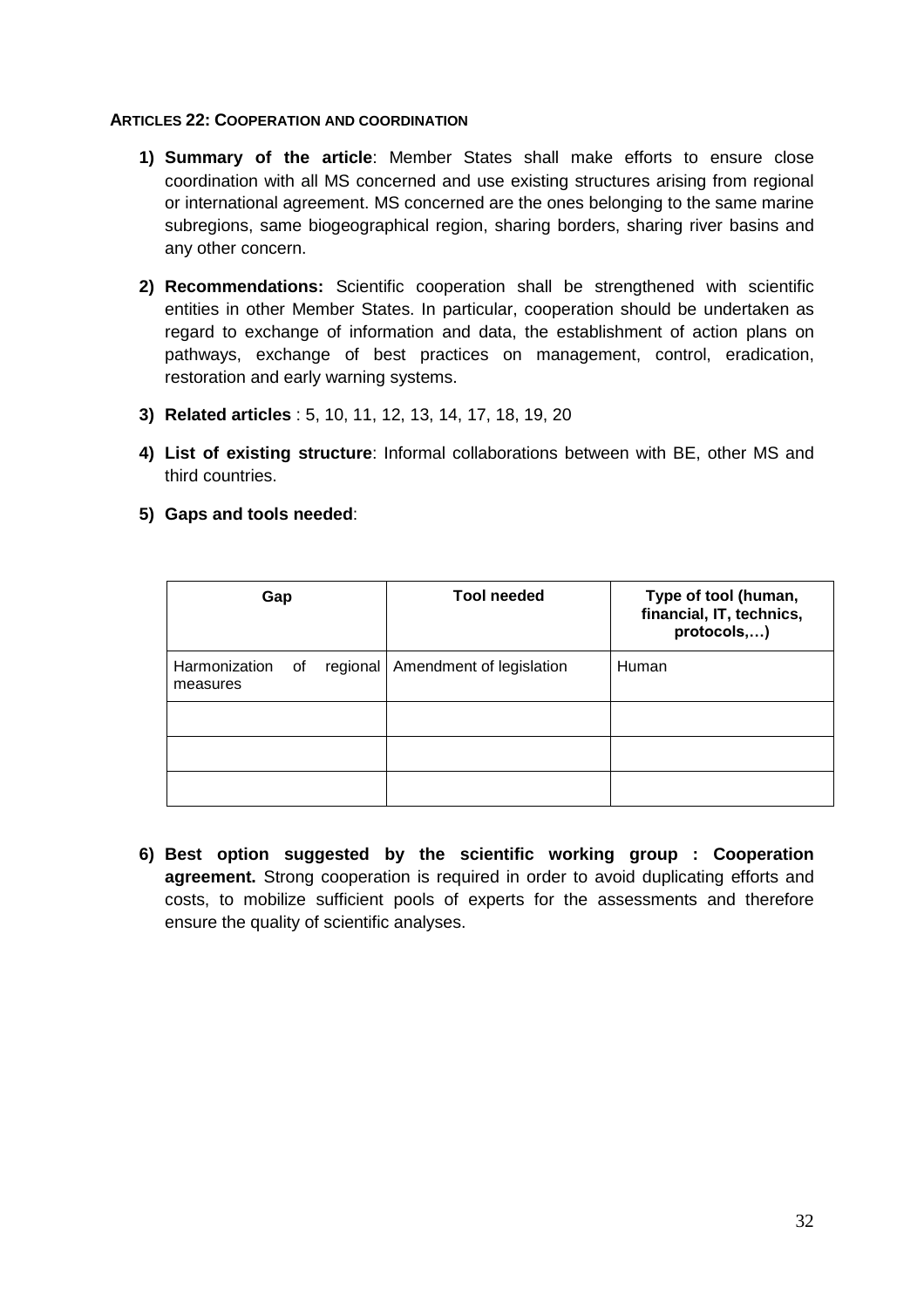#### **ARTICLES 27: COMMITTEE**

- **1) Competence** : national CIE/CCPIE
- **2) Deadline** : From 2015 onwards.
- **3) Summary of the article**: The CION shall be assisted by a committee and may be assisted in its tasks by the scientific forum referred to article 28.
- **4) Mandatory for MS** : Yes
- **5) Scientific recommendations:** The committee and the Belgian representative in the committee should be supported by the Belgian representative in the scientific forum.
- **6) Related article** : 4
- **7) Best option suggested by the scientific working group : Cooperation agreement**
- **8) List of existing structure to be used : none**
- **9) Gaps and tools needed**:

| Gap                                                                                             | Tool needed                                         | Type of tool (human, Preferable option<br>financial, IT, technics,<br>protocols,) |  |
|-------------------------------------------------------------------------------------------------|-----------------------------------------------------|-----------------------------------------------------------------------------------|--|
| Process<br>at at<br>Belgian level<br>provide science base<br>the<br>Be.<br>to<br>representative | the   Procedure<br>for<br>to   information exchange |                                                                                   |  |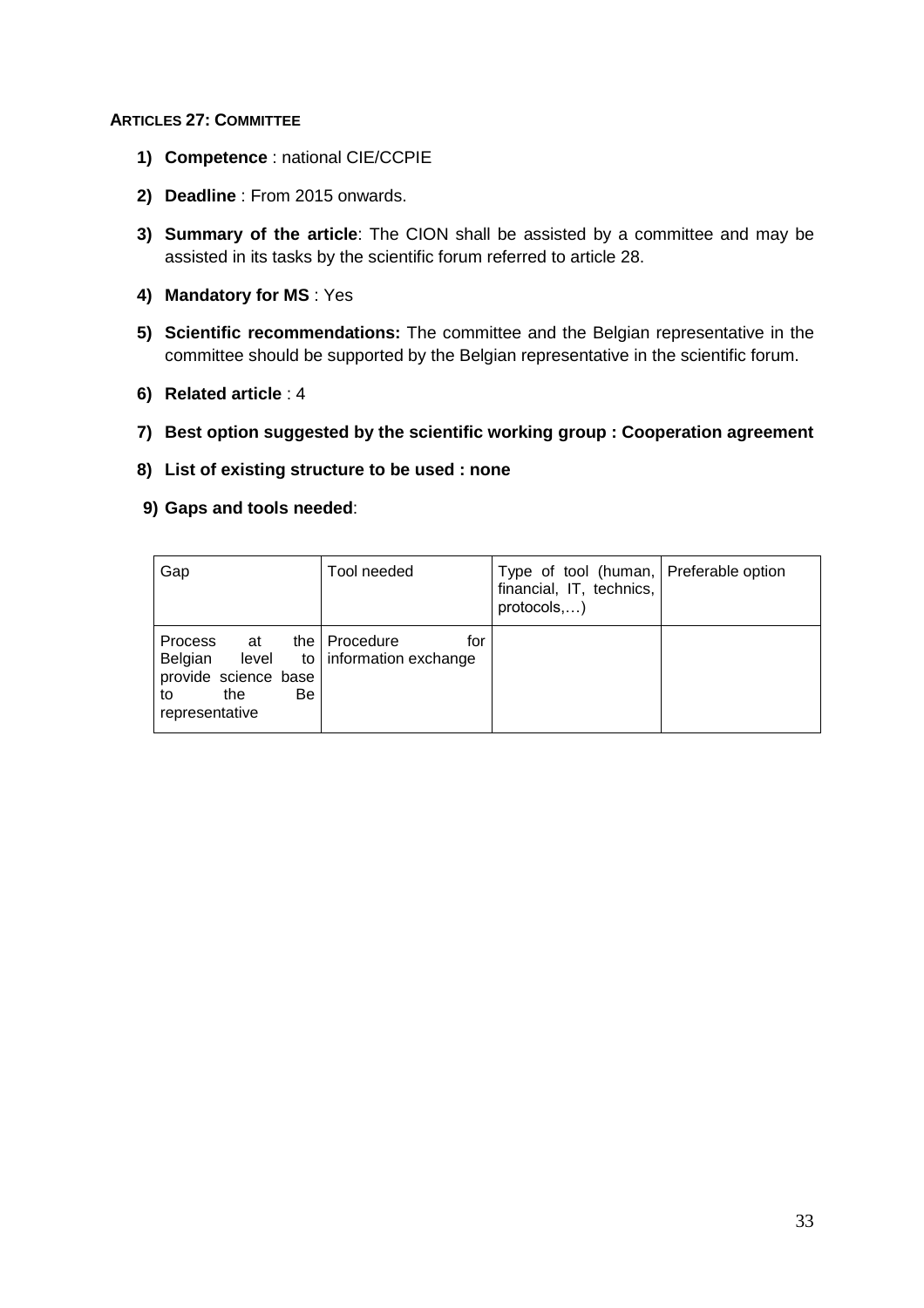#### **ARTICLES 28: SCIENTIFIC FORUM**

- **1) Summary of the article**: The CION shall ensure the participation of representatives of the scientific community appointed by MS in providing advice on any scientific questions related to the application of the regulation, in particular as regard to articles 4, 5, 10, 18.
- **2) Recommendations:** The Belgian representative in the scientific forum representative should rely on the best scientific evidence, make best use of existing tools in Belgium (Belgian risk analysis and risk assessment protocols) and mobilize the knowhow of the Belgian scientific community.
- **3) Related articles**: 4, 5, 10, 18, 22

## **4) List of existing structure to be used**:

**Belgian Biodiversity Platform.** Partly fulfills the regulation.

*Description*: The Belgian Biodiversity Platform (Belspo) provides services to the Belgian community engaged in biodiversity research and policy. The Belgian Forum on Invasive Species (BFIS) is an informal structure animated by the Belgian Biodiversity Platform where scientists involved in biological invasions are involved. A major tool developed through this forum is **Harmonia(3)** , an information system on alien species. It provides species fact sheets but also includes the results of quick risk assessments for terrestrial and freshwater alien species in Belgium. Risk is assessed through dedicated protocols (**ISEIA(1)** and **Harmonia<sup>+</sup>** ) that enable the digestion of scientific information into a risk classification. The results from the species assessments are disseminated through Harmonia, in an easily understandable message to policy makers and managers by means of a list system comprising a black list, watch list, white list and alert list of alien species. In addition to theses quick risk assessments, a detailed risk analysis scheme compliant with WTO standards was developed in close cooperation between BBPF, DEMNA, INBO, RBINS, ULg and the Federal FOD Environment. Such detailed risk analyses were performed for 23 alien species on the Belgian territory as scientific argumentation for possible trade restriction in Belgium. The enlargement of these detailed risk analyses to the EU territory is missing. The Harmonia<sup>+</sup> can be used for horizon scanning exercises.

#### **5) Gaps and needs:**

| Gap | Type of tool (human,<br>Tool needed<br>financial, IT, technics,<br>protocols,) |
|-----|--------------------------------------------------------------------------------|
|-----|--------------------------------------------------------------------------------|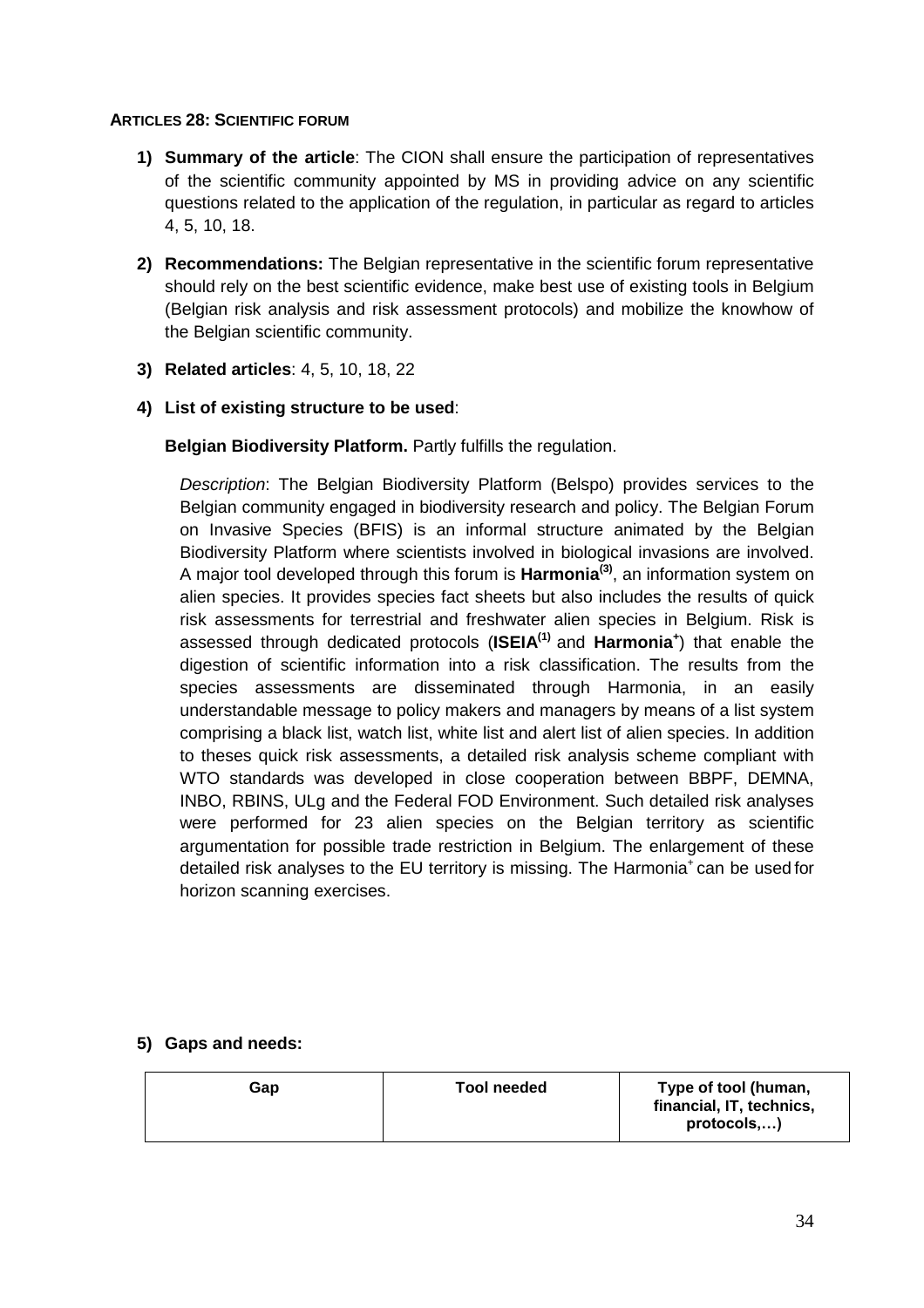| Provide science base for BE<br>representation in the committee                                    | Formal scientific committee + ad<br>hoc experts      | Human resources, budget for<br>experts                                        |
|---------------------------------------------------------------------------------------------------|------------------------------------------------------|-------------------------------------------------------------------------------|
| flow<br>Knowledge<br>from<br>the<br>scientific community to<br>the<br>formal scientific committee | information<br>Procedure<br>for<br>exchange          | Human resources, IT                                                           |
| Risk assessment panel; Ability<br>to run series quick risk analysis                               | <b>Belgian Biodiversity Platform</b>                 | Human resources, budget for<br>experts                                        |
| Methodology for cost efficiency<br>and manageability assessment                                   | Revision of the ANB<br><b>Manageability Protocol</b> | protocol                                                                      |
| Detailed<br>species<br>occurrence<br>information in Belgium                                       | National distribution maps                           | Aggregating tools from existing<br>databases                                  |
| Enlarge focus of Harmonia+ to<br>marine species                                                   | Adaptation of the Harmonia+<br>protocol              | Human resources                                                               |
| Scientific<br>argumentation<br>for I<br>trade restriction                                         | Detailed RA at EU scale                              | <b>Budget</b><br>and/or<br>human<br>(BBPF or call for<br>resources<br>tender) |
| Cooperation with other MS from<br>the same bioregion                                              |                                                      |                                                                               |

## **6) Best option suggested by the scientific working group : Cooperation agreement**

Strong cooperation is required in order to avoid duplicating efforts and costs, to mobilize sufficient pools of experts and therefore ensure the quality of scientific advices.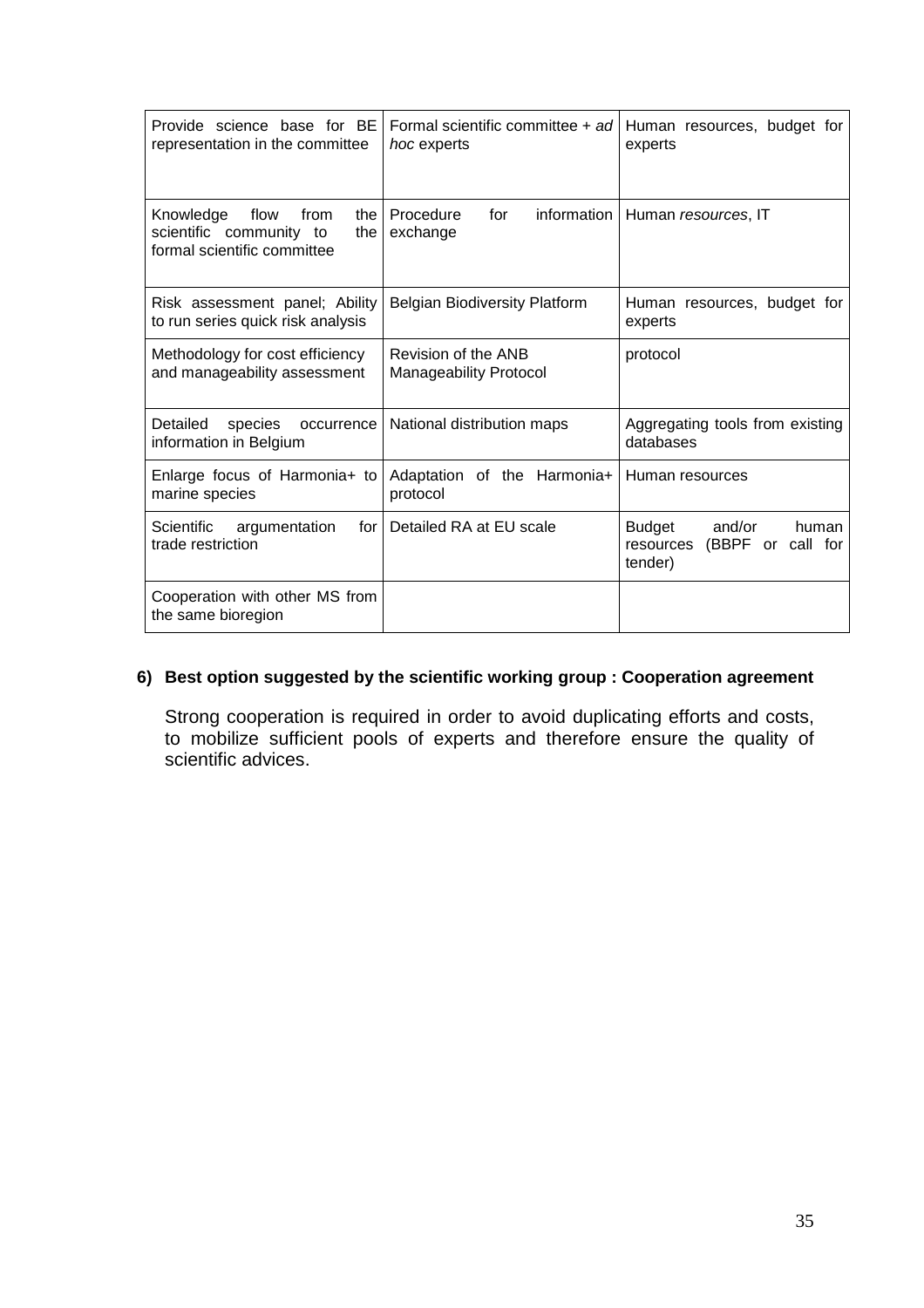## **SUMMARY TABLES**

|                  |                                                                    |                                                                                                                                                                                                                      | Table 1 : Scientific analysis per article |                              |                                 |
|------------------|--------------------------------------------------------------------|----------------------------------------------------------------------------------------------------------------------------------------------------------------------------------------------------------------------|-------------------------------------------|------------------------------|---------------------------------|
| <b>Articles</b>  | <b>Structures</b><br>needed                                        | <b>Tasks</b>                                                                                                                                                                                                         | Operational<br>level                      | Option                       | <b>Related</b><br>articles      |
| 4                | Formal<br>scientific<br>committee                                  | Provide science<br>base for BE<br>position on<br>species list of EU<br>concern<br>Provide science<br>base for BE<br>requests for<br>inclusion of IAS<br>to the list of EU<br>concern                                 | Belgium                                   | <b>Cooperation Agreement</b> | 5<br>28                         |
| 5                | Formal<br>scientific<br>committee<br>& risk<br>assessment<br>panel | Assess the<br>relevance of<br>inclusion of a<br>new species in<br>the EU list<br>proposed by<br>another MS<br>to develop new<br>RA report at EU<br>scale to propose<br>inclusion of new<br>species in the EU<br>list | Belgium                                   | <b>Cooperation Agreement</b> | 4<br>10<br>11<br>12<br>22<br>28 |
| 8                | Formal<br>scientific<br>committee                                  | Provide reasoned<br>opinion on holding<br>conditions                                                                                                                                                                 | Belgium                                   | <b>Cooperation Agreement</b> | 15<br>12                        |
| $\boldsymbol{9}$ | Formal<br>scientific<br>committee                                  | Provide reasoned<br>opinion on risk of<br>escape and risk<br>mitigation measures                                                                                                                                     | Belgium                                   | <b>Cooperation Agreement</b> |                                 |
| 10               | Formal<br>scientific<br>committee<br>& risk<br>assessment<br>panel | Run horizon<br>scanning exercises<br>and develop new RA<br>reports at EU scale                                                                                                                                       | Belgium                                   | <b>Cooperation Agreement</b> | 5<br>11<br>12<br>22<br>28       |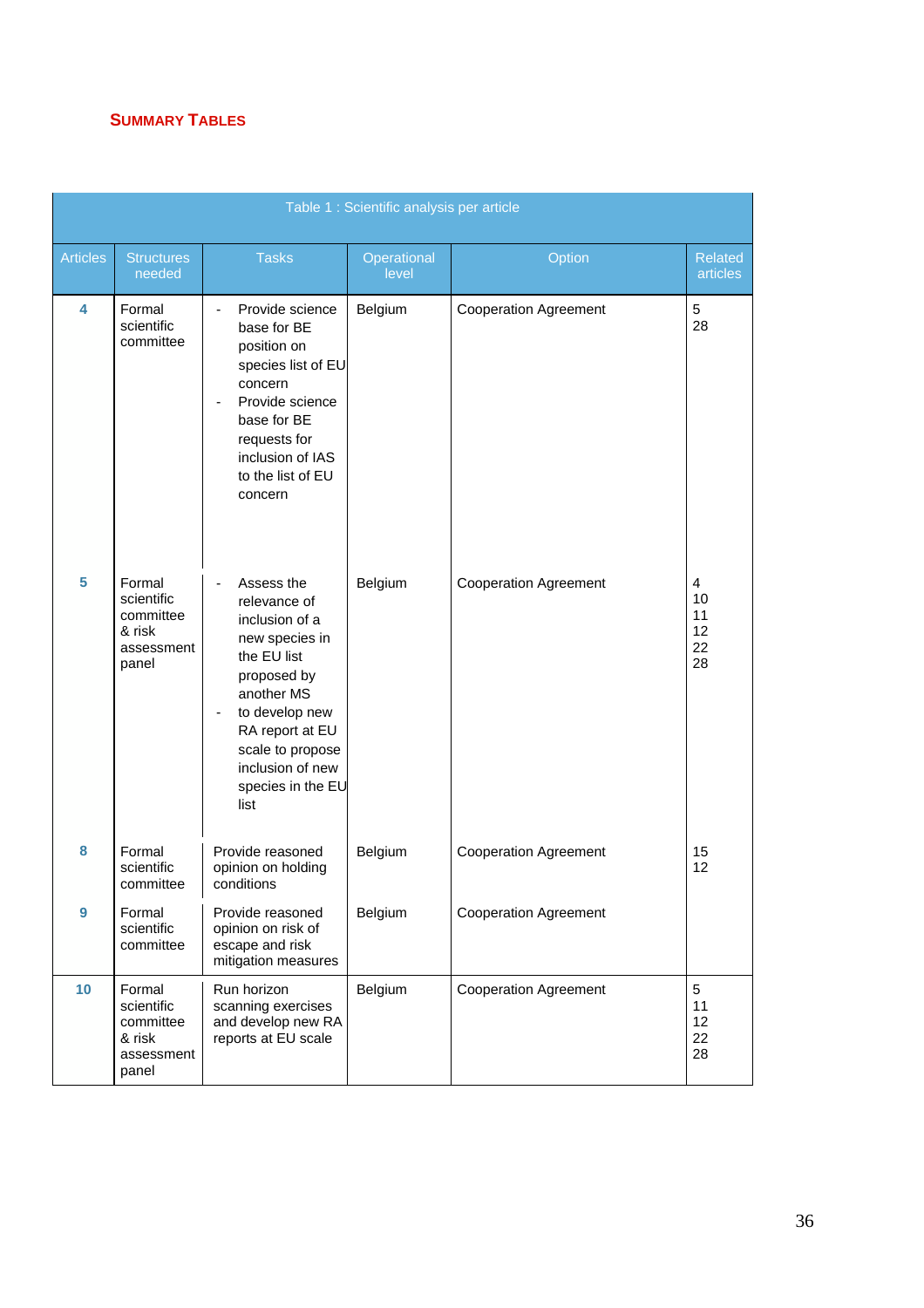| 11 | Formal<br>scientific<br>committee<br>risk<br>assessment<br>panel               | Provide science<br>base for BE<br>position on<br>proposals by<br>other MS within<br>the bioregion<br>identify species<br>from MS list<br>requiring<br>enhanced<br>regional<br>cooperation | Belgium            | <b>Cooperation Agreement</b>                                                                                                                                 | 5<br>10<br>12<br>13<br>14<br>17<br>18<br>19<br>20<br>22            |
|----|--------------------------------------------------------------------------------|-------------------------------------------------------------------------------------------------------------------------------------------------------------------------------------------|--------------------|--------------------------------------------------------------------------------------------------------------------------------------------------------------|--------------------------------------------------------------------|
| 12 | Formal<br>scientific<br>committee<br>& risk<br>assessment<br>panel             | run horizon<br>scanning<br>exercises<br>develop new RA<br>reports at<br>Belgian scale                                                                                                     | Belgium            | <b>Cooperation Agreement</b>                                                                                                                                 | 5<br>8<br>10<br>11<br>13<br>14<br>15<br>17<br>18<br>19<br>20<br>22 |
| 13 | Formal<br>scientific<br>committee<br>& budget<br>for call for<br>tender        | identify priority<br>pathways &<br>identify priority<br>actions<br>run a<br>comprehensive<br>pathway analysis<br>at the Belgian<br>scale for any<br>exotic species                        | Belgium            | <b>Cooperation Agreement</b>                                                                                                                                 | 11<br>12<br>15<br>17<br>22                                         |
| 14 | Surveillanc<br>e scheme,<br>web-base<br>portals,<br>early<br>warning<br>system | dedicated<br>٠<br>surveillance of<br><b>IAS</b><br>centralization of<br>-<br>IAS data<br>early warning<br>system<br>species registry<br>-                                                 | Federal<br>Regions | Cooperation Agreement to<br>ensure coherent data and<br>knowledge flow<br>Ad hoc collaboration to<br>harmonize existing systems<br>for monitoring EU species | 11<br>17<br>18                                                     |
| 15 |                                                                                |                                                                                                                                                                                           | Federal            | Ad hoc Collaborations                                                                                                                                        | 8<br>13                                                            |
| 17 |                                                                                | <b>Best practices</b><br>technical<br>feasibility<br>cost-efficiency<br>surveillance                                                                                                      | Federal<br>Regions | Ad hoc Collaborations                                                                                                                                        | 11<br>14<br>18<br>22                                               |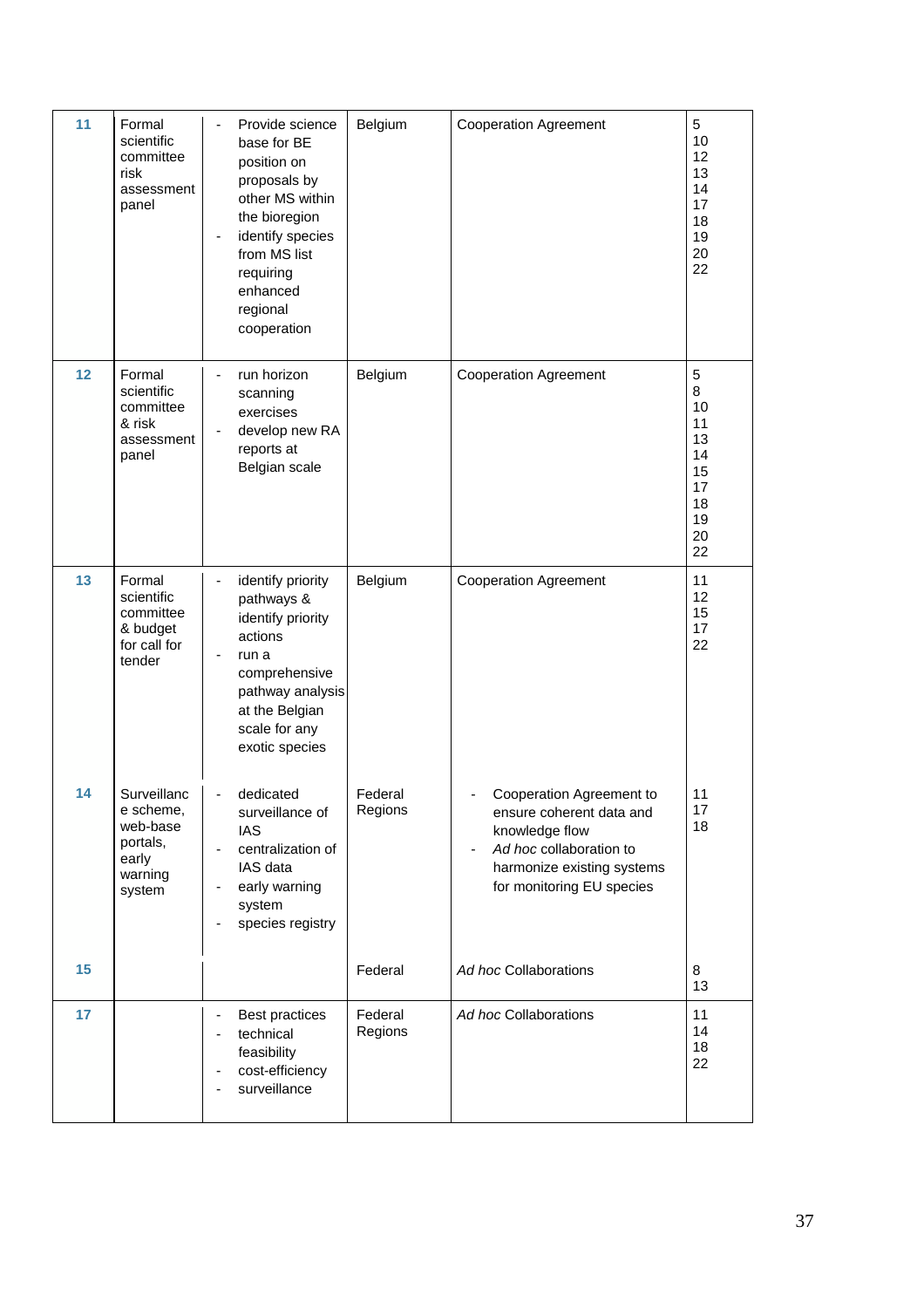| 18 |                                                                                             | <b>Best practices</b><br>technical<br>feasibility<br>cost-efficiency<br>-<br>surveillance                                                                                                                                                                          | Federal<br>Regions | Ad hoc Collaborations        | 11<br>14<br>17<br>22<br>28                              |
|----|---------------------------------------------------------------------------------------------|--------------------------------------------------------------------------------------------------------------------------------------------------------------------------------------------------------------------------------------------------------------------|--------------------|------------------------------|---------------------------------------------------------|
| 19 |                                                                                             | <b>Best practices</b><br>٠<br>technical<br>٠<br>feasibility<br>cost-efficiency<br>-<br>surveillance                                                                                                                                                                | Federal<br>Regions | Ad hoc Collaborations        | 11<br>14<br>18<br>20<br>22                              |
| 20 |                                                                                             | Best practices<br>٠<br>technical<br>$\overline{a}$<br>feasibility<br>cost-efficiency<br>-<br>surveillance                                                                                                                                                          | Federal<br>Regions | Ad hoc Collaborations        | 11<br>14<br>17<br>19<br>22<br>28                        |
| 22 |                                                                                             | Formalize<br>cooperation between<br>BE and other<br>countries                                                                                                                                                                                                      | Belgium            | <b>Cooperation Agreement</b> | 5<br>10<br>11<br>12<br>13<br>14<br>17<br>18<br>19<br>20 |
| 27 |                                                                                             | Information<br>exchange                                                                                                                                                                                                                                            | Belgium            |                              | $\overline{4}$                                          |
| 28 | Formal<br>scientific<br>committee<br>& risk<br>assessment<br>panel<br>Information<br>system | Provide science<br>-<br>base for BE<br>positions on<br>species inclusion<br>to lists, priority<br>pathways<br>analyses and<br>action plans,<br>horizon scanning<br>exercises<br>species registry,<br>-<br>occurrence<br>information and<br>early warning<br>system | Belgium            | <b>Cooperation Agreement</b> | $\overline{4}$<br>5<br>10<br>18                         |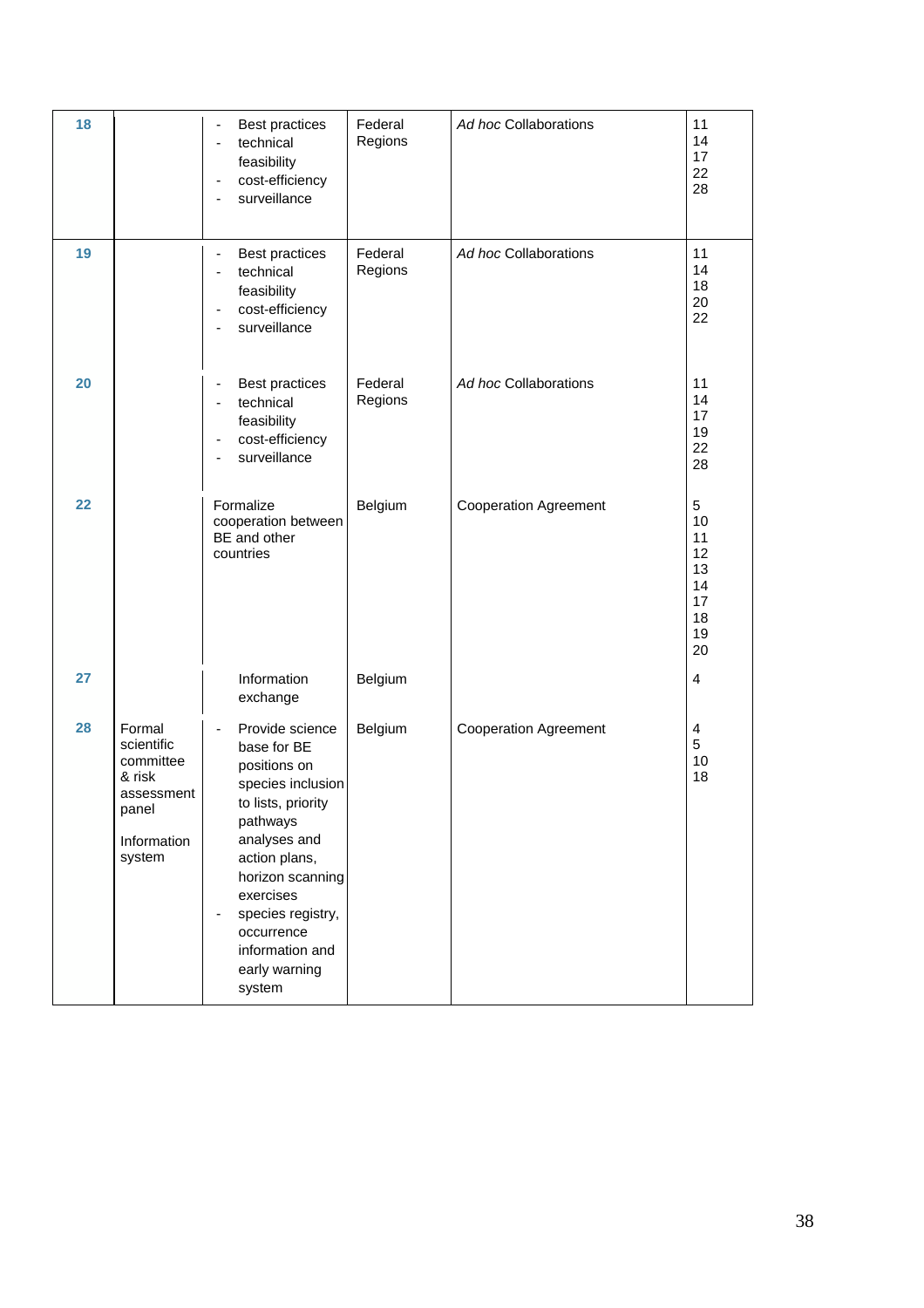| Table 2 : Structures needed in support of the Belgian implementation of the EU regulation |                                                                                                                                                                                                                                                                                                                                                                                                                                                                                                                                            |                                                         |
|-------------------------------------------------------------------------------------------|--------------------------------------------------------------------------------------------------------------------------------------------------------------------------------------------------------------------------------------------------------------------------------------------------------------------------------------------------------------------------------------------------------------------------------------------------------------------------------------------------------------------------------------------|---------------------------------------------------------|
| <b>Structures needed</b>                                                                  | <b>Tasks</b>                                                                                                                                                                                                                                                                                                                                                                                                                                                                                                                               | Articles covered                                        |
| <b>Formal scientific</b><br>committee                                                     | Provide science base for BE position on<br>species list of EU concern<br>Provide science base for BE requests for<br>inclusion of IAS to the list of EU concern<br>Provide science base for inclusion of species<br>to a national list of IAS.<br>Provide reasoned opinion on holding<br>conditions<br>Provide science base for BE position on<br>proposals by other MS within the bioregion<br>Identify species from MS list requiring<br>enhanced regional cooperation<br>Provide science base for BE representation in<br>the committee | 4<br>5<br>8<br>9<br>10<br>11<br>12<br>28                |
| <b>Risk assessment panel</b>                                                              | Assess the relevance of inclusion of a new<br>$\overline{\phantom{a}}$<br>species in the EU list proposed by another MS<br>to develop new RA report at EU scale to<br>$\blacksquare$<br>propose inclusion of new species in the EU list<br>Run horizon scanning exercises and develop<br>$\overline{\phantom{a}}$<br>new RA<br>Identify priority pathways & identify priority<br>actions<br>Run comprehensive pathway analysis at the<br>Belgian scale for any exotic species reports at<br>EU scale                                       | 5<br>10<br>11<br>12<br>13<br>28                         |
| <b>Information system</b>                                                                 | Dedicated surveillance of IAS<br>Centralization of IAS data<br>Early warning system<br>Species registry                                                                                                                                                                                                                                                                                                                                                                                                                                    | 5<br>10<br>11<br>12<br>13<br>14<br>28                   |
|                                                                                           | <b>Best practices</b><br>technical feasibility<br>cost-efficiency<br>surveillance                                                                                                                                                                                                                                                                                                                                                                                                                                                          | 17<br>18<br>19<br>20                                    |
|                                                                                           | Formalize cooperation between BE and other<br>countries                                                                                                                                                                                                                                                                                                                                                                                                                                                                                    | 5<br>10<br>11<br>12<br>13<br>14<br>17<br>18<br>19<br>20 |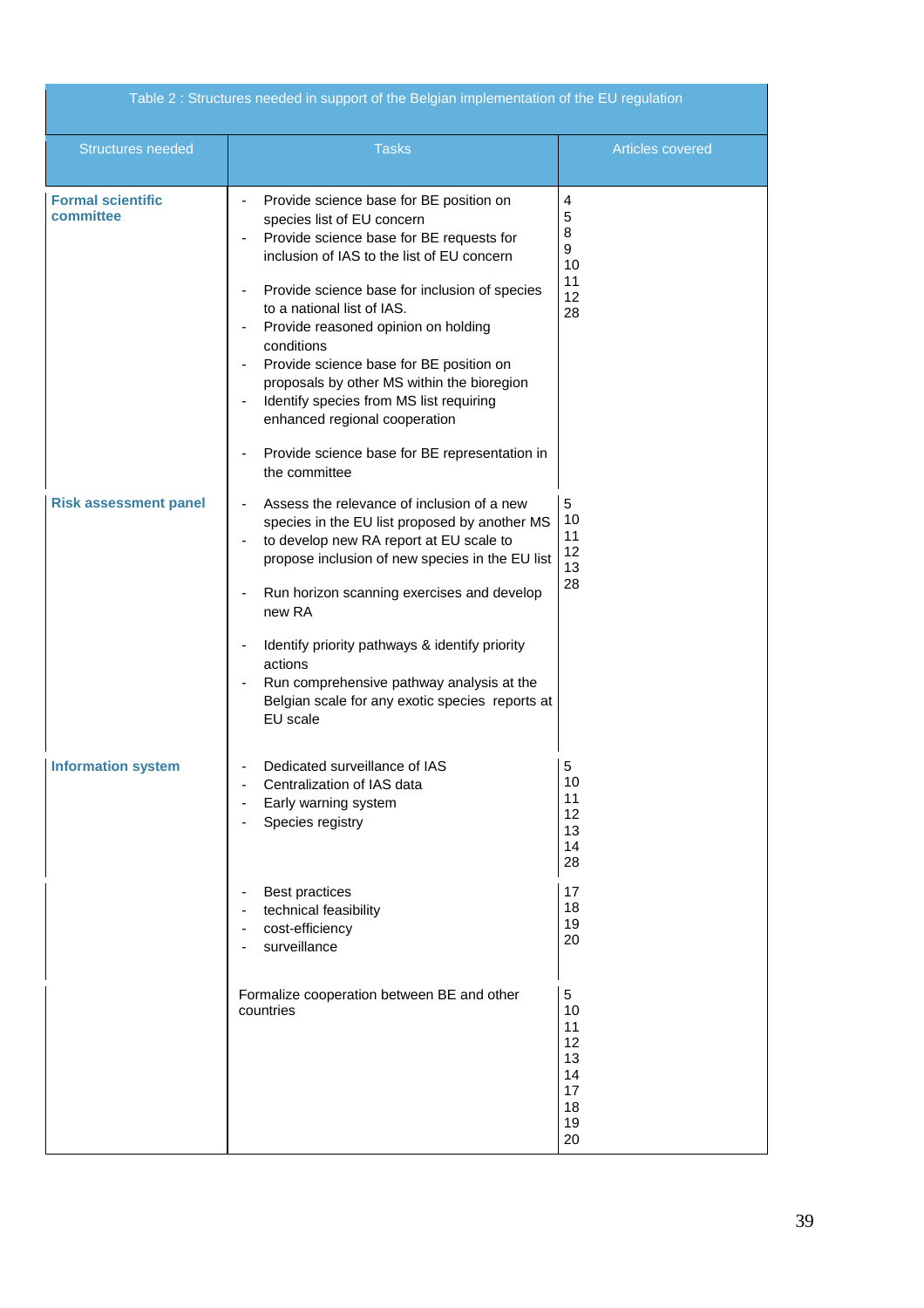#### **ABBREVIATIONS :**

- **-** CION : European commission
- **-** IAS : Invasive alien species
- **-** MS : Member States
- **-** E<sup>U</sup> LIST : Invasive alien species list of Union concern